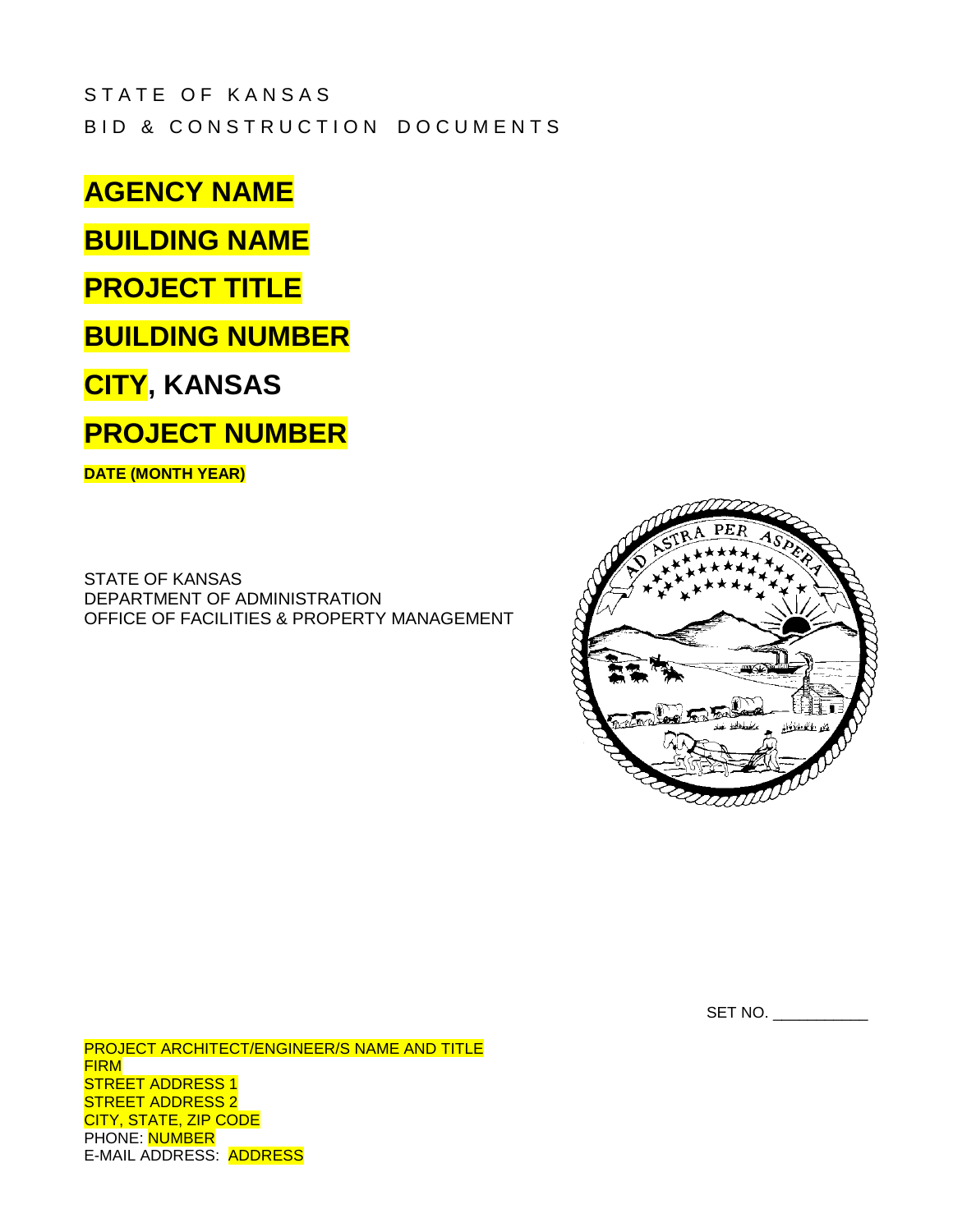**AGENCY NAME BUILDING NAME AND PROJECT TITLE CITY, KANSAS PROJECT NUMBER MONTH AND YEAR**



# **Name**

Title Company Name Street Address, Suite No. City, State Zip Code Phone; Cell: E-mail



#### **Name**

Title Company Name Street Address, Suite No. City, State Zip Code Phone; Cell: E-mail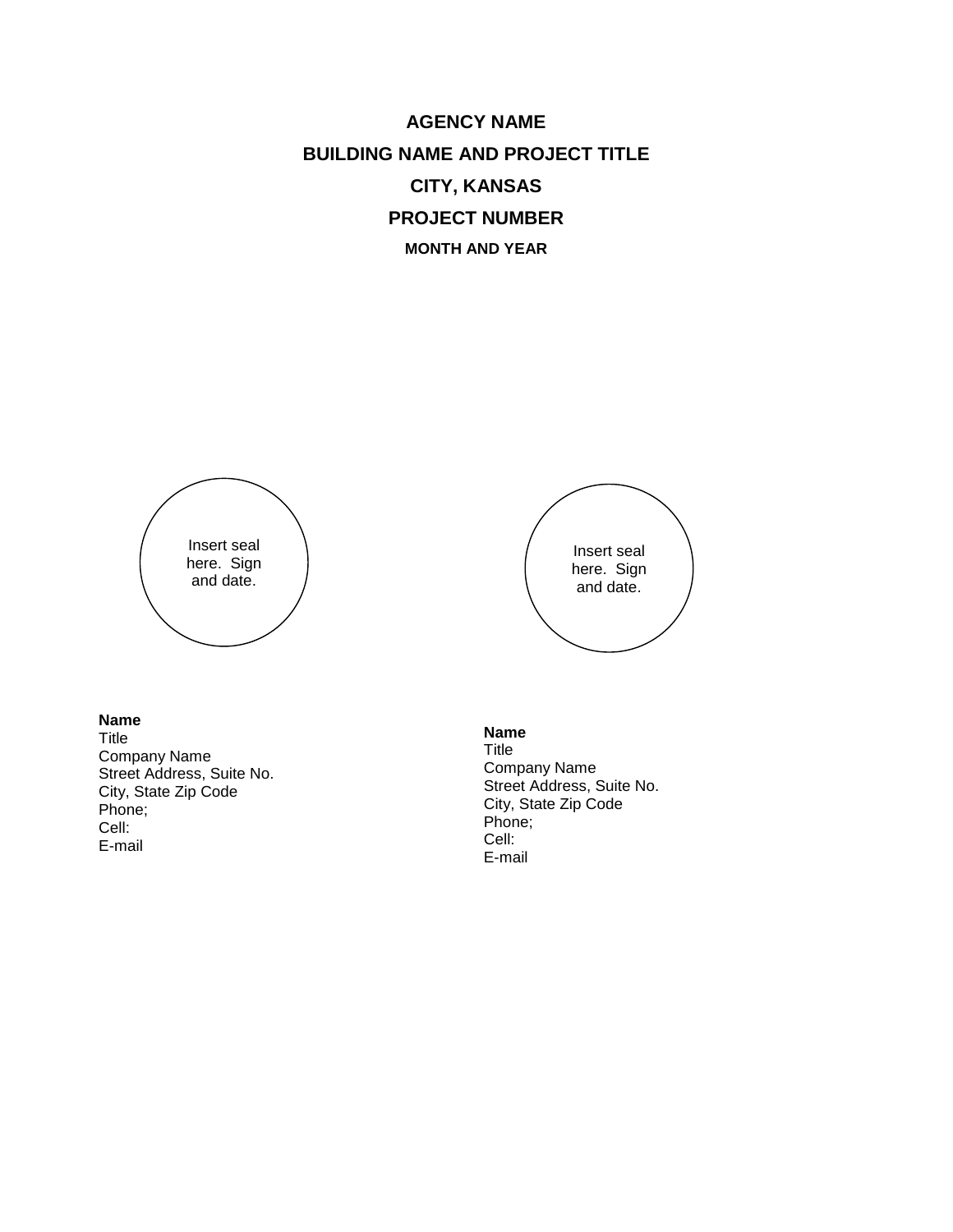# **Month Year A-Number A-Number A-Number A-Number A-Number A-Number A-Number A-Number A-Number A-Number A-Number** Project title

# **TABLE OF CONTENTS NO. of PAGES**

| Document A |  |
|------------|--|
| Document B |  |
| Document C |  |
| Document D |  |
| Document E |  |
| Document F |  |
| Document G |  |
| Document H |  |
| Document I |  |
|            |  |

# **DIVISION 01 – GENERAL REQUIREMENTS**

| Section 01 0000 |  |  |
|-----------------|--|--|
|-----------------|--|--|

*INSTRUCTIONS: To complete the Table of Contents, place your curser after the word "Section" and type in the section number, hit tab then enter the title. After the title, hit tab to reveal the dotted line and type in the number of pages for that section. Hit return to start a new line. Each added line must contain the word "Section" at the beginning of the line. The tabs and dotted line are already formatted into the document. If multiple consecutive Divisions are not used, please format as DIVISION ?? THROUGH DIVISION ?? NOT USED.*

*Please delete these instructions prior to sending in the completed Table of Contents.*

**DIVISION 02 – EXISTING CONDITIONS** Section

**DIVISION 03 – CONCRETE Section** 

**DIVISION 04 – MASONRY** Section

**DIVISION 05 – METALS** Section

**DIVISION 06 – WOOD, PLASTICS AND COMPOSITES** Section

**DIVISION 07 – THERMAL AND MOSITURE PROTECTION** Section

**DIVISION 08 – OPENINGS** Section

**DIVISION 09 – FINISHES Section** 

**DIVISION 10 – SPECIALTIES Section** 

**DIVISION 11 – EQUIPMENT** Section

**DIVISION 12 – FURNISHINGS** Section

**DIVISION 13 – SPECIAL CONSTRUCTION Section**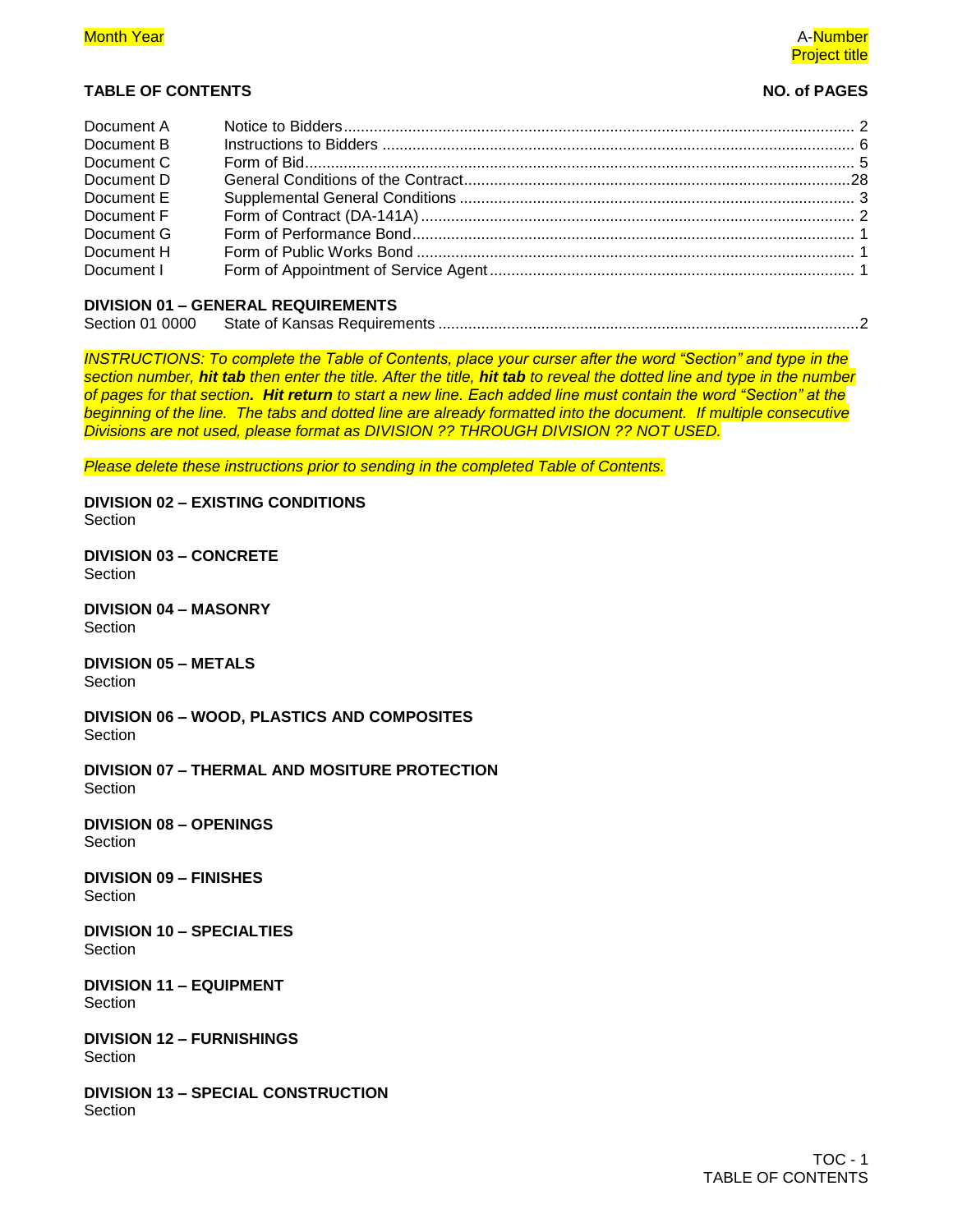**DIVISION 14 – CONVEYING EQUIPMENT Section** 

**DIVISION 15 THROUGH 20 NOT USED** Section

**DIVISION 21 – FIRE SUPPRESSION** Section

**DIVISION 22 – PLUMBING** Section

**DIVISION 23 – HEATING VENTILATION AND AIR CONDITIONING** Section

**DIVISION 25 – INTEGRATED AUTOMATION** Section

**DIVISION 26 – ELECTRICAL** Section

**DIVISION 27 – COMMUNICATIONS Section** 

**DIVISION 28 – ELECTRONIC SAFETY AND SECURITY** Section

**DIVISION 29 THROUGH 30 NOT USED** Section

**DIVISION 31 – EARTHWORK** Section

**DIVISION 32 – EXTERIOR IMPROVEMENTS Section** 

**DIVISION 33 – UTILITIES** Section

**DIVISION 34 – TRANSPORTATION Section** 

**DIVISION 35 THROUGH 49 NOT USED**

**END OF TABLE OF CONTENTS**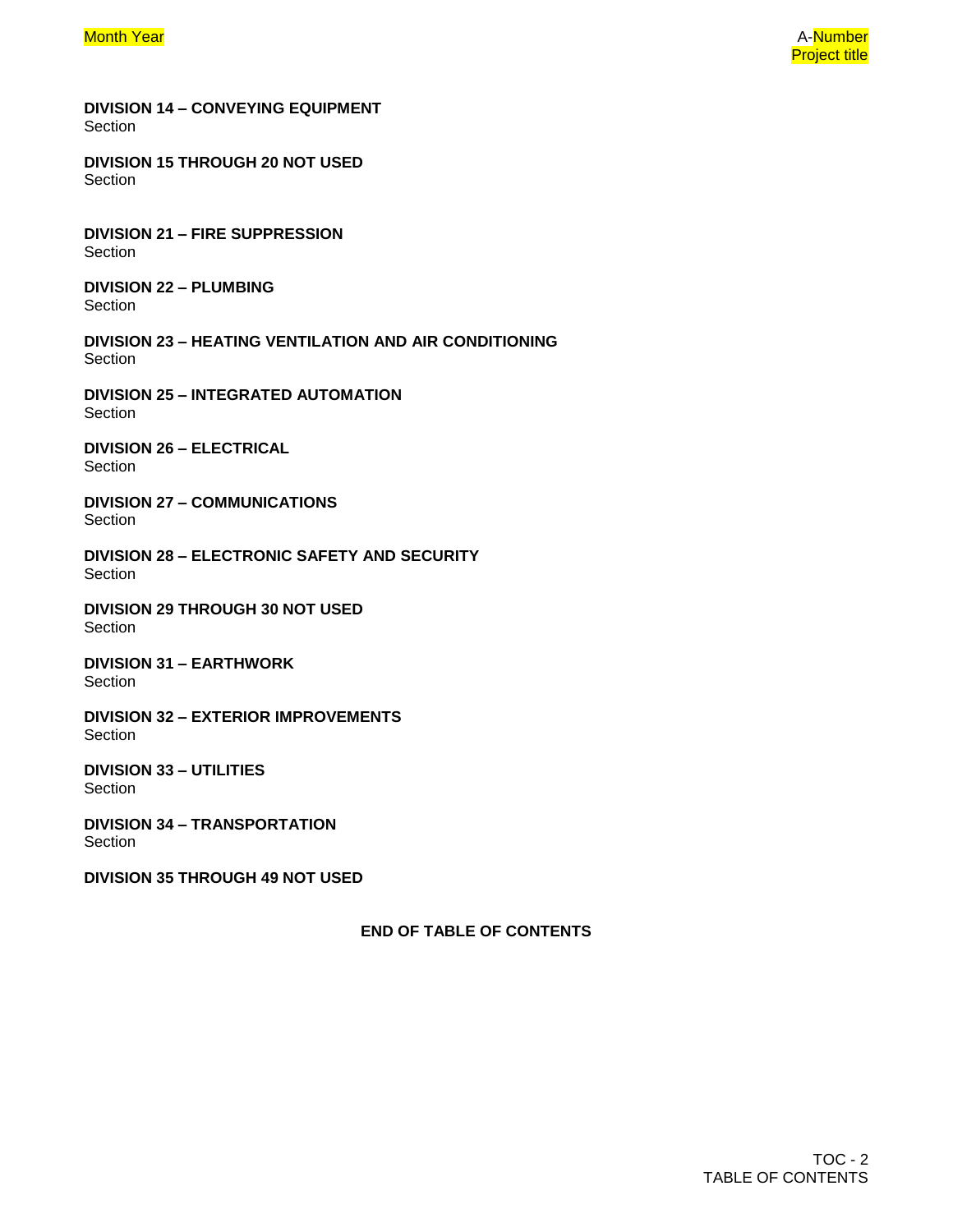# **DOCUMENT A - NOTICE TO BIDDERS**

#### **PART 1 - GENERAL**

- 1.1 ANNOUNCEMENT OF REQUEST FOR BIDS:
	- A. The Secretary, Department of Administration announces his request that Bids be submitted for the following construction:

**[AGENCY** BUILDING NAME PROJECT TITLE BUILDING NUMBER: INSERT NUMBER CITY, KANSAS ZIP CODE PROJECT NUMBER]

- B. Award, when made, will be single Contract for the "Project as a whole" including all Work for total construction.
- 1.2 RECEIVING, PUBLIC OPENING AND READING OF BIDS:
	- A. Sealed bids will be received by the Deputy Director, Procurement and Contracts, Department of Administration, Suite 451S, 900 S.W. Jackson Street, Topeka, Kansas 66612 until 2:00 p.m. (local time) on **[Bid Opening Date]** and will at that time and place be publicly opened and read aloud.
- 1.3 ELECTRONIC BID DOCUMENTS: (Keep this section if using the electronic plan room)
	- A. All parties interested in obtaining bid documents are responsible for registering on the Integrated Digital Technologies (IDT) website: [http://kansasdfm.contractorsplanroom.com/.](http://kansasdfm.contractorsplanroom.com/)
	- B. Bidders may view the bid documents on the IDT website, download the bid documents for viewing or printing "in-house" or have the electronic files sent to a printing company of their choice.
	- C. Bidders will be solely responsible for the cost of printing the bid documents. OFPM will not issue any printed bid documents for bidding.
	- D. Only parties registered on the IDT website for a project will receive issued Addendums.
	- E. All tiers of bidders are responsible for understanding the full scope of work covered by the bid documents.
	- F. Upon award of a contract, the Contractor will be provided ten (10) sets of printed bid documents.
- 1.4 OBTAINING INFORMATION FOR BIDDERS:
	- A. Questions concerning the Instructions to Bidders, Form of Contract, Insurances and Bonds shall be addressed to Procurement and Contracts, Department of Administration, Suite 451S, 900 S.W. Jackson Street, Topeka, Kansas 66612, telephone (785) 296-0408, fax (785) 296-7240.
	- B. **If there is a disclaimer of any responsibility by the Project Architect/Engineer for construction documents other than those specifically authenticated by their seal, it in no way waives their contractual obligation to coordinate all the construction documents on the project.**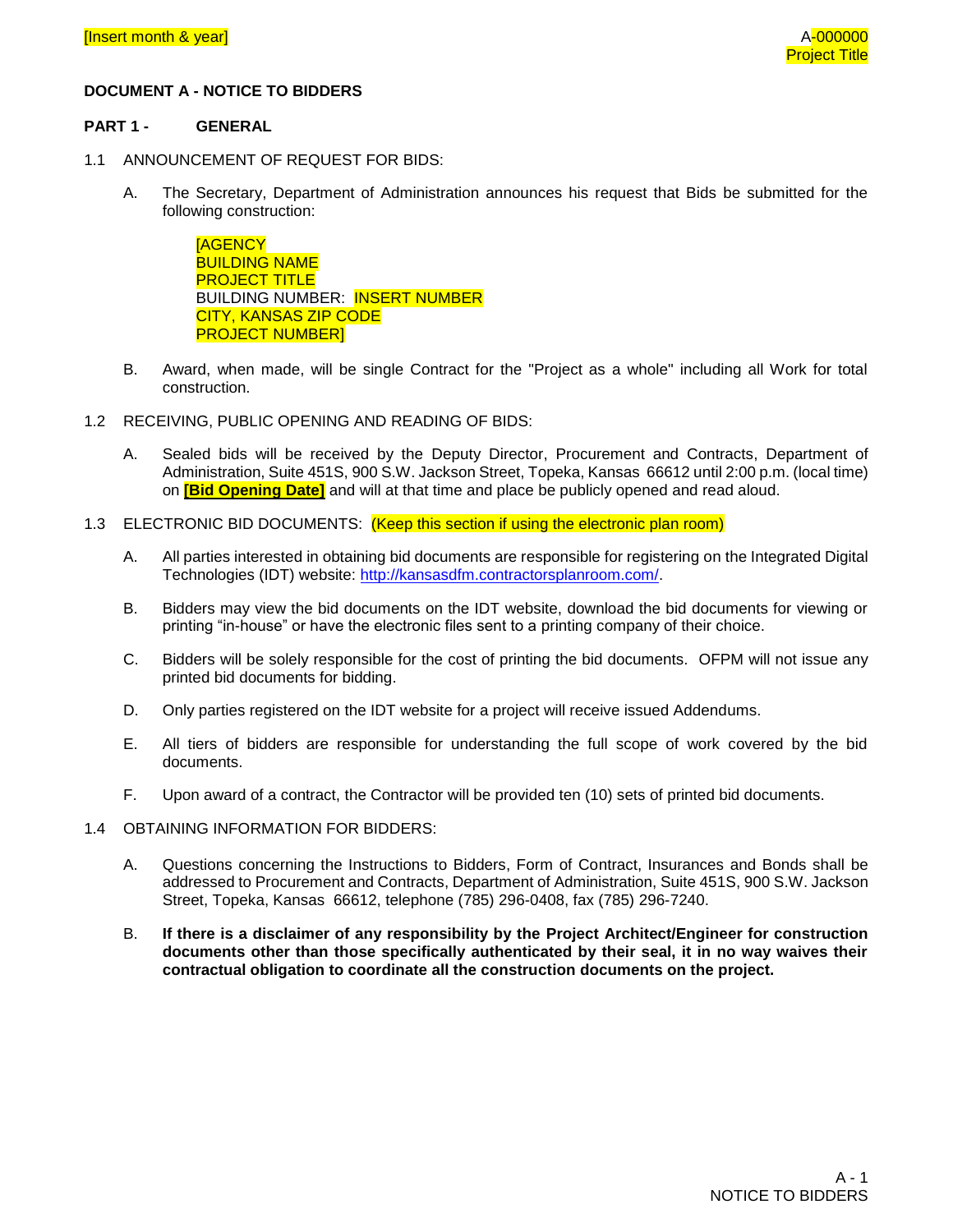C. Questions concerning the Construction Contract Documents (Drawings and Specifications) shall be addressed to the Design Team at:

PROJECT ARCHITECT/ENGINEER/S NAME AND TITLE FIRM STREET ADDRESS 1 STREET ADDRESS 2 CITY, STATE, ZIP CODE PHONE: NUMBER E-MAIL ADDRESS: ADDRESS

- 1.5 BID RESULTS:
	- A. Bid results will not be given to individuals over the phone. Results can be obtained by attending the public bid opening. If unable to attend the public bid opening, bid tabulations can be obtained by sending an e-mail to [tabsheets@ks.gov](mailto:tabsheets@ks.gov) or in writing to Kansas Procurement and Contracts, Attn: Bid Results, 900 SW Jackson, Ste. 451, Topeka, KS 66612-1286. Please reference the DCC Project number on the request. There is no charge for individual tabsheets. Copies of individual bids may be obtained under the Kansas Open Records Act by calling (785) 296-0002, requesting an estimate of the cost to reproduce the documents, and remitting that amount to the above address. Upon receipt of the funds, the documents will be sent.
	- B. Bid results may also be obtained from the Office of Facilities and Property Management; Design, Construction & Compliance. Results will be available three (3) working days after the bid opening by accessing the on-line planroom at [http://kansasdfm.contractorsplanroom.com/.](http://kansasdfm.contractorsplanroom.com/)

# **END OF DOCUMENT A**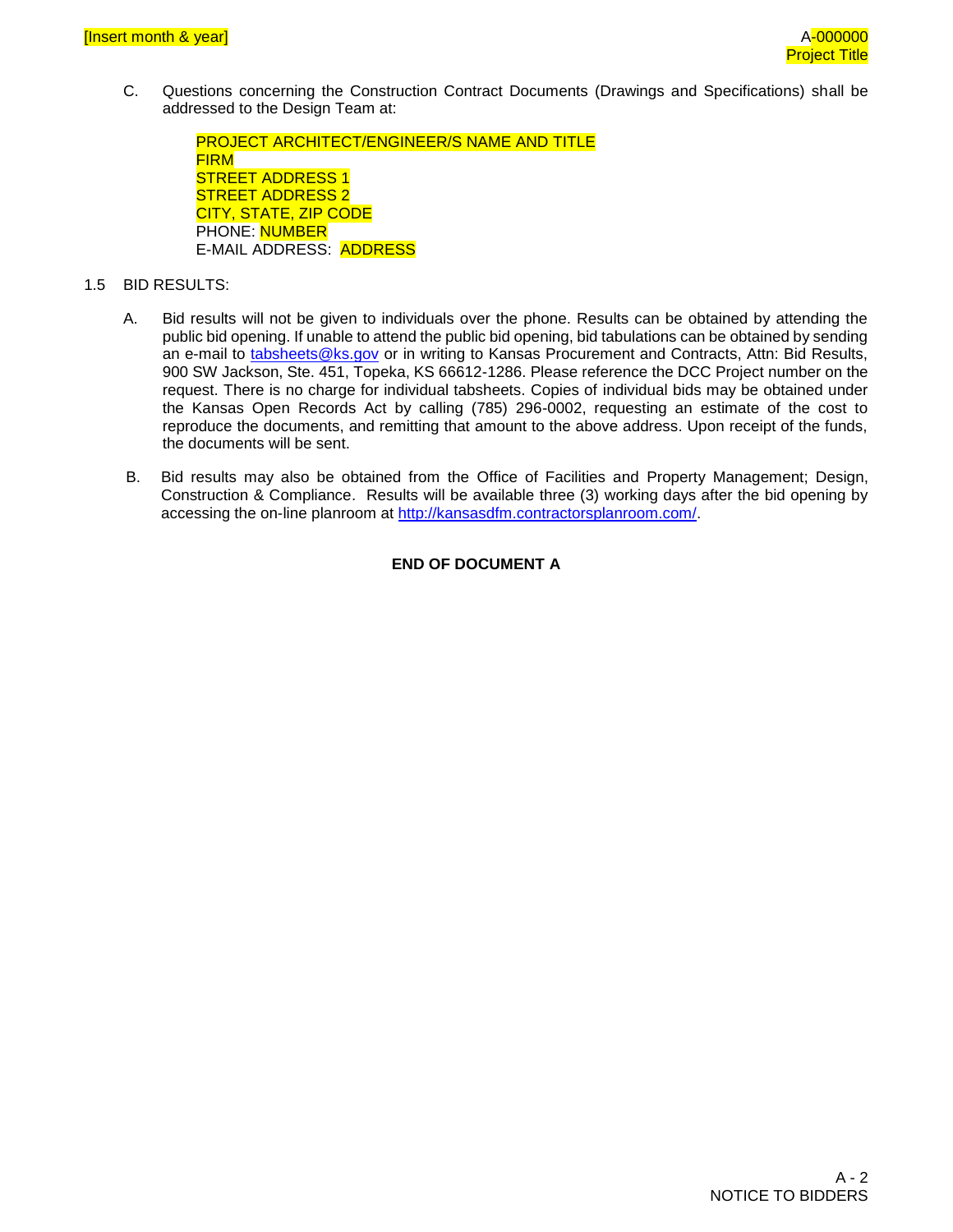## **DOCUMENT B - INSTRUCTIONS TO BIDDERS**

#### **PART 1 - GENERAL**

- 1.1 METHOD OF BIDDING AND AWARDING:
	- A. Bids must be submitted on the Form of Bid issued with each set of Construction Contract Documents.
	- B. A single Contract will be awarded for the "Project as a whole," including the following classification(s) of work: *[Delete items that don't apply]*
		- 1. Demolition 2. General 3. Sitework 4. Roofing 5. Paving 6. Mechanical 7. Electrical 8. Plumbing
		- 9. Fire Protection
		- 10. Security
	- C. Note: Kansas Statute K.S.A. 75-3741 as amended requires each bidder to list and identify the "major subcontractors" for mechanical and electrical construction as part of the bid when a single Contract for the "Project as a whole" is to be awarded.
- 1.2 CONTRACTOR PRE-QUALIFICATION
	- A. This project requires that all contractors wishing to bid as the prime must be pre-qualified by the Office of Facilities and Property Management.
	- B. For more information on pre-qualification please visit our website at [http://www.admin.ks.gov/offices/ofpm/dcc](http://www.da.ks.gov/fp/) and follow the links to contractor pre-qualification or call (785) 296-8899.
	- C. Bids submitted by contractors not pre-qualified will be returned to the bidder unopened.

#### 1.3 BIDDER QUALIFICATIONS:

- A. Any or all bidders may be required by the Director, Procurement and Contracts to furnish information to support the bidder's capability to comply with conditions for bidding and to fulfill the Contract if awarded the Contract. Such information may include, but not be limited to, the following:
	- 1. Proof of registration with the Kansas Director of Taxation by non-resident Bidders (K.S.A. 79- 1009).
	- 2. Proof of registration with the Kansas Secretary of State by foreign corporations.
	- 3. List of projects of similar size and type the bidder has constructed or in which the bidder has been engaged in a responsible capacity.
	- 4. Evidence the bidder maintains a permanent place of business.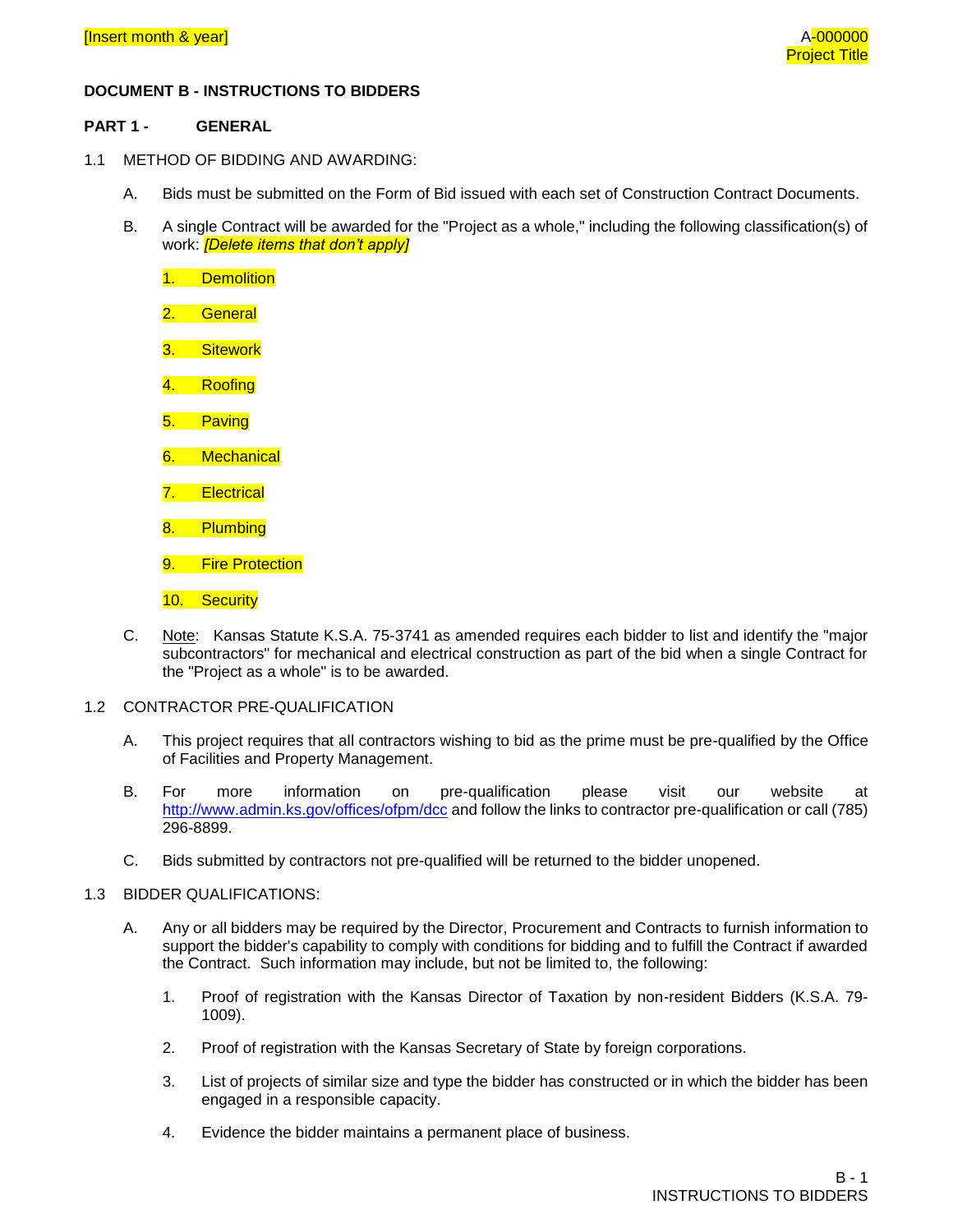- 5. A current financial statement.
- 6. Contractor's Compliance Report and Plan of Action in accordance with provisions of the Kansas Act Against Discrimination (K.S.A. 1978, Supp. 44-1030 and 44-1031).
- 7. When applicable, provide proof of bidder's authorization for removal, handling and disposal of friable asbestos containing material by attachment of a copy of the Kansas Department of Health and Environment's license to perform said activities. (Ref. K.S.A. 65-5301 et seq.)

#### 1.4 EXAMINATION OF DOCUMENTS AND SITE:

- A. Before submitting a bid, each bidder shall carefully examine all Construction Contract Documents pertaining to the work and visit the location of the work to verify conditions under which the work will be performed. Submission of a bid will be considered presumptive evidence the bidder is conversant with local facilities and difficulties, requirements of the Construction Contract Documents and pertinent State and/or local codes and the labor and material markets and that he has made due allowances in his bid for all contingencies. Failure to visit the location of the work may be grounds to reject a bid.
- B. Include in bid all costs for labor, materials, equipment, fees, taxes, insurances and other contingencies, with overhead and profit, as necessary to produce a complete installation of the work specified under headings covered by the bid (including all trades specified) without further cost to the Owner.

#### 1.5 PROJECT DOCUMENTS:

- A. The Project documents consist of the following items:
	- 1. Document A Notice to Bidders
	- 2. Document B Instructions to Bidders
	- 3. Document C Form of Bid
	- 4. Document D General Conditions of the Contract (DA-144)
	- 5. Document E Supplemental General Conditions
	- 6. Document F Form of Contract (executed)
	- 7. Document G Form of Performance Bond (executed)
	- 8. Document H Form of Public Works Bond (executed)
	- 9. Document I Form of Appointment of Process Agent by Nonresident Contractor (executed)
	- 10. Drawings (when included)
	- 11. Technical Specifications
	- 12. Addenda to Drawings and/or Specifications, duly issued
	- 13. Bid Guaranty
	- 14. Proof of required insurance coverages
	- 15. Notice to Proceed
	- 16. Change Orders
	- 17. Laws and regulations
	- 18. Certificate of Project Completion
	- 19. Project Guarantee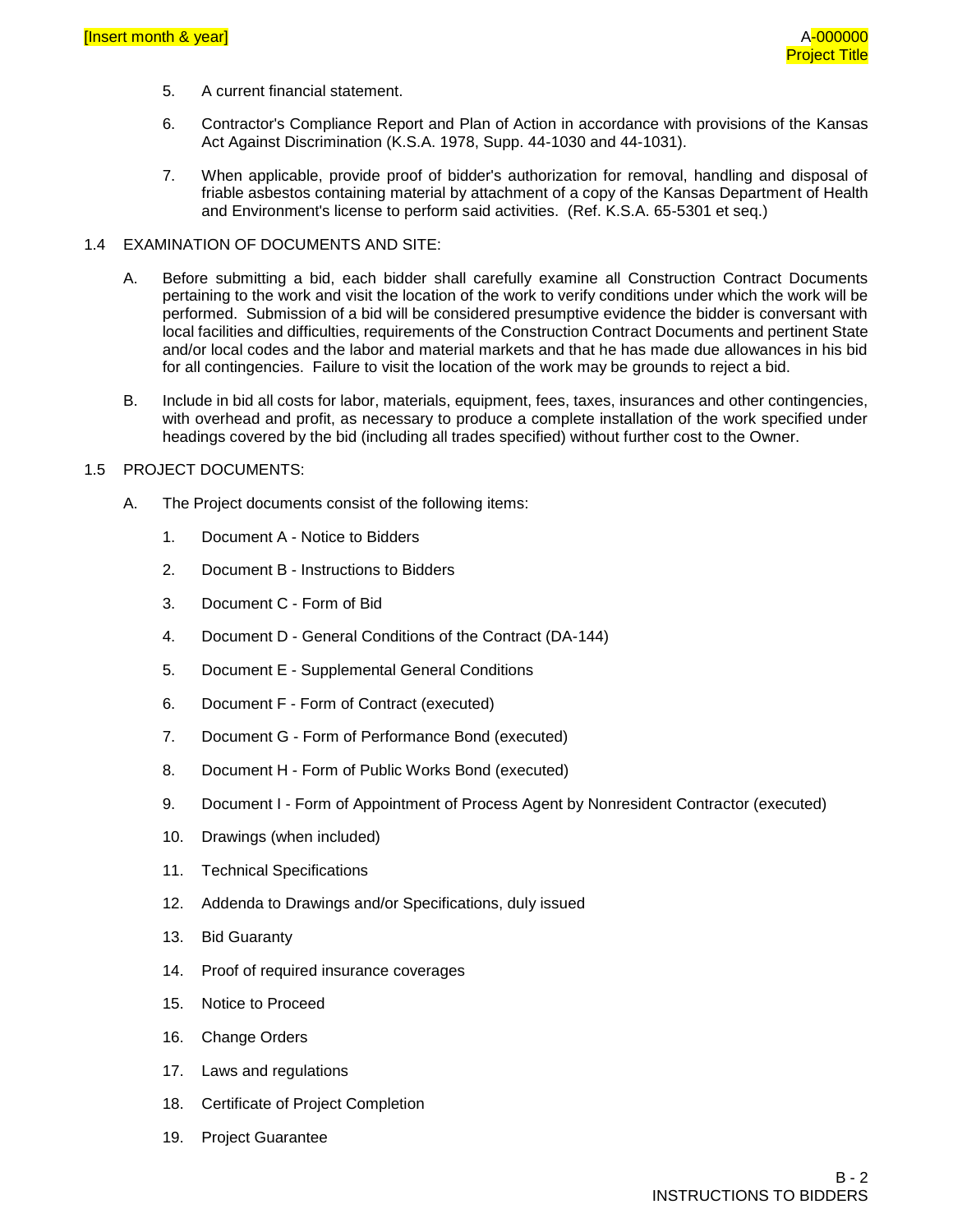- 20. Code Footprint
- 21. Certificate of Occupancy
- 1.6 INTERPRETATION OF PROJECT DOCUMENTS:
	- A. Should a bidder find discrepancies in or omissions from the Specifications and/or Drawings, or if there is doubt as to their meaning, the bidder shall advise the Project Architect/Engineer at once.
	- B. Requests for **clarifications and interpretations** of the Construction Contract Documents (Technical Specifications and Drawings) shall be presented to the Project Architect/Engineer in writing at least ten (10) days prior to the date on which bids are to be opened.
	- C. **Clarifications and interpretations** of the Construction Contract Documents will be made **only** by Addenda issued to all known persons having same. The Project Architect/Engineer, state agency personnel or Procurement and Contracts will not be responsible for providing **any other** explanation or interpretation of the Construction Contract Documents.
	- D. Any clarification or interpretations of the meaning of the Drawings, Specifications, or other pre-Bid Documents made orally to any Bidder shall not be used by the bidders in preparation of a bid amount unless confirmed in writing via an addendum
	- E. Receipt of all Addenda shall be acknowledged on the Form of Bid and upon execution of the Contract, all addenda will become a part of the agreement.
- 1.7 BID AND PERFORMANCE GUARANTY:
	- A. Each bid submitted in connection with this Project shall be accompanied by a certified check, cashier's check or bid bond in the amount of five percent (5%) of the base bid, payable without condition to the State of Kansas.
	- B. The bid bond shall be accompanied by a Power of Attorney showing the authority of the person executing the bond on behalf of the Surety Company and should be approved by the Director, Procurement and Contracts prior to opening of bids.
	- C. An annual bid bond on file with the Director, Procurement and Contracts, may be acceptable for this transaction providing it is equal to or greater than five percent (5%) of the base bid and is payable without condition to the State of Kansas. This bond must be accompanied by a Power of Attorney showing the authority of the person executing the bond on behalf of the Surety Company.
		- Note: Use of an annual bid bond must be approved by the Director, Procurement and Contracts a minimum of five (5) days prior to the opening of bids. The Director of Procurement and Contracts may disapprove the use of an annual bid bond if said bond is being used as a bid guaranty on more than one (1) project at the same time.
	- D. In the event of an award, the responsible bidder offering the lowest bid price meeting Specifications will be required to enter into a Contract and provide proof of insurance in the amount required for the project. Said bidder shall also provide a Performance Bond for the full amount of the Contract. In addition, the bidder will be required to furnish a Public Works Bond for a project of \$100,000 or greater, for the full amount of the contract. A Certificate of Deposit, in an amount of 100% of the Contract amount, may be substituted for a Performance and Public Works Bond. All the above documents must be completed and returned within fifteen (15) calendar days after their receipt. Failure to return these documents within the required time period may cause a cancellation of the award and a forfeiture of the full amount of the bid guaranty. Procurement and Contracts may also suspend a bidder from bidding State construction work for six (6) months for failure to comply with this section.
	- E. Bond forms will be provided by Procurement and Contracts and must be executed with a surety company licensed to do business in the State of Kansas.
	- F. Bid Guaranties (submitted by certified or cashier's checks) will be returned to unsuccessful bidders when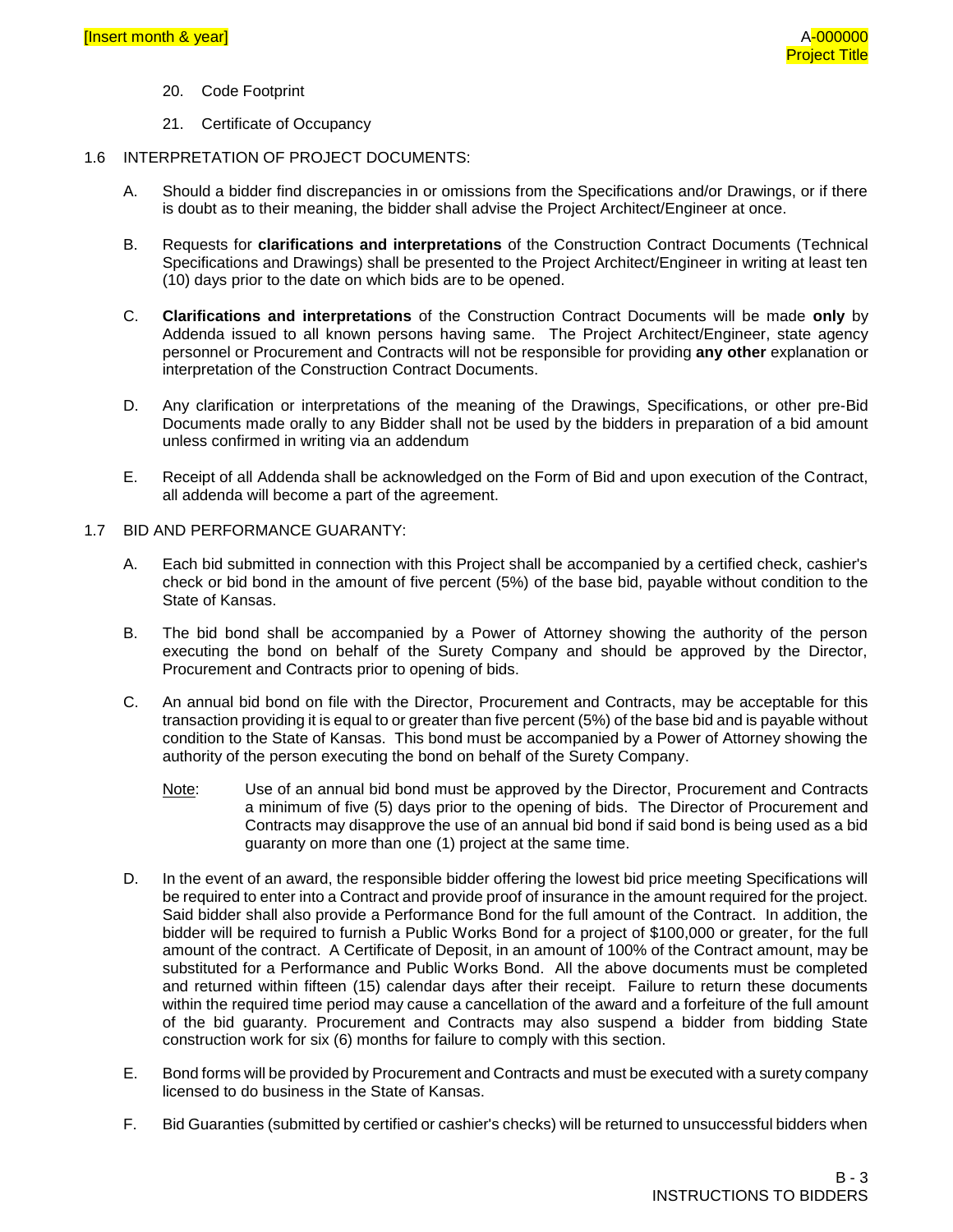the successful bidder is determined and a Contract executed. The Bid Guaranty of the successful bidder will be returned when the contract, required Bonds and Insurances are furnished and accepted by Procurement and Contracts. Bid guaranties submitted in the form of a certified or cashier's check will be returned on a State of Kansas warrant.

- 1.8 APPOINTMENT OF PROCESS AGENT BY NONRESIDENT CONTRACTOR:
	- A. Pursuant to provisions of K.S.A. 16-113, as amended, a nonresident individual, partnership or unincorporated association, if awarded a Contract, will be required to appoint an agent who is a resident of Kansas who may receive process in any civil action arising from the Contract.
	- B. The appointment form will be provided by the Procurement and Contracts and must be executed and filed with the Secretary of State as provided by K.S.A. 60-306 and amendments thereto, with a receipt therefore provided to Procurement and Contracts.
- 1.9 PREPARATION AND SUBMISSION OF BID:
	- A. Each bid shall be made on the Form of Bid accompanying these instructions. All blank spaces on the Form of Bid shall be filled in. Quote the prices for alternate bids and unit prices as requested.
	- B. Bid shall not contain recapitulation of work to be done.
	- C. Bid shall be presented under sealed cover, plainly marked with title of Agency, Building Name, Project Title, Location and, Project number.
	- D. Bid must be received by the Director, Procurement and Contracts not later than the scheduled closing time.
	- E. **Prior to the complete execution of a construction contract this project may be canceled at any time by the State. Neither the State of Kansas nor any of its agencies, employees or agents shall be responsible for any bid preparation costs, or any costs or charges of any type, should all bids be rejected or the project canceled for any reason prior to the complete execution of a construction contract.**
- 1.10 SIGNING FORM OF BID:
	- A. Bids which are not signed by the individuals making them shall have attached to them a Power of Attorney evidencing authority to sign the bid in the name of the person for whom it is signed.
	- B. Bids which are signed for co-partnerships shall be signed by all of the co-partners or by an attorney-infact. If signed by an attorney-in-fact, there shall be attached to the bid a Power of Attorney evidencing authority to sign the bid.
	- C. Bids which are signed for corporations shall have the correct corporate name signed in handwriting or in typewriting and the signature of the president or other authorized officer of the corporation shall be manually written below the written corporate name, above the words "by (signature)." If such a bid is manually signed by an official other than the president of the corporation, a resolution of the board of directors evidencing the authority of the official to sign the bid shall be attached.
	- D. If bids are signed for any other legal entity, the authority of the person signing for the legal entity shall be attached to the bid.

# 1.11 SUBCONTRACTS:

- A. Bidders must submit the names and addresses of the major subcontractors for the project as identified on the Form of Bid. If awarded a Contract for the project, the names of the subcontractors will be included as part of the contract. Any changes in listed subcontractors shall be subject to approval by the Secretary of Administration. Only one subcontractor may be listed for each category.
- B. If project alternates are listed in the Construction Contract Documents, and the choice of major subcontractors is dependent upon the combinations of alternates the Owner elects to include as a part of the work, a separate sheet shall be attached to the Form of Bid designating the different combinations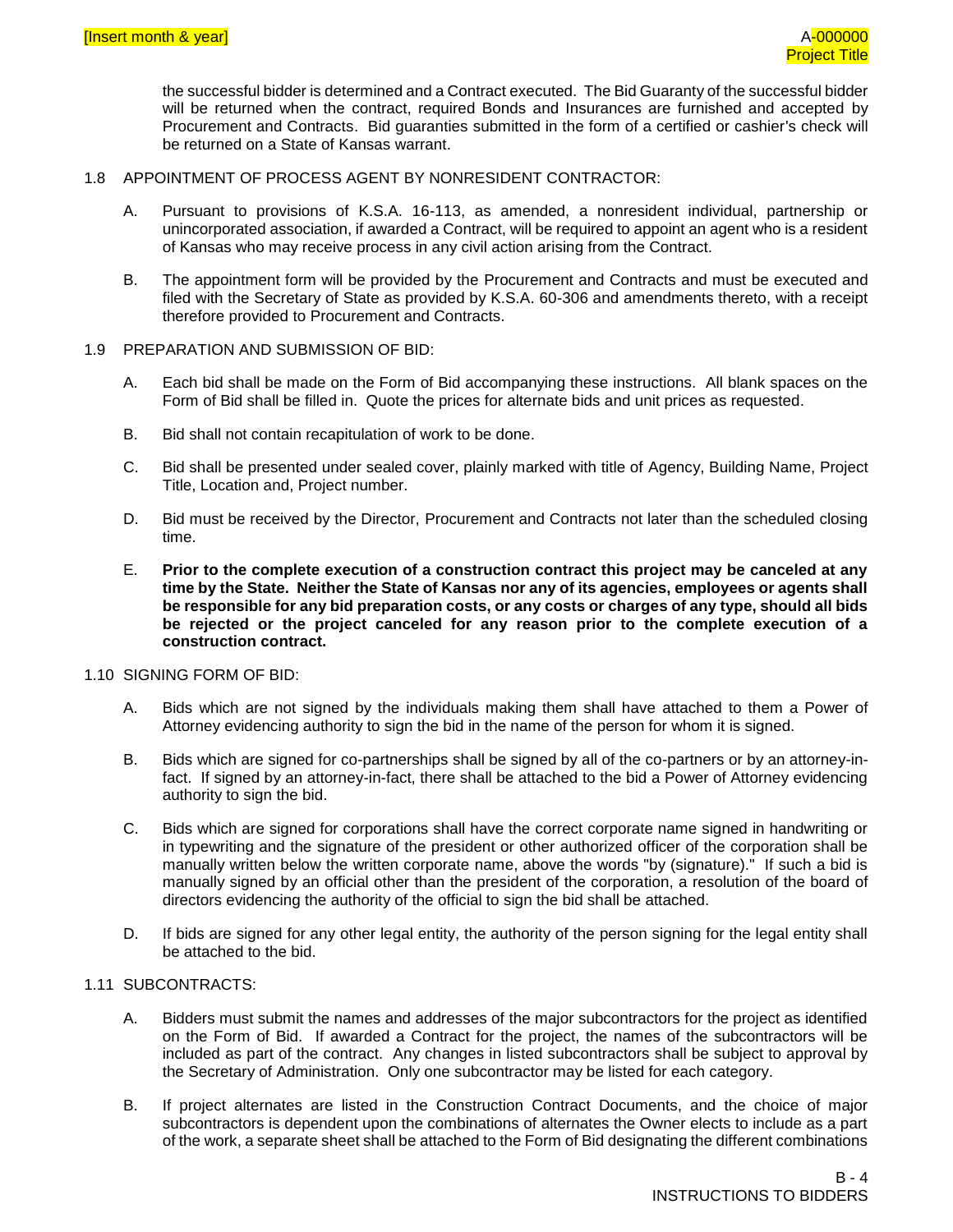of such major subcontractors.

#### 1.12 FAX MODIFICATIONS OF BIDS

- A. Facsimile (fax) transmissions of bids will not be accepted. However, fax modifications to previously submitted bids will be acceptable. When making fax modifications do not submit on Document C – Form of Bid. State only the ADD or DEDUCT amount to be ADDED or DEDUCTED to or from the base bid, alternate bid, or unit price. Do not give a new total price for the selection. Any changes to listed Subcontractors need to be listed on faxed modification as well. Procurement and Contracts fax number is (785) 296-7240.
- B. Do not send Certificate of Tax Clearance in with Fax Modifications or as a Fax Modification. If not submitted with original bid all bidders and major sub-contractors will have 48 hours after bid openings to submit Certificate of Tax Clearance.

#### 1.13 PUBLIC BID OPENING:

- A. On the date and at the hour scheduled for closing, the Director, Procurement and Contracts or an authorized representative will open and read the bids publicly for interested bidders or others who may be present.
- B. Information obtained at public openings is preliminary only and it shall not be construed the apparent low bidder has met all conditions and Specifications of the bid.
- C. If the state offices in Topeka/Shawnee County should be closed due to inclement weather or any other unforeseen condition and we have a project scheduled to bid, all bid openings will be canceled.
	- 1. The revised bid date will be published when we return to the office and will be issued via an addenda.
	- 2. To find information on state office closings, refer to local media sites. [\(www.wibw.com](http://www.wibw.com/) and [www.kansasfirstnews.com\)](http://www.kansasfirstnews.com/)

#### 1.14 WITHDRAWAL OF BIDS:

A. Any bidder may withdraw a bid at any time prior to the scheduled closing time for receipt of bids, but after the scheduled closing time for receipt of bids, no bid may be withdrawn for a period of **thirty (30)** calendar days subject to the provisions of K.S.A.75-6901 et seq. If a bid is withdrawn after the scheduled closing time, it may result in the forfeiture of all or part of the bid guaranty.

#### 1.15 AWARD OF CONTRACT:

- A. A Contract will be awarded to the lowest responsible bidder meeting conditions and specifications imposed in the call for bids, but the Director, Procurement and Contracts reserves the right to accept any or all bids or to reject any or all bids for sufficient reason(s) and to waive all technicalities if deemed to be in the best interest of the State of Kansas.
- B. At the time of award, Procurement and Contracts will provide the successful bidder with the Contract Forms, the Performance and Public Works Bond Forms and Appointment of Process Agent Form, if applicable, accompanied by instructions for execution, and will also request submission of proof of certain Insurance coverages.
- C. The executed Contract, Bonds, and Insurance documents as well as a receipt for filing the Public Works Bond and the Appointment of Process Agent Form with the Clerk of the District Court in the county where the work is to be performed, must be returned to and received by Procurement and Contracts within fifteen (15) working days.
- D. Failure on the part of the Contractor to provide the executed documents within fifteen (15) working days may result in withdrawal of the award, re-awarding to the next lower bidder or rebidding the contract and forfeiture of all or part of the bid guaranty.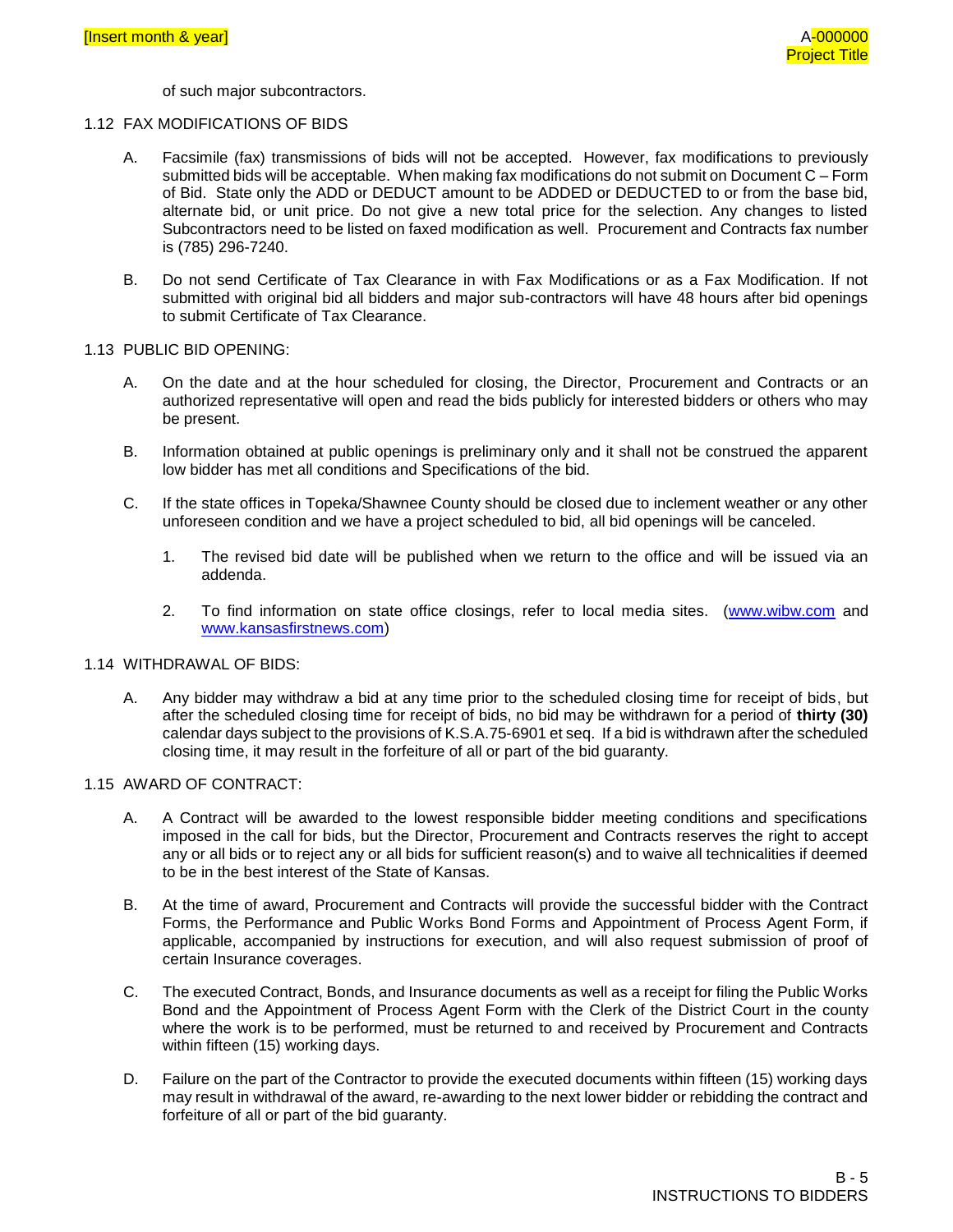#### 1.16 NOTICE TO PROCEED:

- A. A Notice to Proceed will be issued by the Office of Facilities and Property Management upon receipt by Procurement and Contracts of the Contractor's signed copy of the Contract and required approved insurance documents.
- B. When DCC receives copies of the signed contracts from Procurement and Contracts, DCC will write the Notice to Proceed for contract time to start the next day in accordance with the construction contract stipulations.
- C. The Contractor will also be required to submit the required bonds and Appointment of Process Agent Form (if applicable) to Procurement and Contracts. The Contractor will be allowed to proceed prior to receipt of the bonds and Process Agent Form, but no payments will be made until all these documents are submitted. If appropriate bonds are not provided, no payment will be made.
- D. The Procurement and Contracts and Office of Facilities and Property Management reserve the right to withhold issuance of a Notice to Proceed until all documents are received if they are uncertain of the Contractor's ability to obtain the required bonds.
- E. Prior to the issuance of the Notice to Proceed, the State of Kansas shall not be liable for any expenses relating to the bid or Contract, or any expenses related to their preparation.

#### 1.17 CHANGE ORDERS:

A. Changes to the initial Contract are to be made by the Project Architect/Engineer with the approval of the owner and the Director of the Office of Facilities and Property Management.

#### 1.18 LAWS AND REGULATIONS:

A. All applicable laws of the State of Kansas, municipal ordinances and rules and regulations of all authorities having jurisdiction over construction of this Project shall apply to any Contract resulting from a bid on this Project as though herein written out in full.

#### 1.19 PROJECT CLOSE OUT:

- A. When the Contract is satisfactorily complete and authorized by the Owner and the Office of Facilities and Property Management, the Project Architect/Engineer will forward a formal Certificate of Project Completion and an Affidavit of Contractor to the Contractor.
- B. The contractor will sign the Certificate of Project Completion and sign/notarize the Affidavit of Contractor to certify that all debts and claims against this project have either been paid in full or otherwise satisfied. The contractor will forward both along with the final application for payment back to the architect/engineer.

#### 1.20 PROJECT GUARANTEE:

A. The date of the Certificate of Project Completion shall be the starting date for the guarantee/warranty period, unless partial occupancy requires an earlier date to be set. In that case the guarantee/warranty period for work and equipment serving the occupied area shall begin on the date the Owner takes partial occupancy of that portion of the project.

### 1.21 REQUESTS FOR SUBSTITUTION PRIOR TO BID DATE:

A. Should a bidder or a manufacturer's representative wish to incorporate, in the base proposal, brands or products other than those named in the Specifications, he shall submit written request for substitution approval to the Project Architect/Engineer ten (10) calendar days prior to date proposals are due. Approved substitutions will be set forth in an addendum. Bidders shall not rely upon approvals made in any other manner.

# **END OF DOCUMENT B**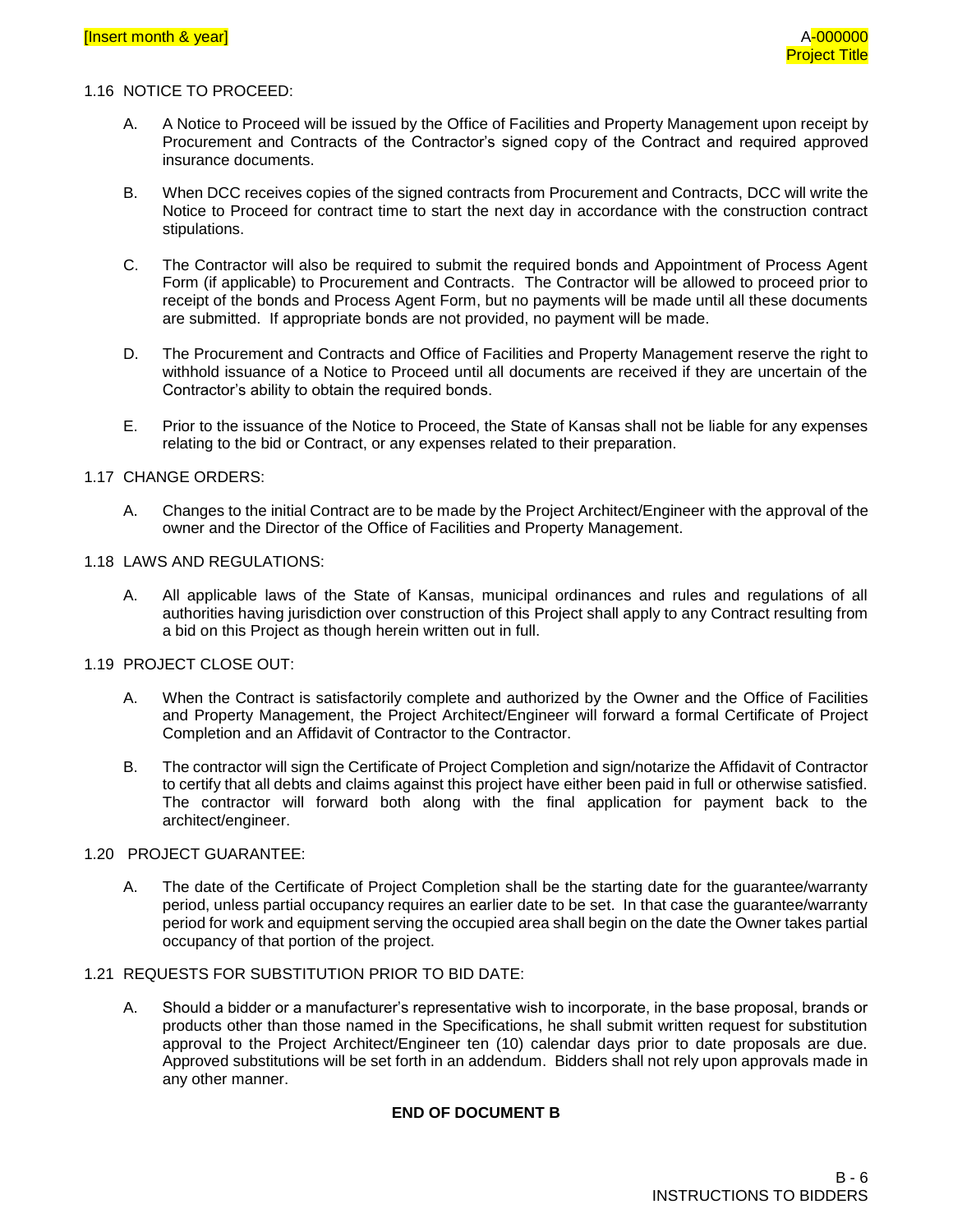#### **DOCUMENT C - FORM OF BID**

#### **PART 1 - GENERAL**

SUBMITTED BY:

NAME OF COMPANY (*Please print or type*)

\_\_\_\_\_\_\_\_\_\_\_\_\_\_\_\_\_\_\_\_\_\_\_\_\_\_\_\_\_\_\_\_\_\_\_\_\_\_\_\_\_\_\_\_\_\_\_\_\_\_\_\_\_\_\_\_\_\_\_\_\_\_\_\_\_\_\_\_\_\_\_\_\_\_\_\_\_\_\_\_\_\_\_\_\_\_\_\_\_

ATTACH CERTIFIED OR CASHIER'S CHECK HERE IF FURNISHED IN LIEU OF A BID BOND

SUBMITTED TO: SUBMITTED FOR:

Tracy Diel, Deputy Director Procurement and Contracts Department of Administration 900 S.W. Jackson Street, Suite 451S Topeka, Kansas 66612

[Agency Building Name **Project Title** Building Number **City and State** Project Number]

Sir:

In response to your Notice to Bidders and in compliance with the Instructions to Bidders, the undersigned herewith submits his offer to provide all labor, materials, equipment, tools of trades and labor, accessories, appliances, warranties and guarantees and to pay all royalties, fees, permits, licenses, applicable taxes insurances, haulage, storage, superintendency, overhead and profit necessary to complete the following construction work:

#### BASE BID (LUMP SUM):

For the referenced project and in accordance with the Construction Contract Documents as prepared by the Project Architect/Engineer for a total lump sum price of:

| _______ |
|---------|
|         |
| ____    |

\_\_\_\_\_\_\_\_\_\_\_\_\_\_\_\_\_\_\_\_\_\_\_\_\_\_\_\_\_\_\_\_\_\_\_\_\_\_\_\_\_\_\_\_\_\_\_\_\_\_\_\_\_\_\_\_\_\_\_\_\_\_\_\_\_\_\_\_\_\_\_\_\_\_\_\_\_\_\_\_\_\_\_\_\_\_\_\_\_\_

#### ALTERNATE BIDS AND UNIT PRICES:

The undersigned offers for the Owner's consideration and use the following prices for specific alternate bids and unit prices. These prices include all costs to the Owner, including those for labor, materials, equipment, tools of trades and labor, appliances, accessories, warranties, guarantees, royalties, fees, permits, licenses, applicable taxes, insurances, haulage, storage, superintendency, overhead and profit. Alternates are to be added to the above quoted base bid price as noted and may be a negative number.

Any change in the alternate and unit price listing will cause a new Form of Bid to be issued.

If no alternates or unit prices are described, please delete the table below and these instructions.

| ALTERNATE NO.  | Description                            | ADD (\$        |
|----------------|----------------------------------------|----------------|
| UNIT PRICE NO. | Description including unit of measure. | ADD/DEDUCT (\$ |

#### MAJOR SUBCONTRACTORS:

The undersigned hereinafter identifies as part of this bid the major subcontractors he proposes to use in the performance of work under the contract. If the bidder will perform the work of a subcontractor with his own forces, he must so indicate by writing his company name in the space where the subcontractor would have been listed.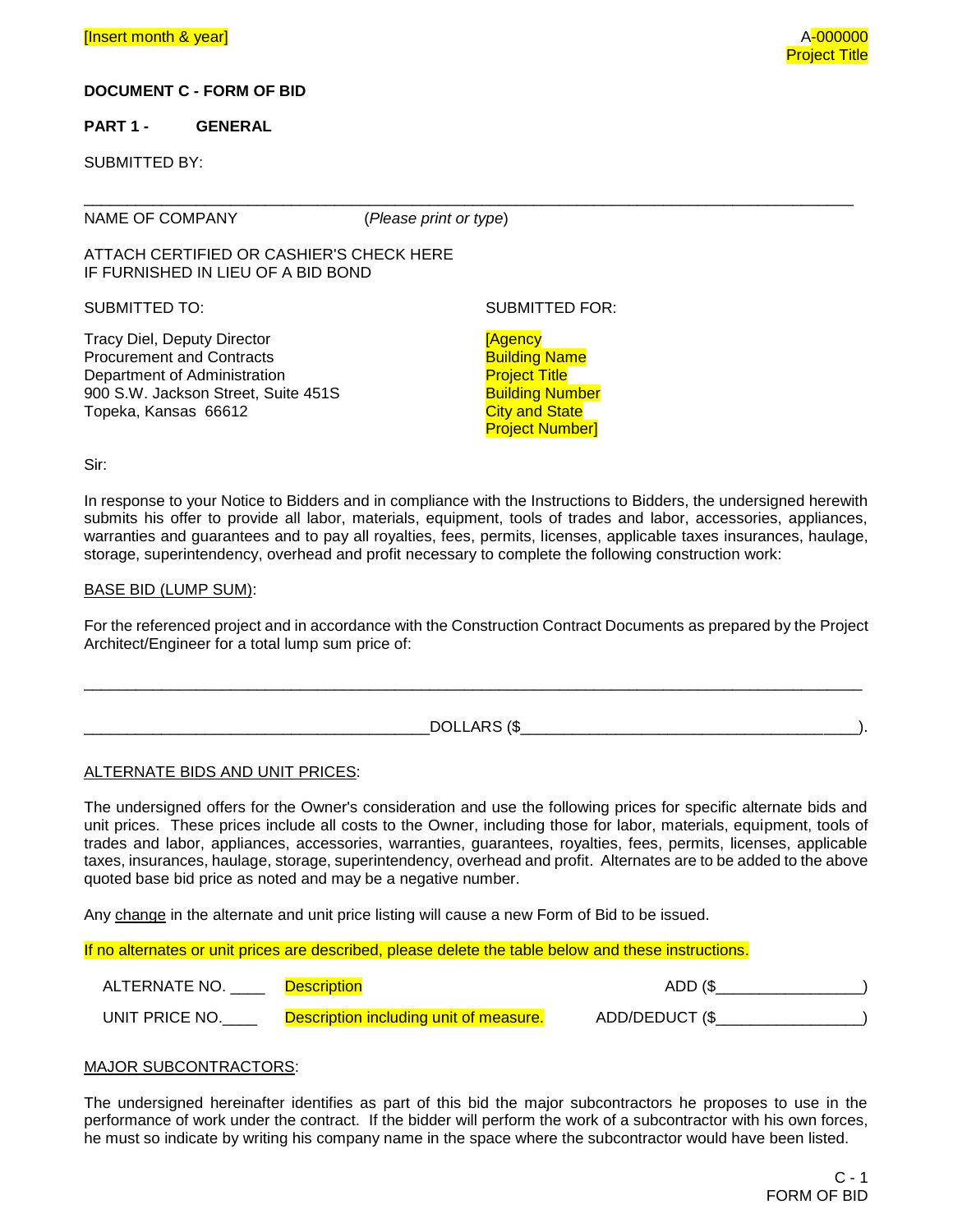If the choice of major subcontractors is dependent upon the combinations of alternates the owner elects to include as a part of the work, a separate sheet shall be attached to the Form of Bid designating the different combinations of such major subcontractors. No change or substitution may be made in the listed subcontractors without the prior approval of the Secretary of Administration. In order to obtain this approval a written request shall be made to the Director of the Office of Facilities and Property Management.

\_\_\_\_\_\_\_\_\_\_\_\_\_\_\_\_\_\_\_\_\_\_\_\_\_\_\_\_\_\_\_\_\_\_\_\_\_\_\_\_\_\_\_\_\_\_\_\_\_\_\_\_\_\_\_\_\_\_\_\_\_\_\_\_\_\_\_\_\_\_\_\_\_\_\_\_\_\_\_\_\_\_\_\_\_\_\_\_\_\_

\_\_\_\_\_\_\_\_\_\_\_\_\_\_\_\_\_\_\_\_\_\_\_\_\_\_\_\_\_\_\_\_\_\_\_\_\_\_\_\_\_\_\_\_\_\_\_\_\_\_\_\_\_\_\_\_\_\_\_\_\_\_\_\_\_\_\_\_\_\_\_\_\_\_\_\_\_\_\_\_\_\_\_\_\_\_\_\_\_\_

\_\_\_\_\_\_\_\_\_\_\_\_\_\_\_\_\_\_\_\_\_\_\_\_\_\_\_\_\_\_\_\_\_\_\_\_\_\_\_\_\_\_\_\_\_\_\_\_\_\_\_\_\_\_\_\_\_\_\_\_\_\_\_\_\_\_\_\_\_\_\_\_\_\_\_\_\_\_\_\_\_\_\_\_\_\_\_\_\_\_

\_\_\_\_\_\_\_\_\_\_\_\_\_\_\_\_\_\_\_\_\_\_\_\_\_\_\_\_\_\_\_\_\_\_\_\_\_\_\_\_\_\_\_\_\_\_\_\_\_\_\_\_\_\_\_\_\_\_\_\_\_\_\_\_\_\_\_\_\_\_\_\_\_\_\_\_\_\_\_\_\_\_\_\_\_\_\_\_\_\_

*[Delete subcontractors below that don't apply to this project.]*

MECHANICAL CONSTRUCTION (List one (1) only)

Name

Address

ELECTRICAL CONSTRUCTION (List one (1) only)

Name

Address

TIME OF COMPLETION: *[Select one of the following paragraphs]*

The undersigned agrees to have the work of the project to a point of final completion, including all punch list items, ready for the Project Architect/Engineer's final inspection and the Owner's and Office of Facilities and Property Management's acceptance by **[Insert Date].**

The undersigned agrees to have the work of the project to a point of final completion, including all punch list items, ready for the Project Architect/Engineer's final inspection and the Owner's and Office of Facilities and Property Management's acceptance, in **[Insert Number of calendar days]** Calendar days (or less) following issuance of the written Notice to Proceed.

#### ADDENDA:

The undersigned acknowledges receipt of the following Addenda:

#1(\_\_\_\_\_) #2(\_\_\_\_\_) #3(\_\_\_\_\_) #4(\_\_\_\_\_) #5(\_\_\_\_\_) #None(\_\_\_\_\_)

### STATE TAX:

The undersigned attests this Bidder is not in arrears in taxes due the State of Kansas.

**[Keep this paragraph if this project is an EDUCATIONAL FACILITY, CORRECTIONAL FACILITY or a HOSPITAL.]** This project has been determined to be exempt from Kansas sales tax, in accordance with the rules of the Kansas Department of Revenue. The cost of said Tax must be **EXCLUDED FROM** all Bid and Contract Prices. Sales tax includes all applicable state, county and city sales taxes. The Owner's Business Office will provide the Contractor with a copy of the project exemption certificate with the project number for the contractor's and subcontractor's use.

**[Keep this paragraph if this project is a DORMITORY.]** The materials purchased by a general or subcontractor for this project have been determined by the Kansas Department of Revenue to be subject to the Kansas sales tax. The cost of said Tax must be **INCLUDED IN** all Bid and Contract prices. Sales tax includes all applicable state, county and city sales taxes. (Refer to the Supplemental General Conditions, Document E, for instructions on paying the tax.) No sales tax will be assessed on labor provided for this project by a general contractor or subcontractor.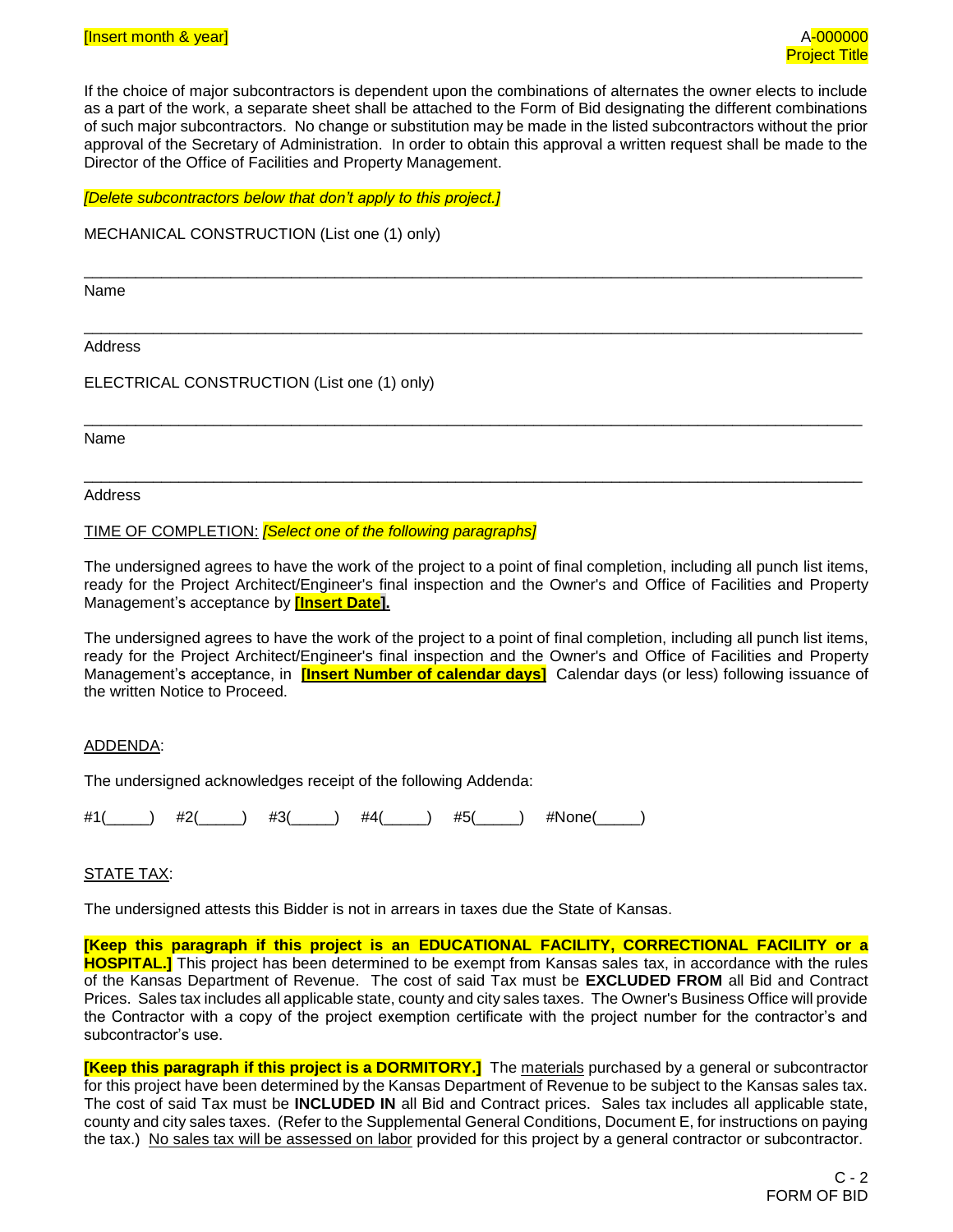**[Keep this paragraph if this project is anything other than those noted above.]** This project has been determined by the Kansas Department of Revenue to be subject to Kansas sales tax. The cost of said Tax must be **INCLUDED IN** all Bid and Contract prices. Sales tax includes all applicable state, county and city sales taxes. (Refer to the Supplemental General Conditions, Document E, for instructions on paying the tax.)

#### FEDERAL TAX:

The undersigned has included in all quoted prices the cost of federal excise tax on all items of construction and equipment subject to said tax.

#### AGREEMENTS:

The undersigned agrees to the following terms and conditions:

- 1. An incomplete bid or other information not requested which is written on or attached to this Form of Bid, may be cause for rejection of the bid.
- 2. For a bid to be considered responsive, every blank must be filled in. Failure to do so may result in the disqualification of the bid.
- 3. A bid may be considered incomplete and non-responsive that does not indicate a price for any alternate bid or unit price described and identified on the Form of Bid. A typed or printed "no bid" entered in the space provided for an alternate bid or unit price may lead to the bid being considered non-responsive and be grounds for rejection of the bid. A typed or printed "no charge" entered in the space provided for an alternate bid or unit price will be considered a valid bid, as will the figure "0.00."
- 4. He has read the Notice to Bidders and the Instructions to Bidders carefully.
- 5. The accompanying bid security (bond) (certified check) (cashier's check) in the amount of:

\_\_\_\_\_\_\_\_\_\_\_\_\_\_\_\_\_\_\_\_\_\_\_\_\_\_\_\_\_\_\_\_\_\_\_ DOLLARS (\$\_\_\_\_\_\_\_\_\_\_\_\_\_\_\_\_\_\_\_\_\_\_\_\_\_\_\_\_\_\_\_\_\_\_\_\_\_\_\_).

is payable without condition to the State of Kansas, the sum of which it is agreed will be forfeited as liquidated damages for the delay and extra expense caused the owner if the undersigned fails to execute the Contract and to furnish the bonds and insurances required by the Construction Contract Documents.

\_\_\_\_\_\_\_\_\_\_\_\_\_\_\_\_\_\_\_\_\_\_\_\_\_\_\_\_\_\_\_\_\_\_\_\_\_\_\_\_\_\_\_\_\_\_\_\_\_\_\_\_\_\_\_\_\_\_\_\_\_\_\_\_\_\_\_\_\_\_\_\_\_\_\_\_\_\_\_\_\_\_\_\_\_\_

- 6. The Director, Procurement and Contracts reserves the right to reject any or all bids and to waive all technicalities should such action be deemed to be in the best interest of the State of Kansas.
- 7. The Owner reserves the right to accept or reject any or all alternate bids and unit prices.
- 8. Subject to the provisions of K.S.A.75-6901 et seq. this bid may not be withdrawn for a period of thirty (30) calendar days following the receipt, opening and public reading thereof.
- 9. Failure to acknowledge receipt of any addendum issued may be cause for a bid rejection.
- 10. **Prior to the complete execution of a construction contract this project may be canceled at any time by the State. Neither the State of Kansas nor any of its agencies, employees or agents shall be responsible for any bid preparation costs, or any costs or charges of any type, should all bids be rejected or the project canceled for any reason prior to the complete execution of a construction contract.**

### CERTIFICATION REGARDING IMMIGRATION REFORM & CONTROL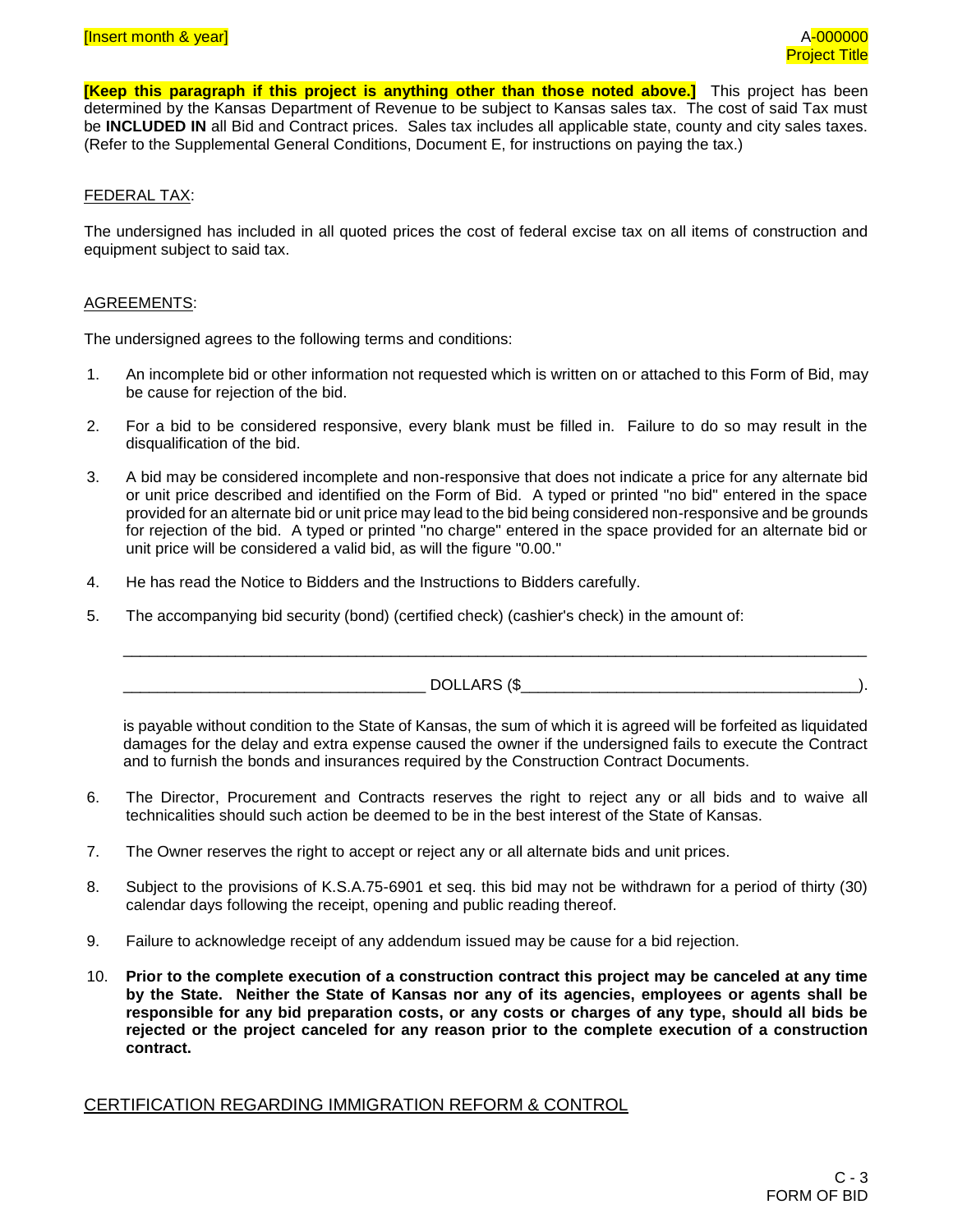All Contractors are expected to comply with the Immigration and Reform Control Act of 1986 (IRCA), as may be amended from time to time. This Act, with certain limitations, requires the verification of the employment status of all individuals who were hired on or after November 6, 1986, by the Contractor as well as any subcontractor or subsubcontractor. The usual method of verification is through the Employment Verification (I-9) Form. With the submission of this bid, the Contractor hereby certifies without exception that Contractor has complied with all federal and state laws relating to immigration and reform. Any misrepresentation in this regard or any employment of persons not authorized to work in the United States constitutes a material breach and, at the State's option, may subject the contract to termination and any applicable damages.

Contractor certifies that, should it be awarded a contract by the State, Contractor will comply with all applicable federal and state laws, standards, orders and regulations affecting a person's participation and eligibility in any program or activity undertaken by the Contractor pursuant to this contract. Contractor further certifies that it will remain in compliance throughout the term of the contract.

At the State's request, Contractor is expected to produce to the State any documentation or other such evidence to verify Contractor's compliance with any provision, duty, certification, or the like under the contract.

Contractor agrees to include this Certification in contracts between itself and any subcontractors in connection with the services performed under this contract.

By signing this Form of Bid, the Contractor agrees to follow the Immigration and Reform Control Act of 1986 and any and all amendments to the Act.

#### DECLARATIONS:

The undersigned hereby declares he has carefully examined the Drawings and Specifications, has visited the actual location of the work, has satisfied himself as to all conditions and understands that, in signing this Form of Bid, he waives all right to plead any misunderstanding regarding same and agrees to be bound by the provisions of said Drawings and Specifications and all statements made therein.

The undersigned proposes to enter into Contract and to furnish and pay for the specified bonds and other required documents within fifteen (15) working days after award of the contract.

The undersigned certifies that he does not have any substantial conflict of interest sufficient to influence the bidding process on this bid. A conflict of substantial interest is one which a reasonable person would think would compromise the open competitive bid process.

All bidders and major sub-contractors listed on the bid form shall **not** be in arrears in taxes due the state of Kansas.

- 1. All bidders and major sub-contractors listed on the Form of Bid must submit with their bid, current **Certificate of Tax Clearance** obtained from the Kansas Department of Revenue. Bidders and listed major sub-contractors can obtain the Certificate of Tax Clearance through the following website: <http://www.ksrevenue.org/taxclearance.html> .
- 2. Do not send Certificate of Tax Clearance in with Fax Modifications or as a Fax Modification. If not submitted with original bid all bidders and major sub-contractors will have 48 hours after bid openings to submit Certificate of Tax Clearance.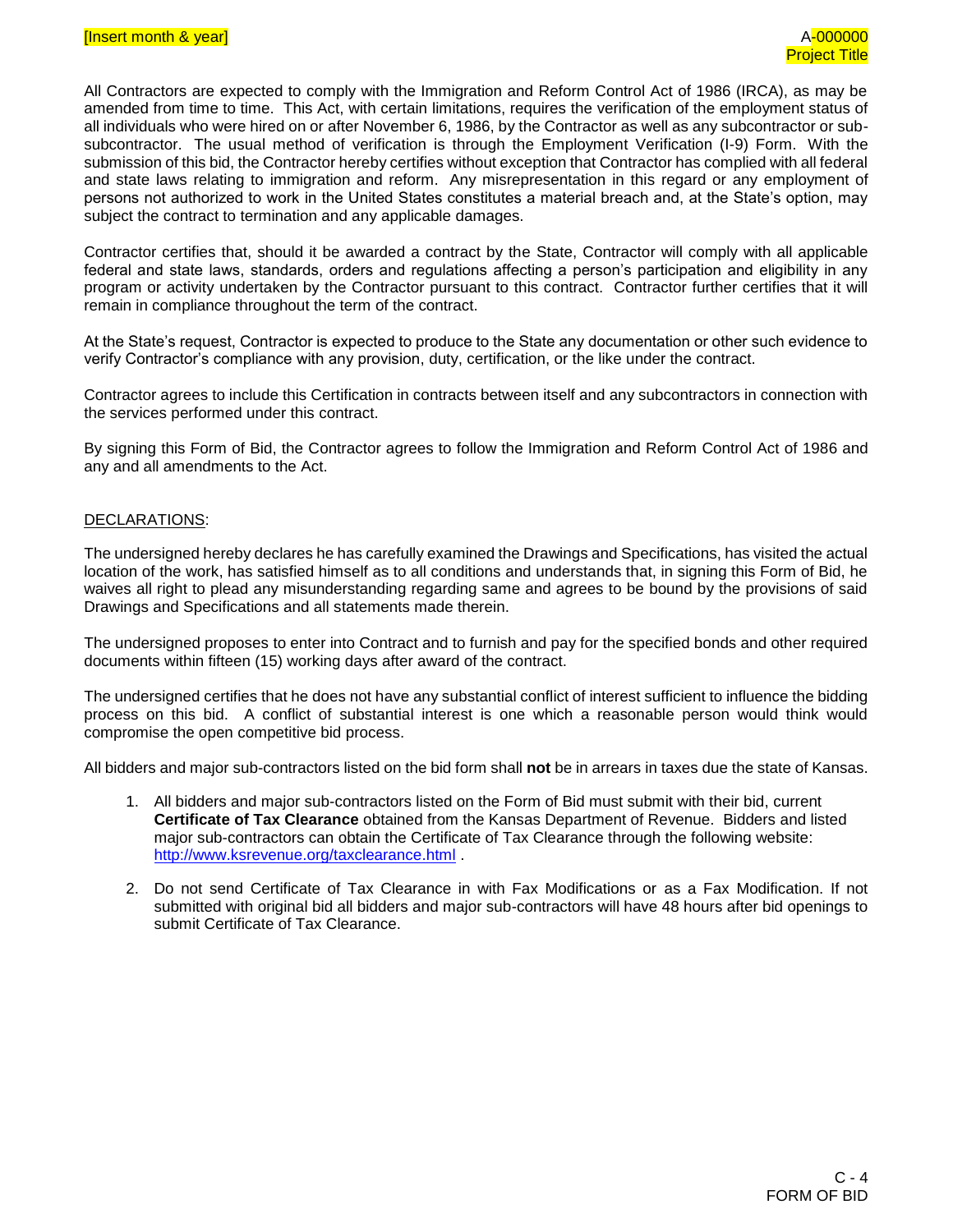The undersigned attests this Bidder is not in arrears in taxes due the State of Kansas, has attached Kansas Department of Revenue Certificate of Tax Clearance for the Bidder and all major sub-contractors listed on the Form of Bid, and has attached signed State of Kansas - Tax Clearance Status forms from all listed major sub-contractors.

| SIGNATURE AND SEAL:               |                                                                                   |  |
|-----------------------------------|-----------------------------------------------------------------------------------|--|
|                                   |                                                                                   |  |
|                                   |                                                                                   |  |
|                                   | LEGAL NAME OF PERSON, FIRM OR CORPORATION                                         |  |
|                                   | FEDERAL EMPLOYEE IDENTIFICATION NUMBER                                            |  |
|                                   | MAILING ADDRESS for the above                                                     |  |
|                                   | CITY, STATE and ZIP CODE                                                          |  |
|                                   | <u> 1980 - Jan Samuel Barbara, martin a</u><br>TELEPHONE NUMBER FAX NUMBER        |  |
|                                   | <u> 1980 - Jan Samuel Barbara, margaret e</u><br>CELL PHONE NUMBER E-MAIL ADDRESS |  |
| If the bid is submitted           | CONTACT PERSON FOR TAX ISSUES                                                     |  |
| by a Corporation, affix seal here |                                                                                   |  |
|                                   | BY (SIGNATURE)<br><b>TITLE</b>                                                    |  |

# BIDDER'S CONTRACTING IDENTIFICATION NUMBER:

To help facilitate the awarding of the Contract and subsequent payment(s) processes, the bidder gives the FEIN (Federal Employers Identification Number) or the SSN (Social Security Number) planned for use when making application for partial or full work compensation. (Use space provided above.)

# **END OF DOCUMENT**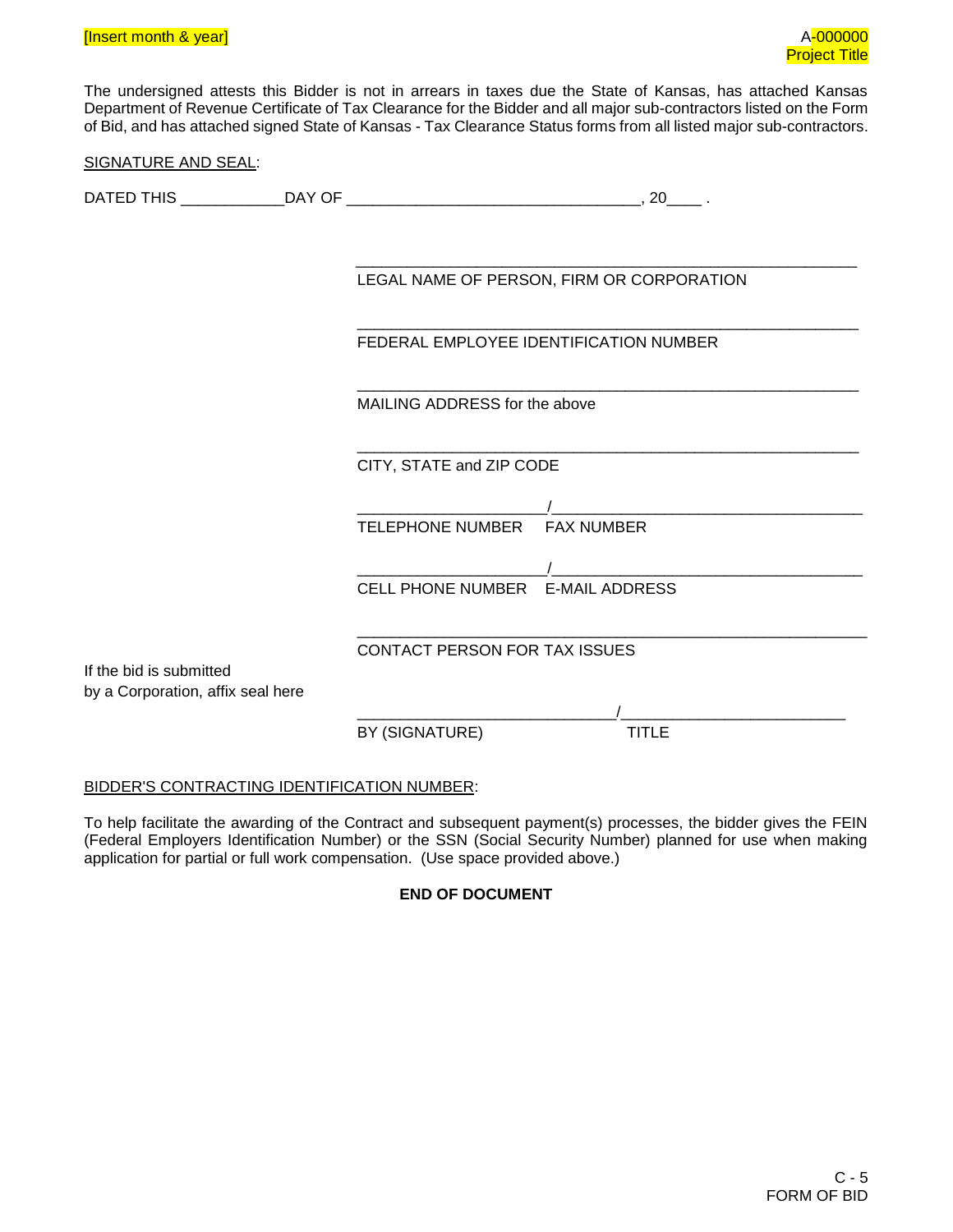#### **DOCUMENT D - GENERAL CONDITIONS OF THE CONTRACT DA-144 (3-1-01)**

### **ARTICLE INDEX**

- 1. Definitions
- 2. Specifications and Drawings
- 3. Additional Instructions
- 4. Reference Standards
- 5. Surveys, Permits and Regulations
- 6. Shop Drawings and Samples
- 7. Materials and Workmanship
- 8. Allowances
- 9. Inspection and Testing of Materials
- 10. "Or Approved Substitute" Clause<br>11. Subsurface & Latent Conditions F
- Subsurface & Latent Conditions Found Different
- 12. Changes in Work
- 13. Separate Contracts
- 14. Subcontracts
- 15. Mutual Responsibility of Contractors
- 16. Project Architect/Engineer's Authority
- 17. Duties of the Contractor
- 18. Protection of Work and Property
- 19. Receiving and Storing Materials and Equipment
- 20. Safety
- 21. Correction of Work
- 22. Construction Schedule and Reports
- 23. Time for Completion
- 24. Right of Owner to Suspend Work
- 25. Right of Owner to Terminate Contract
- 26. Bonds<br>27. Substit
- Substitute Bonds
- 28. Sales Tax
- 29. Quantities of Estimates
- 30. Payments to Contractor<br>31. Payments by Contractor
- 31. Payments by Contractor<br>32. Subcontractor Pavment I
- Subcontractor Payment Indemnification
- 33. Acceptance of Final Payment as Release
- 34. Use and Occupancy Prior to Acceptance
- 35. General Guarantee
- 36. Arbitration, Damages, and Warranties
- 37. Patents and Royalties<br>38. Indemnification
- **Indemnification**
- 39. Assignments
- 40. Required Provisions Deemed Inserted
- 41. Kansas Acts Against Discrimination
- 42. Antitrust
- 43. Optional Performance and Payment Guarantee
- 44. Simultaneous Execution of Construction Contracts
- 45. Evaluations
- 46. Drug Testing
- 47. Licensure

#### 1. DEFINITIONS

The following terms as used in this contract are respectively defined as follows:

- A. The term **Project Architect/Engineer** refers to the Project Architect/Engineer employed or designated by the Secretary of the Kansas Department of Administration for professional services in accordance with K.S.A. 75-1253, 75-1254, 75-1256 or employed by the Owner pursuant to K.S.A. 75-5801 et seq., as amended or any designee of the Secretary of Administration who is vested with the authority and responsibility to act as Project Architect/Engineer for this project.
- B. **As directed**, rejected, approved, and other words of similar meaning which authorize any exercise of judgment, shall be distinctly understood to mean that such power to direct, reject, and approve shall be vested only in the Project Architect/Engineer, Owner, and the Office of Facilities and Property Management.
- C. The **construction representative** or inspector is appointed by and responsible to the Office of Facilities and Property Management. He inspects capital improvement projects ensuring construction is in accordance with approved code footprints, building codes and accessibility laws.
- D. **Contract**: The agreement between the Contractor and the Owner covering the work to be done.
- E. CONTRACT DOCUMENTS
	- 1. The **Contract Documents**, enumerated in the table of contents of this project manual shall form a part of this Contract and the provisions thereof shall be as binding upon the parties hereto as if they were fully set forth.
	- 2. The **Contract Documents** are complementary, and what is required by one shall be as binding as if required by all. The intention of the documents is to include all labor, materials and equipment necessary for the proper execution of the Work.
	- 3. **Contract Documents** consist of the Notice to Bidders, Instructions to Bidders, Form of Bid, Contractor's Performance Bond, Contractor's Public Works Bond to the State, the Contract, General Conditions,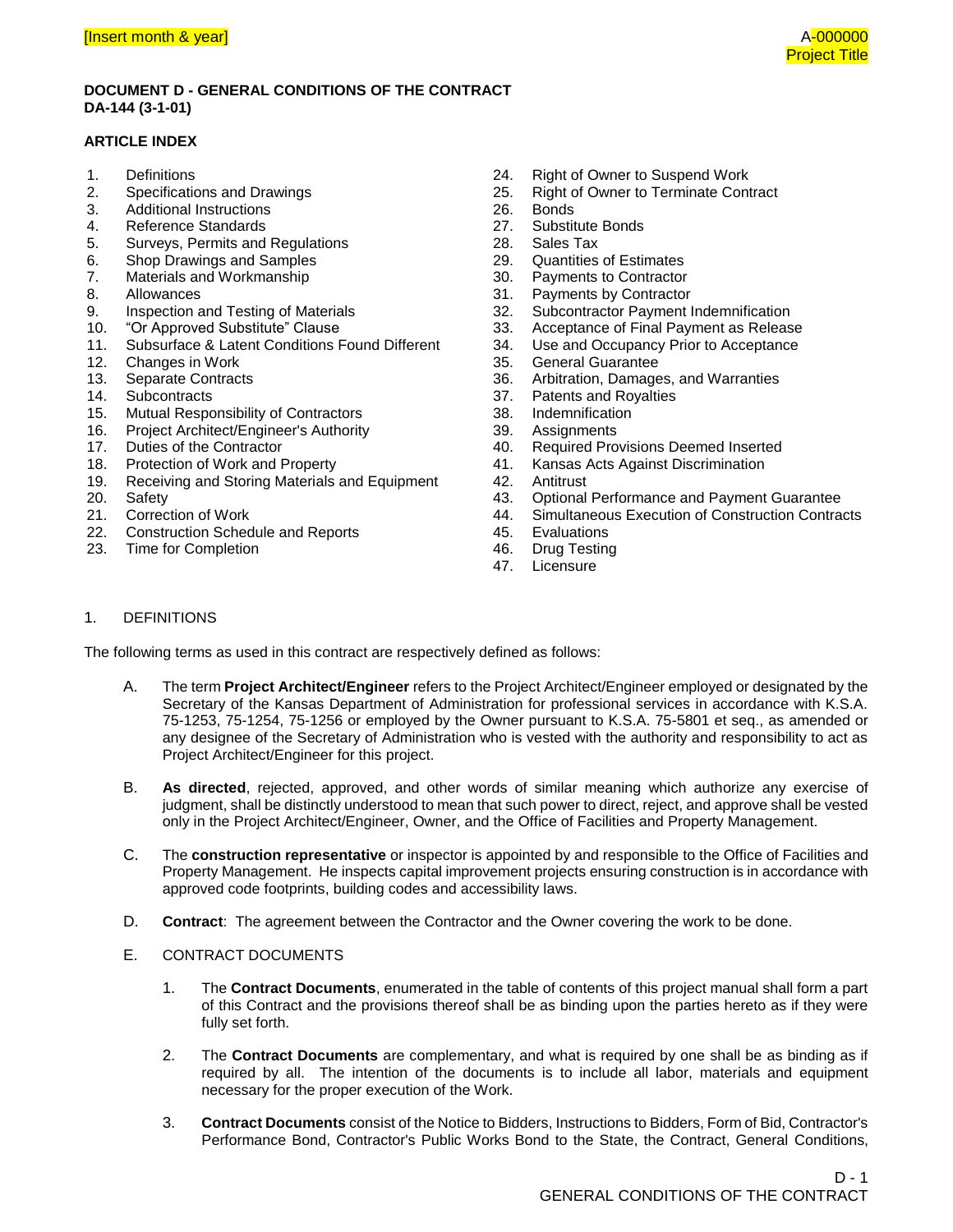Supplemental General Conditions, Specifications, Drawings, Maps, Plats, etc., prepared or furnished by the Project Architect/Engineer, and Addenda, including additions and/or modifications therein incorporated before the execution of the Contract. Contract Documents shall also include written clarifications, Change Orders and written interpretations by the Project Architect/Engineer which are made after execution of the Contract which are not included in Change Orders.

- F. The **Contractor** is a person, firm or corporation with whom the Contract is made by the Owner.
- G. The **Contractor's superintendent** is the Contractor's chief representative at the Project site or related work area.
- H. The **Director** is the head of the Office of Facilities and Property Management and, under certain delegated authority, acts on behalf of the Secretary of Administration.
- I. The **Office of Facilities and Property Management** is a unit of the Department of Administration of the State of Kansas authorized to administer, enforce or interpret laws relating to construction on state property.
- J. **Final Project Completion** is the date upon which the Contractor shall be completed with all punch list items to the satisfaction of the Owner, Project Architect/Engineer and Office of Facilities and Property Management and all systems are fully tested, balanced, corrected and functional. **Final** completion is to occur on or before the adjusted contract completion date. It is at this point that the Contractor may apply for final payment of the contract sum at which point a Certificate of Project Completion shall be written.
- K. The **Owner** is the State agency, representing the State of Kansas, with whom the agreement with the contractor is executed.
- L. The **Owner's Representative** is the person(s) appointed by and responsible to the Owner. He acts on behalf of the Owner in matters relating to the execution of the contract.
- M. **Partial Occupancy** (for phased projects only) is the date that a separate wing or portion of the building receives final completion as designated above.
- N. Wherever the word "**Plan**" is used, the word "Drawing" may be substituted, and vice versa.
- O. The **Prime Contractor** is that Contractor identified in the Contract to serve as coordinator and director of all work when separate contracts are awarded for different portions of the project.
- P. The term "**provide**" shall be interpreted to mean, "furnish and install in place."
- Q. A **Subcontractor** is a person or organization who has a contract with the Contractor to perform any of the Work at the site. The term "Subcontractor" is referred to throughout the Contract Documents as if singular in number and masculine in gender and means a Subcontractor or his authorized representative. A lower-tier Subcontractor is a person or organization who has a contract with a Subcontractor or another lower-tier Subcontractor to perform any of the Work at the site. Nothing contained in the Contract Documents shall create contractual relationships between the Owner or the Project Architect/Engineer and any Subcontractor or lower-tier Subcontractor, of any tier.
- R. **Substantial completion** is the point at which the Owner, Office of Facilities and Property Management, and the Project Architect/Engineer agree the work, or a designated portion thereof, is sufficiently complete so that the Owner may occupy or use the premises for its intended purpose. Substantial completion will not occur until all items relating to fire exiting, notification, detection, separation or suppression on the fire code footprint of record are completed.
- S. The term **"supplier**" also is applicable to those furnishing materials, equipment or supplies to be incorporated in the project whether work performed is at the site or in the factory, or both.
- T. A **suitable warehouse** shall be approved by the Project Architect/Engineer, and Owner's Representative and must comply with the following.
	- 1. The facility shall be an independent, commercial warehouse not owned by the Contractor or Supplier.
	- 2. The facility must have established material warehousing procedures.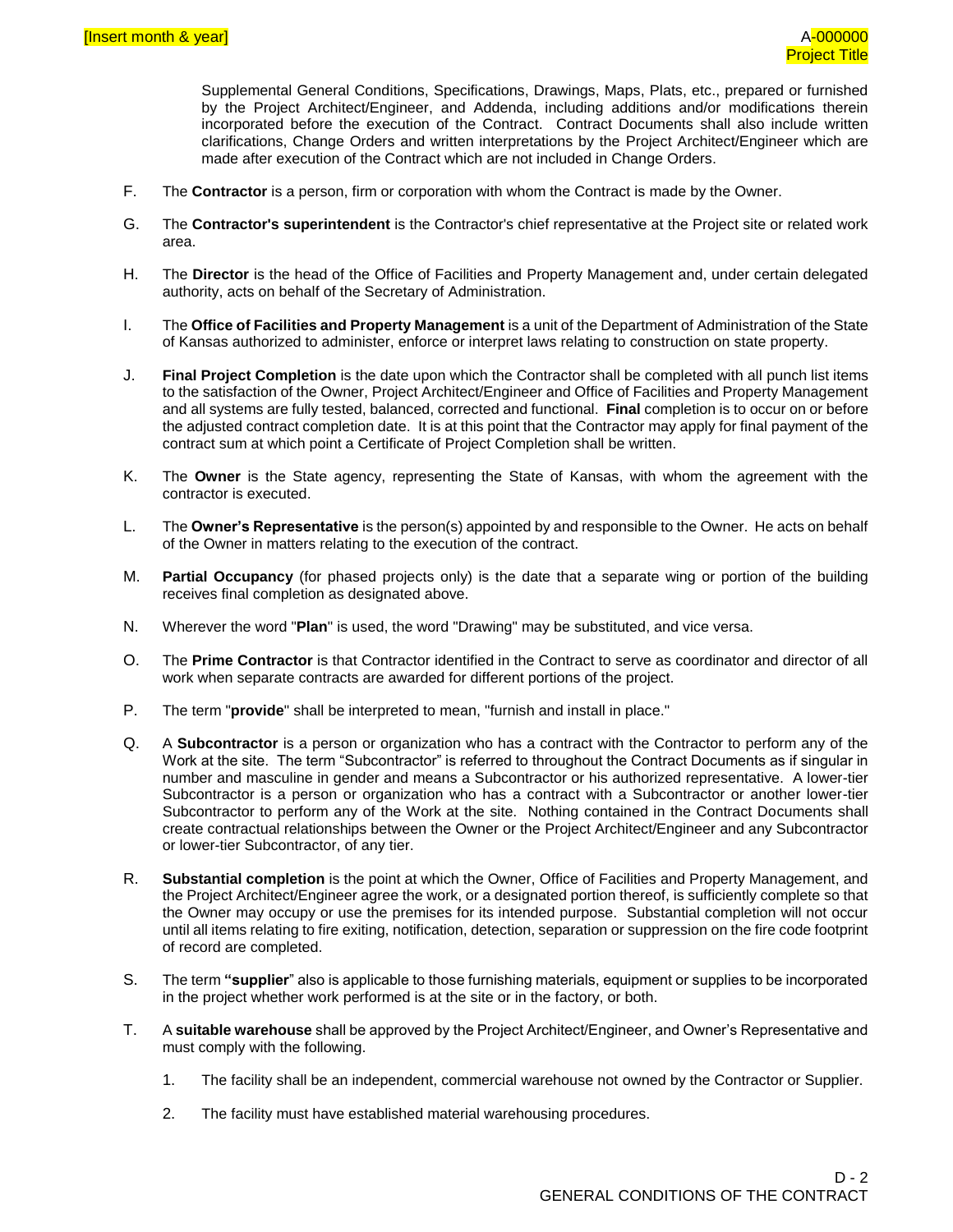- 3. The warehouse shall be located within an acceptable distance of the project site, as established by the Project Architect/Engineer, and Owner's Representative.
- 4. The Project Architect/Engineer and Owner's Representative shall be provided with all documentation required by Article 30 - Payments to Contractor.
- 5. All materials for the Owner's project must be stored in the name of Owner.
- U. **Surety:** Approved surety bound with and for the Contractor to insure his acceptable performance of the Contract and for his payment of all obligations under the Contract.
- V. The term "**Work**" includes all labor necessary to complete the construction required by the Contract Documents for this Contract, and all materials, equipment and supplies incorporated or to be incorporated in such construction.
- W. **Written notice** will be deemed to have been duly served if delivered in person to the individual or a member of the firm or entity or to an officer of the corporation for which it was intended, if delivered at or sent by mail to the last business address shown to the party giving notice, or if transmitted via e-mail or facsimile to the email address or facsimile number provided by the firm or entity.

#### 2. SPECIFICATIONS AND DRAWINGS

- A. These Specifications are of an abbreviated form and contain incomplete sentences. Omissions of words or phrases such as "the Contractor shall," "shall be," "as noted on the Drawings," "according to the Drawings," "a," "an," "the" and "all" are intentional. Omitted words and phrases shall be supplied by inference in the same manner as when "note" occurs on the Drawings.
- B. Owner, Contractor, Project Architect/Engineer, are those mentioned as such in the Contract Documents. They are treated throughout the Contract Documents as if each were of singular number and masculine gender.
- C. Specifications are separated into titled divisions for convenience of reference, and to facilitate letting of contracts and subcontracts. Such separations will not, however, operate to make the Project Architect/Engineer an arbiter to establish limits of subcontracts or to establish jurisdiction.
- D. The drawings, herein referred to consist of drawings prepared by the Project Architect/Engineer and are identified and incorporated in these Contract Documents.
- E. Drawings are intended to show general arrangements, design, and extent of work and are partly diagrammatic. As such, they shall not be scaled.
- F. Details take precedence over smaller scale general drawings.
- G. In case of conflict between drawings and specifications, or between drawings and other drawings, the project architect is to be contacted for clarifications.
- H. Any specific provision in any of the Contract Documents which may be in conflict or inconsistent with any of the articles in these General Conditions or the Supplementary General Conditions shall be controlling for that specific project.
- I. Should conflicts in Contract Documents occur, either in quality or quantity of work required, the Contractor shall, unless clarification has been issued by addenda prior to receipt of bids, furnish, and install work in accordance with either of the conflicting provisions of the documents as the Project Architect/Engineer may direct.
- J. If the Contractor observes that drawings and specifications are at variance with any laws, ordinance, rules, regulations, or codes applying to the Work, he shall promptly notify the Architect Owner, and Office of Facilities and Property Management in writing, and any necessary changes will be adjusted as provided in Contract Documents. However, it is not the responsibility of the Contractor to make certain that the Contract Documents are in accordance with applicable laws, statutes, building codes, and regulations.
- K. The intent of the Contract Documents is to include all items necessary for the proper execution and completion of the Work by the Contractor. The Contract Documents are complimentary, and what is required by one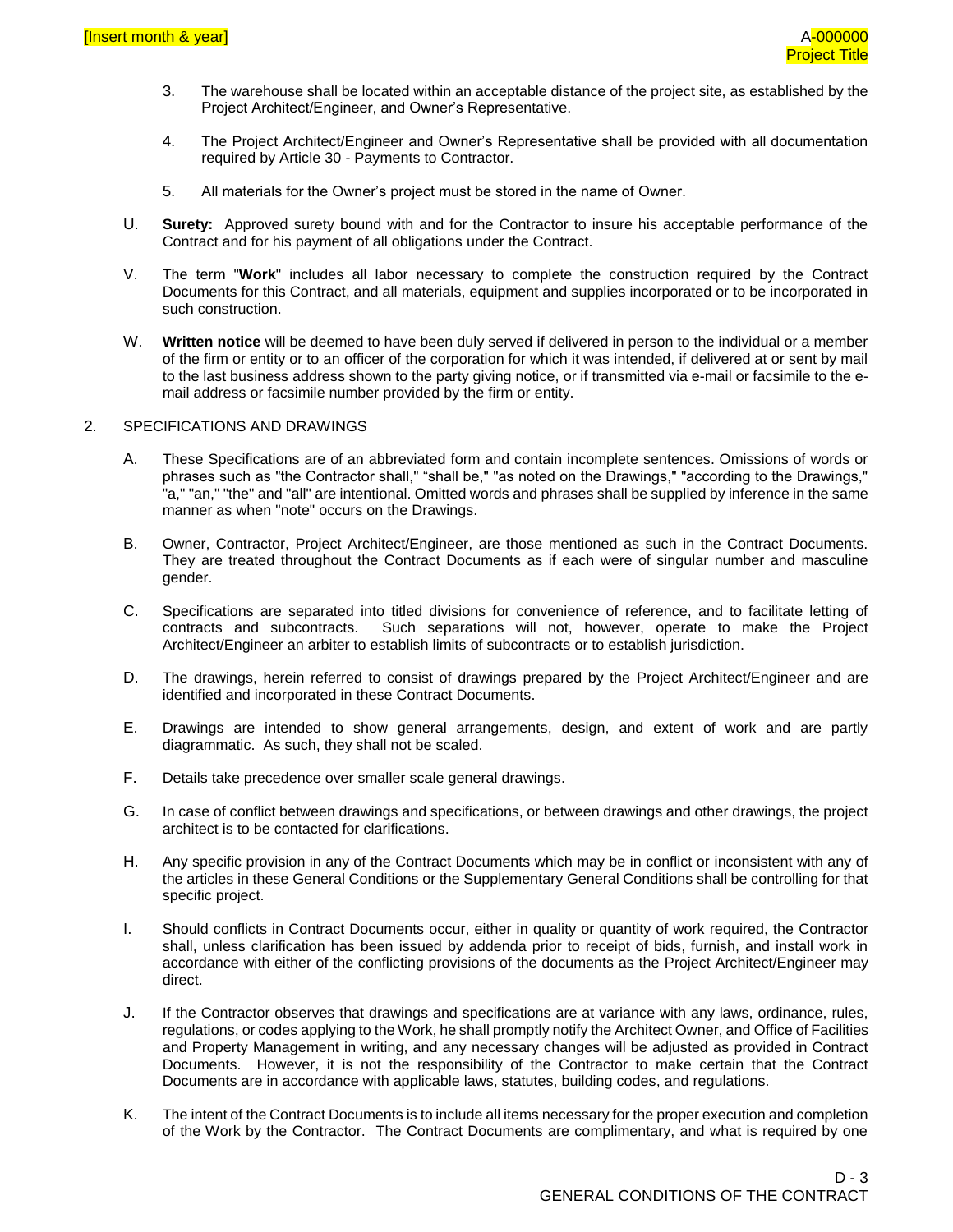shall be as binding as if required by all; performance by the Contractor shall be required only to the extent consistent with the Contract Documents and reasonably inferable from them as being necessary to produce the intended results

- L. Drawings consist of sheets enumerated in these Contract Documents and of such detailed drawings and instructions as will be provided during the progress of the Work, to fully explain and carry out the requirements of these specifications and the drawings.
- M. Drawings, specifications, and copies thereof furnished by the Owner are and shall remain its property. They are not to be used on another project and, with the exception of one contract set for each party to the Contract, shall be returned to the Owner's Representative on request, at the completion of the Work.

#### 3. ADDITIONAL INSTRUCTIONS

A. The Contractor may be furnished additional instructions, clarifications, and/or detail drawings by the Project Architect/Engineer as necessary to carry out the intent of the Work included in the Contract. The additional Drawings and/or instructions thus supplied will coordinate with the Contract Documents and will be so prepared that they can be reasonably interpreted as part thereof. The Contractor shall carry out the Work in accordance with the additional detail drawings and/or instructions.

#### 4. REFERENCE STANDARDS

- A. For products or workmanship specified by association, trade or Federal standards, comply with requirements of the standard, except when more rigid requirements are specified.
- B. Obtain copy of standards when required by Contract Documents.
- C. Should specified reference standards conflict with Contract Documents, request clarification from the Project Architect/Engineer before proceeding.
- D. References to known Standard Specifications mean and intend the latest edition of said Specifications adopted and published as of the date of invitation to submit Bids. References to technical society, organization or body are made in the Specifications.
- E. Codes, industry standards and guidelines referenced in the Contract Documents include but are not limited to the following acronyms:

| ADAAG       | Americans with Disabilities Act Accessibility Guidelines                      |
|-------------|-------------------------------------------------------------------------------|
| ACI         | American Concrete Institute                                                   |
| AIA         | American Institute of Architects                                              |
| AISC        | American Institute of Steel Construction                                      |
| ANSI        | American National Standards Institute (all publications)                      |
| ARI         | American Refrigeration Institute                                              |
| ASHRAE      | American Society of Heating, Refrigeration & Air-Conditioning Engineers, Inc. |
| ASME        | American Society of Mechanical Engineers                                      |
| ASTM        | American Society for Testing Materials                                        |
| AWI         | Architectural Woodwork Industry                                               |
| AWSC        | American Welding Society Code                                                 |
| СВМ         | <b>Certified Ballast Manufacture</b>                                          |
| FM/IRI      | Factory Mutual/Insurance Rating Institute                                     |
| GCEHMF      | Guidelines for Construction and Equipment of Hospital and Medical Facilities  |
| IBC.        | International Building Code                                                   |
| ICEA        | Insulated Cable Engineers Association                                         |
| IEEE        | Institute of Electrical and Electronics Engineers                             |
| IFC         | International Fire Code                                                       |
| <b>IFGC</b> | International Fuel Gas Code                                                   |
| IMC         | International Mechanical Code                                                 |
| IPC         | International Plumbing Code                                                   |
| JCAHO       | Joint Commission on Accreditation of Healthcare Organizations                 |
|             | Kansas Boiler Safety Act Rules and Regulations                                |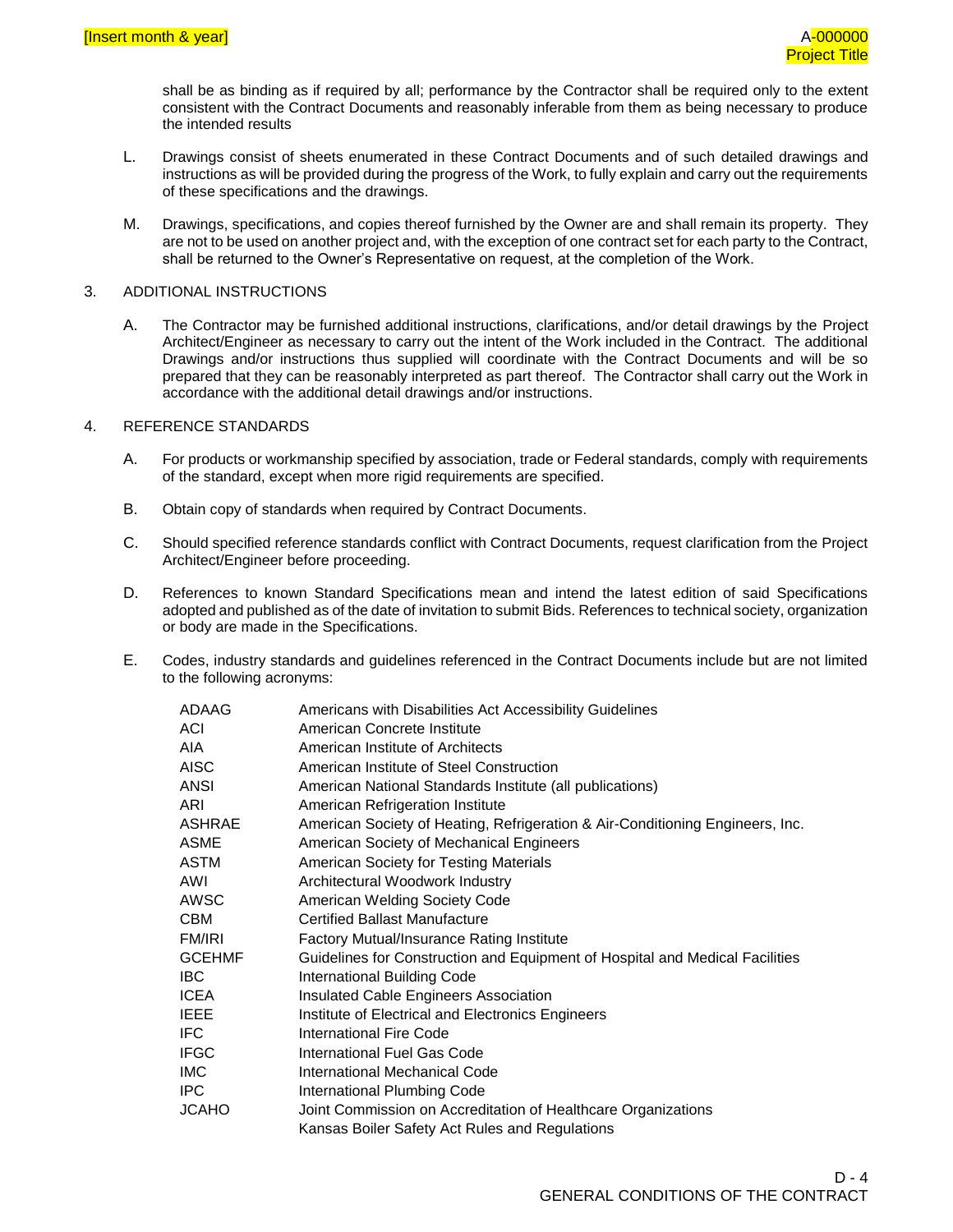| <b>LSC</b>    | Life Safety Code                                  |
|---------------|---------------------------------------------------|
| <b>MRCA</b>   | Midwest Roofing Contractors Association           |
| NEC.          | <b>National Electrical Code</b>                   |
| <b>NEMA</b>   | National Electrical Manufacturers Association     |
| <b>NESC</b>   | <b>National Electrical Safety Code</b>            |
| <b>NFPA</b>   | National Fire Protection Association              |
| <b>NIST</b>   | National Institute of Standards & Technology      |
| <b>NRCA</b>   | National Roofing Contractors Association          |
| <b>OSHA</b>   | Occupational Safety and Health Act                |
| <b>SIGMA</b>  | Sealed Insulating Glass Manufacturers Association |
| <b>SMACNA</b> | Sheet Metal Air Conditioning National Association |
| UL            | Underwriters Laboratories, Inc.                   |

#### 5. SURVEYS, PERMITS AND REGULATIONS

- A. If additional site information is required beyond that shown in the Contract Documents, the Contractor shall be responsible for all site, topography and property surveys not provided.
- B. The Contractor shall pay all fees and shall procure all applications, permits, licenses and approvals necessary for the execution of his Contract. See K.S.A. 75-3741c.
- C. The Contractor shall give all notices and comply with all State and Federal laws, codes, rules and regulations relating to the performance of the Work, the protection of adjacent property, and the maintenance of passageways, guard fences or other protective facilities.
- D. If charges for water, sewer and other utility connections made by municipalities are costs which the State is obligated to pay, the Contractor shall pay these charges where required by the Specifications.

#### 6. SHOP DRAWINGS AND SAMPLES

- A. Shop drawings shall consist of drawings, diagrams, illustrations, schedules, performance charts, brochures and other data which are prepared by the Contractor or any Subcontractor, manufacturer, supplier or distributor, and which illustrate some portion of the work.
	- 1. All shop drawing submittals shall be accompanied by a transmittal letter identifying the project and listing each item being submitted. Each item submitted shall be identified by reference to the Project identification number, Specifications number and/or Drawing sheet numbers.
	- 2. Contractor shall submit to the Project Architect/Engineer a list of shop drawings and a tentative submittal schedule prior to the first partial payment. Submittal schedule must be updated if requested.
	- 3. All subcontractors, material or equipment suppliers shall submit through the Contractor shop drawing items comprising brochures, manufacturer's catalog sheets and data specifications. After the Project Architect/Engineer's approval, one (1) copy shall remain on file with the Project Architect/Engineer, one (1) copy shall be transmitted to the Office of Facilities and Property Management, one (1) copy shall be sent to the Owner, one (1) copy shall be kept on file in the Contractor's job. In addition to the distribution listed above, the contractor shall determine the number of additional copies required for construction use, including subcontractors and suppliers. Additional copies that may be required for the project shall be identified at the pre-construction conference. Contractor shall distribute the construction copies as required.
- B. Samples shall consist of physical examples furnished by the Contractor in sufficient size and quantity to illustrate materials, equipment or workmanship, and to establish standards by which the work will be judged. Samples shall be submitted on items called for in the Specifications or as requested by the Project Architect/Engineer.
	- 1. Submit samples in sufficient quantity to permit Project Architect/Engineer to make all necessary tests and of adequate size to show quality, type, color range, finish, and texture. Label each sample stating materials, type, color, thickness, size, project name, identification number, and Contractor's name.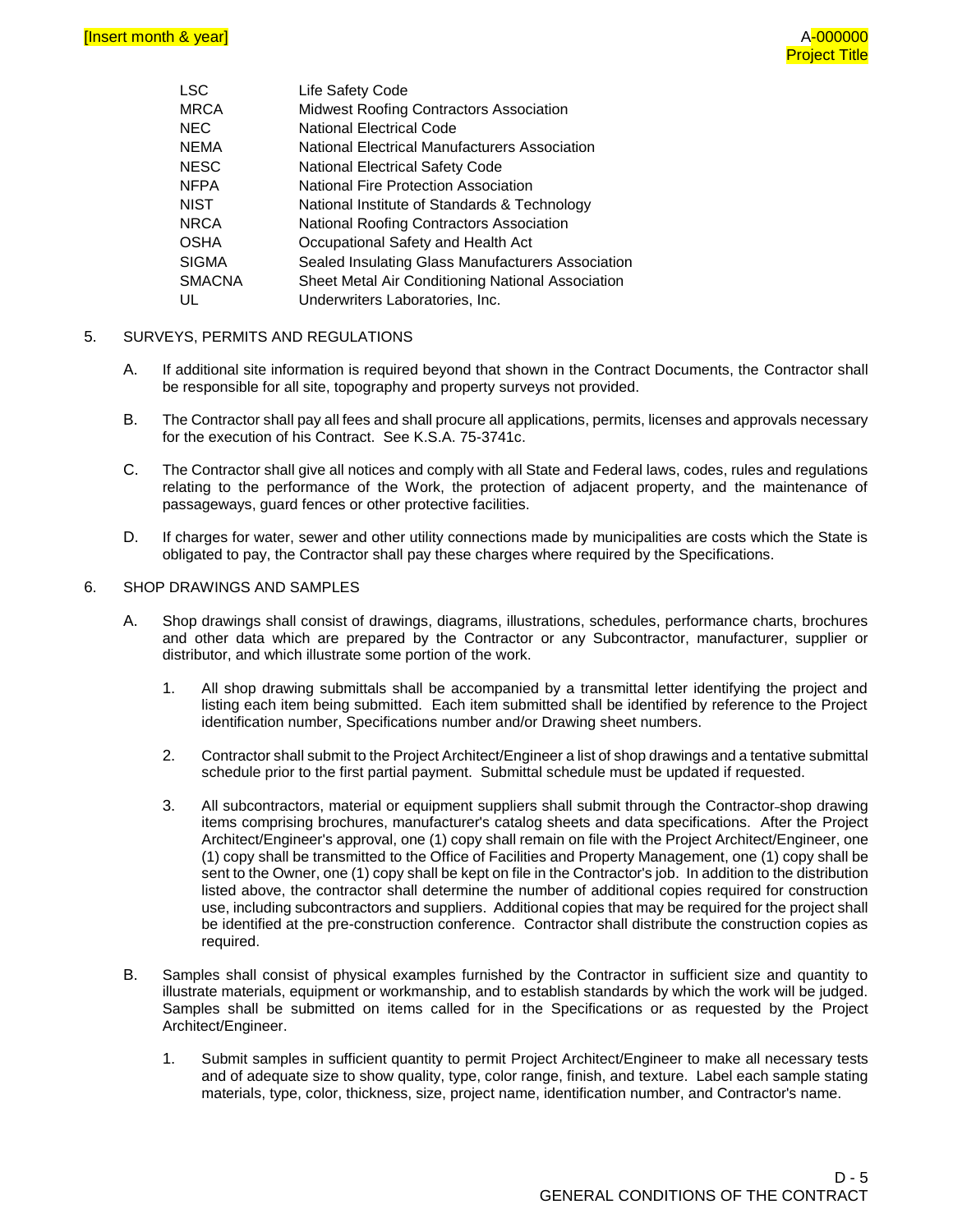- 2. Submit transmittal letter requesting approval, and prepay transportation charges to Architect/ Engineer's office on samples forwarded.
- 3. Materials installed shall match approved samples.
- C. The Contractor shall review shop drawings and samples and shall place his stamp and/or signature thereon as evidence that he has checked each item, and shall submit same with reasonable promptness and in orderly sequence so as to cause no delay in the Work or in the work of any other Contractor. The Contractor shall inform the Project Architect/Engineer in writing of any deviation in the shop drawings or samples from the requirements of the Contract Documents. Contractor shall be responsible for all corresponding changes due to deviations in details, dimensions, and costs involved with other trades.
- D. By stamping and submitting shop drawings and samples, the Contractor thereby represents that he has determined and verified all field measurements, field construction criteria, materials, catalog numbers, and similar data, and that he has checked and coordinated each shop drawing and sample with the requirements of the work and of the Contract Documents. Drawings not so noted will be returned without being examined by the Project Architect/Engineer.
- E. The Project Architect/Engineer will review and approve shop drawings and samples with reasonable promptness so as to cause no delay, but only for conformance with the design concept of the project and compliance with the information given in the Contract Documents. The Project Architect/Engineer's approval of a separate item shall not indicate approval of an assembly in which the item functions, nor shall the Project Architect/Engineer's approval relieve the Contractor from responsibility for errors or omissions in shop drawings or samples.
- F. The Contractor shall make any corrections required by the Project Architect/Engineer and shall resubmit the required number of corrected copies of shop drawings or new samples until approved. Resubmitted items shall be identified as such on the items and the transmittal letter.
- G. The Contractor shall direct specific attention in writing on resubmitted shop drawings to revisions other than the corrections requested by the Project Architect/Engineer on previous submissions. Corrections or changes indicated on shop drawings shall not be considered an extra work order.
- H. No work requiring a shop drawing or sample submission shall be commenced until the submission has been approved by the Project Architect/Engineer. All such work shall be in accordance with approved shop drawings and samples.
- I. The Contractor shall keep on the site of the Work, an approved or confirmed copy of the shop drawings, Drawings and Specifications, and shall at all times give the Owner access thereto.
- J. All drawings for any one Contract should be numbered consecutively and shall bear the name, project identification number, and location of the project, the name of the Contractor, the date of the drawing, and the date of each correction or revision.
- K. The Contractor submitting late, inadequate or incorrect shop drawings shall be responsible for damages and delays should submittals be rejected by the Project Architect/Engineer.

#### 7. MATERIALS AND WORKMANSHIP

- A. Materials and fixtures shall be new and of latest design and current manufacture unless otherwise specified as approved by the Project Architect/Engineer. All Work shall be performed by competent workers and shall be of best quality.
- B. The Contractor shall carefully examine the plans and specifications and shall be responsible for the proper fitting of his material, equipment, and apparatus into the building.
- C. The Contractor shall base his bid only on the Contract Documents. Contractor may make a written proposal to the Project Architect/Engineer to use alternate materials or fixtures, but the Project Architect/Engineer's decision shall be final. Refer to Article 10 - "Or Approved Substitute" Clause.
- D. Should the Contract Documents fail to adequately describe materials or goods to be used, it shall be the duty of the Contractor to inquire of the Project Architect/Engineer what is to be used and to supply it at the Contractor's expense or else thereafter replace it to the Project Architect/Engineer's satisfaction. As a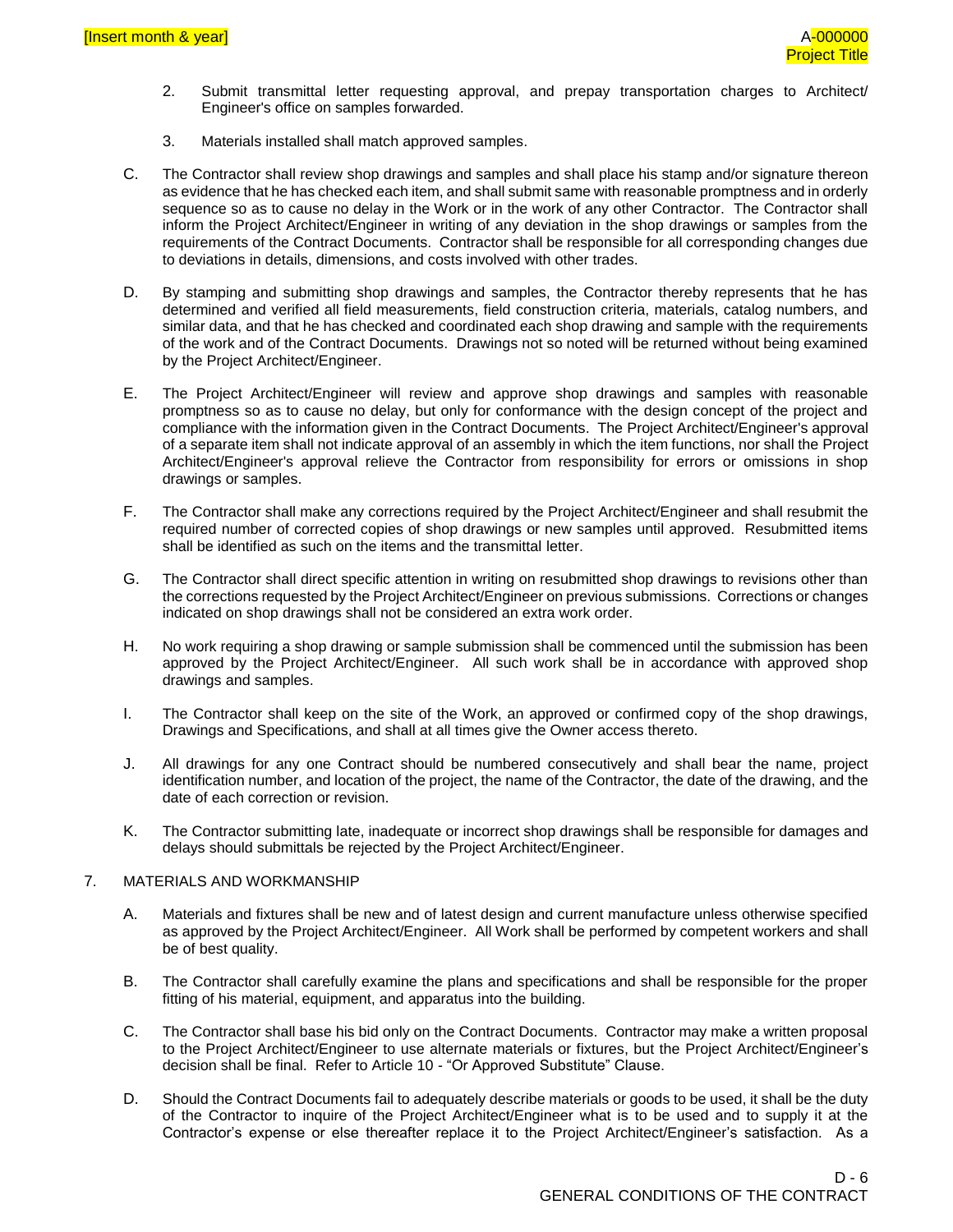minimum, the Contractor shall provide the quality of materials as generally specified throughout the Contract Documents.

- E. Materials and workmanship shall be subject to inspection, examination, and test by the Project Architect/Engineer, the Construction Representative and the Owner's Representative at any and all times during manufacture, installation, and construction on any of them, at places where such manufacture, installation, or construction is carried on. The Project Architect/Engineer shall have the authority and right to reject defective materials and workmanship or to require correction.
- F. Materials prohibited by governmental authority or regulation from being used in construction shall not be used on this project.
- G. The Contractor shall promptly remove, at his expense, all rejected materials from work site.
- H. When a material has been approved, no change in brand or make will be permitted unless:
	- 1. Manufacturer cannot make satisfactory delivery, or
	- 2. Material delivered fails to comply with contract requirements.
	- 3. No change can be made without the Project Architect/Engineer's approval
- I. In order that ready availability of materials, parts, or components for repair, replacement, or expansion may be assured, all such materials, parts and components shall be obtained where feasible from sources which maintain a regular, domestic stock.
- J. Reference to "standard" specifications of any association or manufacturer, or codes of State authorities, refers to the most recent printed edition or catalog in effect on the date which corresponds with date of the Contract Documents.
- K. Whenever reference is made in the Specifications that work shall be "performed," "applied," "installed," "finished," "tested," or "connected," in accordance with the "manufacturer's directions or instruction," the Contractor to whom those instructions are directed shall furnish printed copies of such instructions when requested by the Project Architect/Engineer before execution of the work.

#### 8. ALLOWANCES

- A. The Contractor shall include in the contract sum all allowances stated in the Contract Documents. Items covered by these allowances shall be supplied for such amounts and by such persons as the Owner may direct, but the Contractor will not be required to employ persons against whom he makes a reasonable objection.
- B. Unless otherwise provided in the Contract Documents:
	- 1. These allowances shall cover the cost to the Contractor, less any applicable trade discount, of the materials and equipment required by the allowance delivered at the site, and all applicable taxes;
	- 2. The Contractor's costs for unloading and handling on the site, labor, installation costs, overhead, profit and other expenses contemplated for the original allowance shall be included in the contract sum and not in the allowance;
	- 3. Whenever the cost is more than or less than the allowance, the contract sum shall be adjusted accordingly by Change Order, the amount of which will recognize changes, if any, in handling costs on the site, labor, installation costs, overhead, profit and other expenses.

#### 9. INSPECTION AND TESTING OF MATERIALS

- A. All work, materials, payrolls, records of personnel, invoices of materials, and other relevant data and records shall be made available by the Contractor to authorized representatives and agents of State government.
- B. If a portion of the Work is covered contrary to the Project Architect/Engineer's request or to requirements specifically expressed in the Contract Documents, it shall, if required in writing by the Project Architect/Engineer or the Owner's Representative, be uncovered for the Architect's observation and be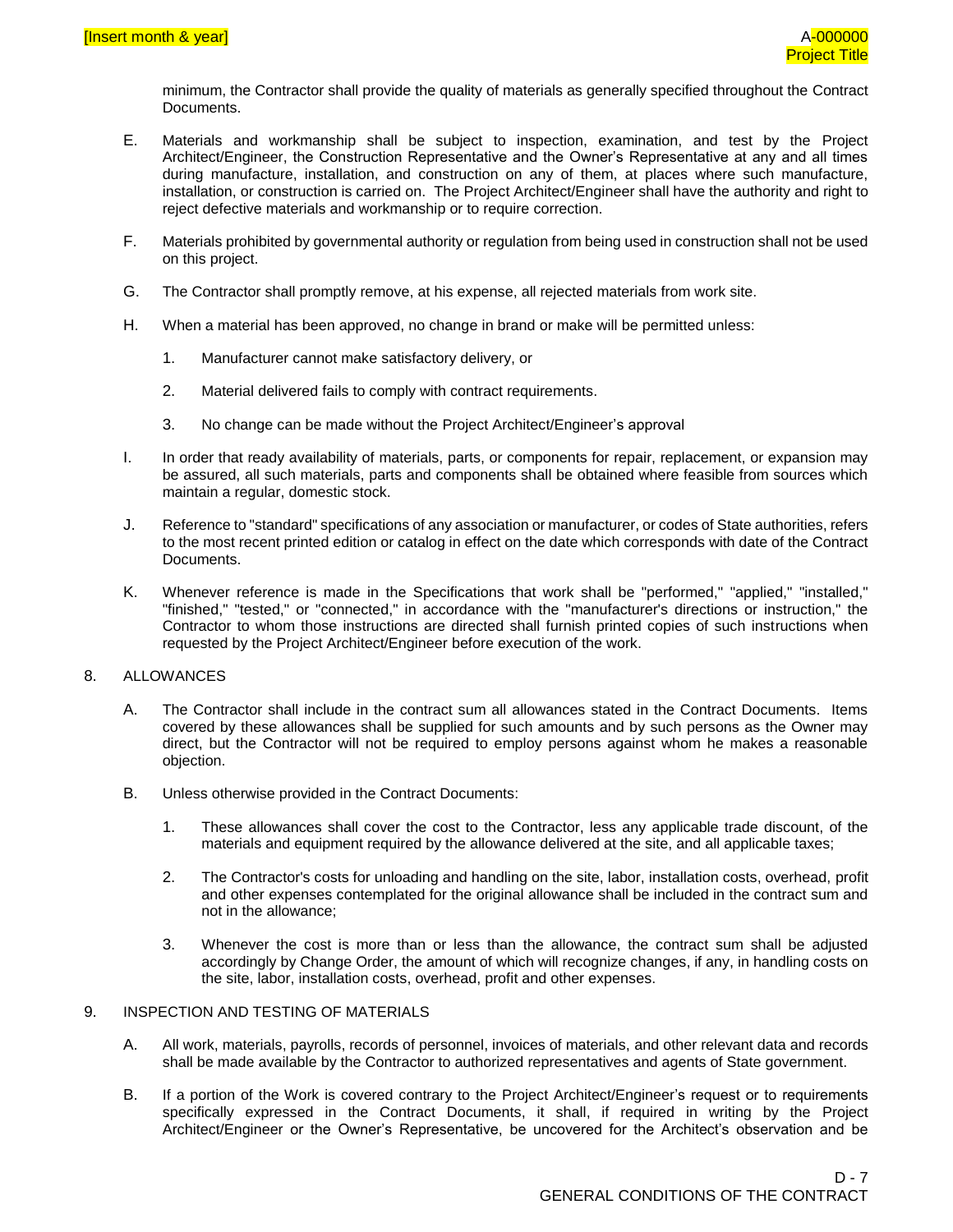replaced and recovered at the Contractor's expense with the proper personnel in a timely manner as approved by the Owner, without change in the Contract Time.

- C. If a portion of the Work has been covered which the Architect or the Owner's Representative has not specifically requested to observe, prior to its being covered, the Project Architect/Engineer or the Owner's Representative may request to see such Work, and it shall be uncovered by the Contractor who will furnish the necessary facilities, labor and materials. If such Work is in accordance with the Contract Documents, costs of uncovering and replacement shall, by appropriate Change Order, be charged to the Owner. If such Work is not in accordance with the Contract Documents, the Contractor shall pay such costs unless the condition was caused by the Owner or a separate contractor in which event the Owner will be responsible for payment of such costs.
- D. Unless otherwise provided, Contractor shall provide all testing as outlined in the Contract Documents by approved independent testing agencies. Copies of tests reports shall be sent to Office of Facilities and Property Management, the Owner, and the Project Architect/Engineer and the Contractor by the testing agency.
- E. If any work is required to be specially tested or approved, the Contractor shall give the Project Architect/Engineer, Construction Representative and the Owner's Representative a minimum of five working days notice of date for such inspection. Such materials and equipment requiring testing, shall be tested in accordance with accepted or specified standards, as applicable. Unless otherwise called for in the Specifications, the laboratory or inspection agency shall be accepted by the Project Architect/Engineer and the Contractor will pay all costs incurred by the specified testing and laboratory procedures. Should retesting be required, due to failure of initial testing, the cost of such retesting shall be borne by the Contractor.
- F. The cost of any testing performed by manufacturers or contractors for the purpose of substantiating acceptability of proposed substitution of materials and equipment, or the necessary conformance testing in conjunction with manufacturing processes or factory assemblage, shall be borne by the Contractor or manufacturer responsible.
- G. On the basis of the test results, materials, equipment, or accessories may be rejected even though general approval has been given. If items have been incorporated in the Work, the Project Architect/Engineer will have the right to cause their removal and replacement, without cost to the Owner, by items meeting contract requirements or to demand and secure such reparation to the Owner from the Contractor as is equitable.
- H. The Project Architect/Engineer reserves the right to require the Contractor to furnish a certificate guaranteeing that material or equipment as submitted complies with contract requirements. If statement originates with manufacturer, the Contractor shall endorse all claims and submit statement in his own name.

#### 10. "OR APPROVED SUBSTITUTE" CLAUSE

- A. Whenever in the Contract Documents any article, appliance, device, or material is designated by the name of a manufacturer, vendor, or by any proprietary or trade name, the words "or approved substitute", shall automatically follow and shall be implied unless specifically indicated otherwise. The standard products of manufacturers other than those specified will be accepted when, it is proven in writing via product literature to the satisfaction of the Project Architect/Engineer they are equal in design, spare parts availability, strength, durability, usefulness, serviceability, operation cost, maintenance cost, and convenience for the purpose intended. The written product literature shall include information to allow a complete comparison of the proposed product. Any changes required in the details and dimensions indicated in the Contract Documents for the substitution of standard products other than those called for shall be properly made and approved by the Project Architect/Engineer at the expense of the Contractor requesting the substitution or change. No substitutions will be permitted for components of extensions to existing systems when, in the opinion of the Project Architect/Engineer, the named manufacturer must be provided in order to insure compatibility with the existing systems, including, but not limited to, fire alarms, smoke detectors, controls, etc.
- B. No substitution shall be purchased or installed by the Contractor without the Project Architect/Engineer's written approval. Requests for approval of substitutions must be made in a timely manner. (See applicable section of the "Instructions to Bidders").
- C. It shall be understood that the use of materials or equipment other than those specified, or approved substitute by the Project Architect/Engineer, shall constitute a violation of Contract, and that the Project Architect/Engineer shall have the right to require the removal of such materials or equipment and their replacement with the specified materials or equipment at the Contractor's expense.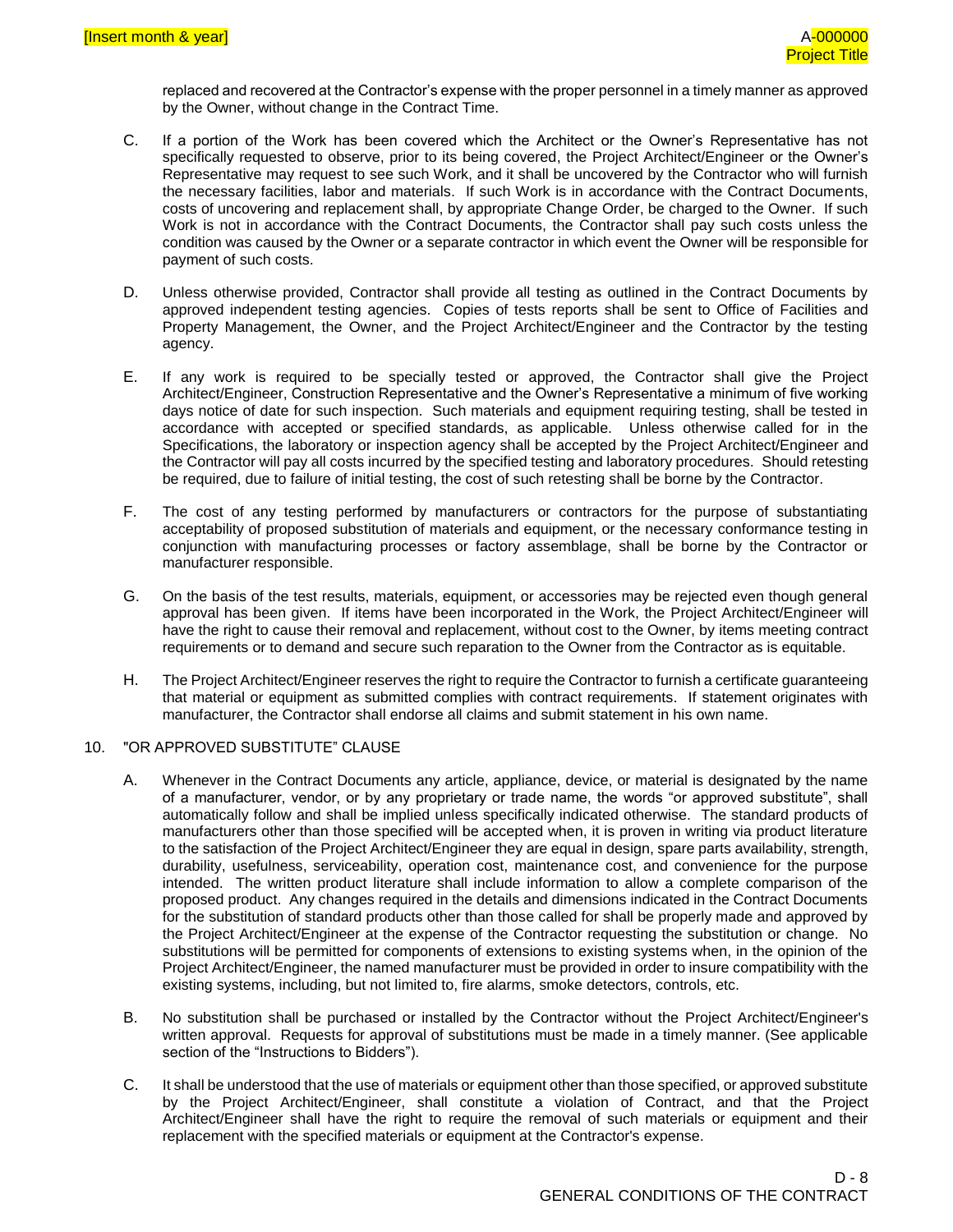#### 11. SUBSURFACE AND LATENT CONDITIONS FOUND DIFFERENT

A. Should the Contractor encounter subsurface or latent conditions at the site materially differing from those indicated in the Contract Documents, he shall immediately stop work in the area where differing conditions are found and give notice to the Project Architect/Engineer, Owner, and Office of Facilities and Property Management, of such conditions before they are further disturbed. The Project Architect/Engineer will thereupon promptly investigate the conditions, and if he finds that they materially differ from those indicated in the Contract Documents, he will at once make such changes as he may find necessary, any increase or decrease of cost resulting from such changes to be adjusted in the manner provided in Article 12 - Changes in Work, of the General Conditions.

#### 12. CHANGES IN WORK

- A. No changes in the work covered by the Contract Documents shall be made without having such change executed in writing by Contract Change Order and approved by the Project Architect/Engineer, Owner, Director of Office of Facilities and Property Management and the Director of Accounts and Reports. Any change in the work performed by the Contractor without signed approval shall be done at the Contractor's expense.
- B. In cases of emergency, or as needed to expedite the work in a timely manner, the Project Architect/Engineer may authorize, in writing, changes in, or additions to, Work to be performed or material to be furnished pursuant to the provisions of the Contract. These field orders shall be incorporated into formal Contract Change Orders at a later date.
- C. Changes in the work covered by Contract Change Order include, but are not limited to: extension or reduction in project completion time, charges or credits resulting from changes in construction. A Change Order is the sole remedy for the contractor. No request may reserve the right to additional compensation or remedies related to work in the request regardless of any language to the contrary. Charges or credits to the contract sum for work covered by the approved change order shall be determined by one or more, or a combination of the following methods:
	- 1. By an acceptable unit price or lump sum proposal from the Contractor and the Subcontractors of any tier. Proposal shall include all take-off sheets of each Contractor and Subcontractor of any tier. Breakdowns shall include a listing of each item of material with unit prices and number of hours of labor for each task. Labor cost per hour shall identify the base labor rate and applicable fringe benefits plus associated expenses for social security, worker's compensation, and federal and state unemployment.
	- 2. By a cost-plus-fixed-fee (percentage) basis with maximum price, total cost not to exceed maximum specified.
	- 3. By unit prices contained in the Contractor's original proposal and incorporated in the Construction Contract. Unit prices contained in the Contractor's original proposal are understood to include the Contractor's overhead and profit. If unit prices are stated in the Contract Documents or subsequently agreed upon, and if quantities originally contemplated are so changed in a proposed Change Order that application of such unit prices to quantities of the Work proposed will cause substantial inequity to the Owner or to the Contractor, the applicable unit prices shall be equitably adjusted.
- D. Overhead and profit on Change Orders shall be applied as follows:
	- 1. The overhead and profit charged by the Contractor shall be considered to include, but not limited to, performance bond, builder's risk and public liability insurance, job site office expense, incidental job supervision, field supervision, company benefits, general office overhead, and cost associated with the preparation of design documents, layout drawings, or shop drawings. The percentages for overhead and profit charged on Change Orders shall be negotiated and may vary according to the nature, extent, and complexity of the Work involved but in no case shall exceed the following: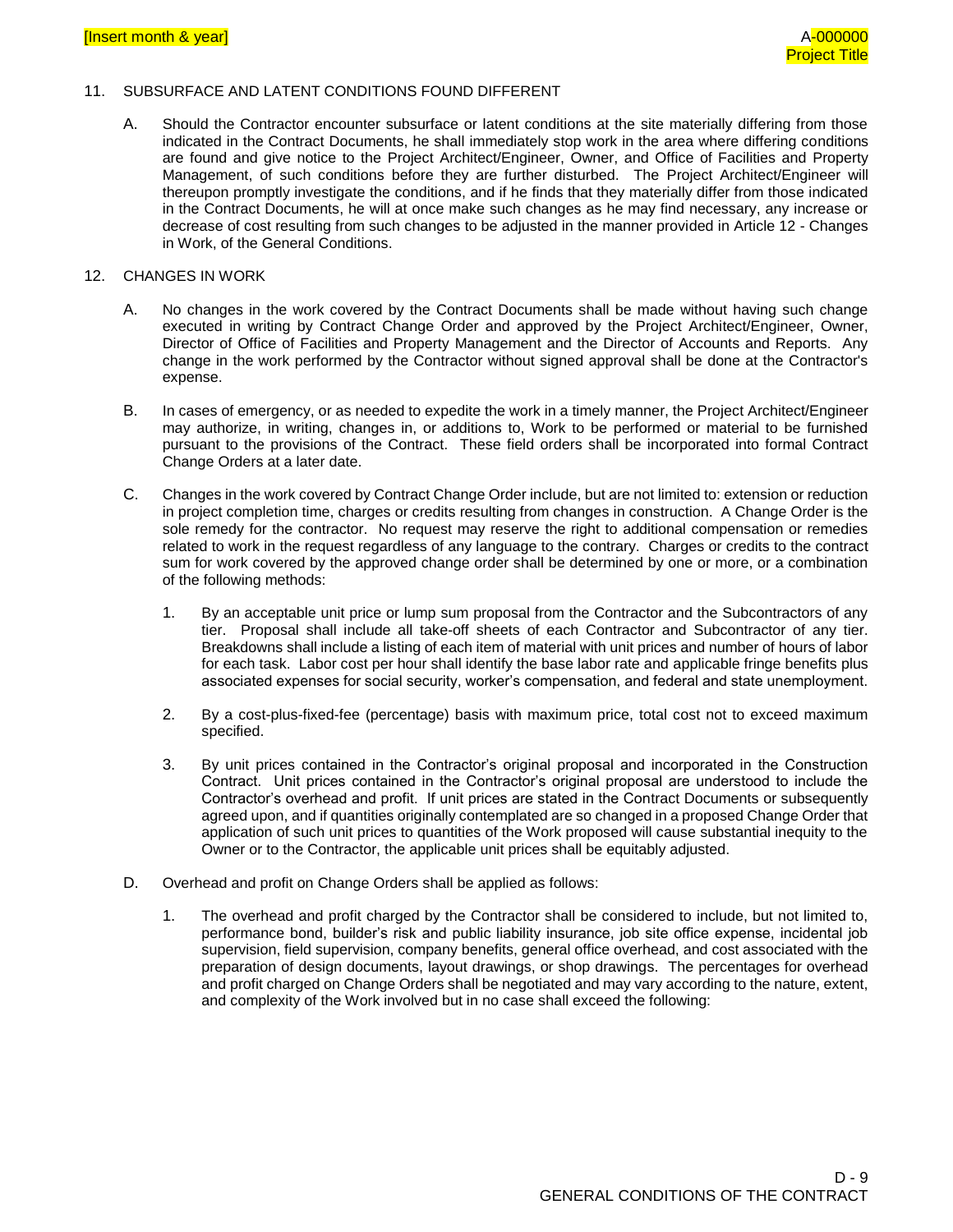#### OVERHEAD AND PROFIT FOR ADD CHANGE ORDERS

|                                                                                                              | Overhead | Profit | Fee |
|--------------------------------------------------------------------------------------------------------------|----------|--------|-----|
| To Contractor on work performed by other than his own<br>forces:                                             | $0\%$    | $0\%$  | 10% |
| To First level subcontractor on work performed by his<br>subcontractors:                                     | $0\%$    | $0\%$  | 10% |
| To Contractor and/or his sub contractors for that portion of<br>work performed with their respective forces: | 10%      | 10%    | 0%  |

- 2. On proposals covering both increases and decreases in the amount of the Contract, the application of overhead and profit shall be on the net change indirect cost for the Contractor or Subcontractor of any tier performing the Work.
- 3. The percentages for overhead and profit credit to the Owner on Change Orders that are strictly decreases in the Quantity of work or material shall be negotiated and may vary according to the nature, extent, and complexity of the Work involved.
- E. No claim for an addition to the Contract sum will be valid unless authorized as aforesaid in writing by the Project Architect/Engineer. In the event that none of the foregoing methods are agreed upon, the Project Architect/Engineer may require the contractor to complete the work by force account. The cost of such Work will be determined by the Contractor's actual labor and material cost to perform the work plus applicable overhead and profit as outlined above recorded on a daily basis. The Owner's Representative and the Project Architect/Engineer will verify daily the Contractor's time and material for the Work.
- F. Any work completed by the Contractor outside the original project scope without written approval from the Project Architect/Engineer will be deemed as a waiver by the Contractor for additional compensation for said work.
- G. The Owner will either accept or reject a change order within (14) calendar days after receipt of complete change order pricing and documentation from the Contractor as outlined in this Article.

#### 13. SEPARATE CONTRACTS

- A. When separate Contracts are awarded for different portions of the Project or other work at the site, the term Contractor in the Contract Documents in each case shall mean the contractor who executes each separate Contract with the Owner. The term Prime Contractor shall mean that specific contractor established by the Contract to serve as coordinator and director of all work, and all contractors placed under the contractual authority of the prime contractor shall provide work for the project in accordance with the direction of the prime contractor. Failure to abide by this provision shall constitute a breach of Contract.
- B. The Owner reserves the right to perform work related to the project with his own forces, and to award separate contracts in connection with other portions of the Project or other work on the site under these or similar conditions of the Contract. All contractors shall fully cooperate with each other and carefully fit the work to that provided under other contracts as may be directed by the Owner. It shall be the duty of each Contractor to whom Work may be awarded, as well as all Subcontractors of any tier employed by them, to communicate immediately with each other in order to schedule Work, locate storage facilities, etc., in a manner that will permit all Contractors to work in harmony in order that Work may be completed in the manner and within the time specified in the Contract Documents.
- C. No Contractor shall delay another Contractor by neglecting to perform his work in the proper sequence. Each Contractor shall be required to coordinate his work with other Contractors so as to afford others reasonable opportunity for execution of their work. Any costs caused by defective or ill-timed work, including actual damages, if applicable, shall be borne by the Contractor responsible therefore.
- D. The Contractor shall not claim from the Owner money damages or extra compensation under this Contract when delayed in initiating or completing his performance hereunder, when the delay is caused by labor disputes, acts of God, or the failure of any other Contractor to complete his performance under any Contract with the Owner, where any such cause is beyond the Owner's reasonable control.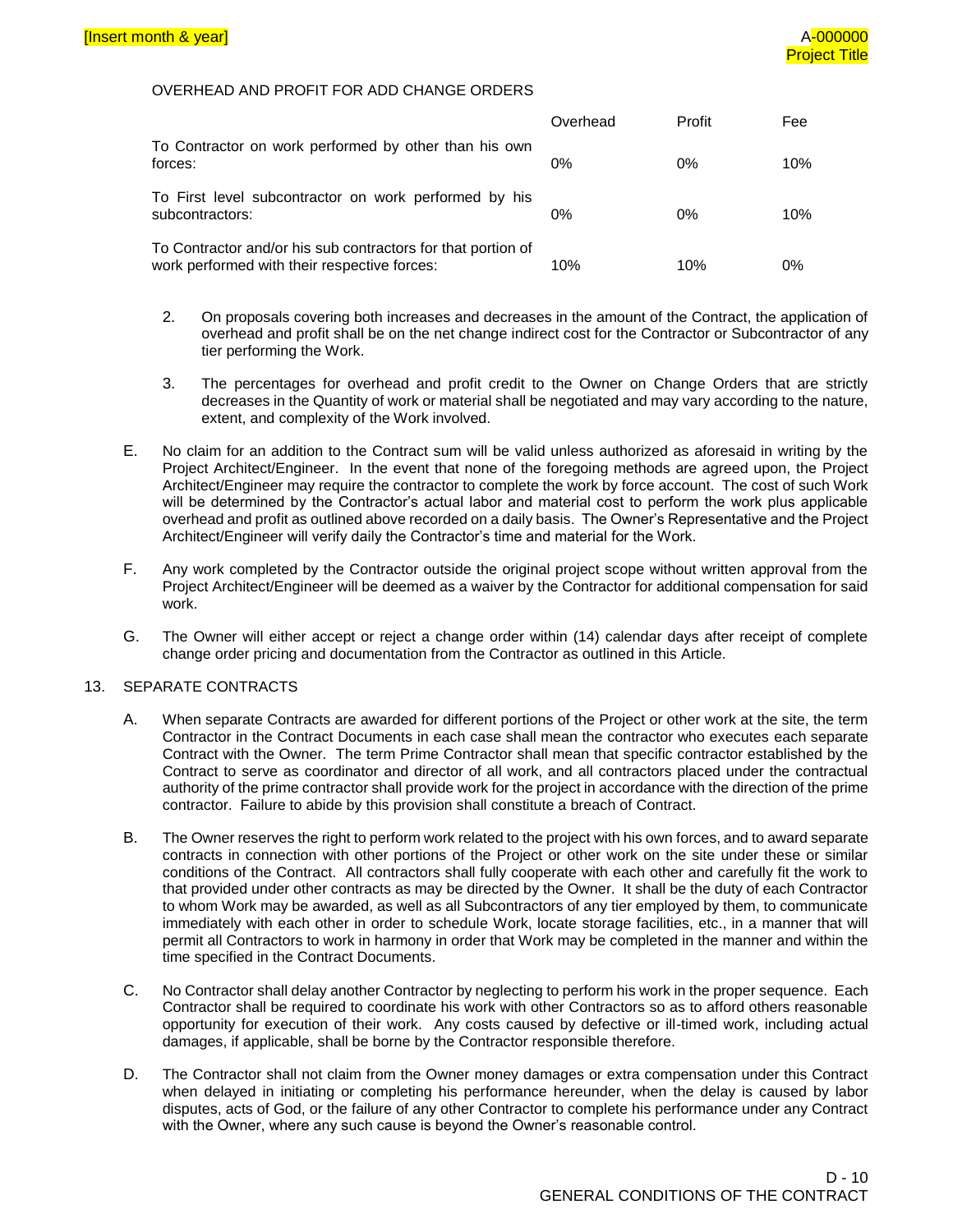E. Progress schedule of the Contractor for the Work shall be submitted to other Contractors as necessary to permit coordinating their progress schedules.

#### 14. SUBCONTRACTS

- A. The Contractor may utilize the services of specialty subcontractors on those parts of the Work, under normal contracting practices, as performed by such subcontractors.
- B. Unless otherwise required by these Contract Documents or the Bidding Documents, the Contractor, within ten (10) days after the award of the Contract, shall furnish to the Project Architect/Engineer and the Director of Office of Facilities and Property Management in writing the names of the persons or entities proposed for each of the principal subcontracted portions of the work. The Contractor shall not award any work to any subcontractor found unqualified by the Project Architect/Engineer, Office of Facilities and Property Management, or the Owner.
- C. The Contractor shall be as fully responsible to the Owner for the acts and omissions of his subcontractors, and of persons either directly or indirectly employed by them, as he is for the acts and omissions of persons directly employed by him.
- D. Nothing contained in Contract Documents shall create any contractual relation between any subcontractor and the Owner.
- E. The Contractor, by written agreement, shall require each subcontractor, to the extent of the work to be performed by the subcontractor, to be bound to the Contractor by the terms of these Contract Documents, and to assume toward the Contractor all the obligations and responsibilities which the Contractor, by these documents, assumes toward the Owner and the Project Architect/Engineer. Said agreement shall preserve and protect the rights of the Owner under the Contract Documents. Where appropriate, the Contractor shall require each subcontractor to enter into similar agreements with his sub-subcontractors.

#### 15. MUTUAL RESPONSIBILITY OF CONTRACTORS

A. If, through acts of neglect on the part of the Contractor, any other contractor or any subcontractor shall suffer loss or damage on the work, the Contractor agrees to promptly settle with such other contractor or subcontractor by agreement or otherwise to resolve the dispute. If such other contractor or subcontractor shall assert any claim against the Owner on account of any damage alleged to have been sustained, the Owner shall notify the Contractor, who shall indemnify and hold harmless the Owner against any such claim.

#### 16. PROJECT ARCHITECT/ENGINEER'S AUTHORITY

- A. The Project Architect/Engineer is retained by and is responsible to the Secretary of Administration and the Office of Facilities and Property Management.
- B. The Project Architect/Engineer shall determine the amount, quality, acceptability and fitness of the several kinds of work and materials which are provided under this Contract and shall decide all questions which may arise in relation to said Work and the construction thereof. In case any question shall arise between the parties hereto relative to said Contract or Specifications, the determination or decision of the Project Architect/Engineer shall be a condition precedent to the right of the Contractor to receive any money or payment for work under this Contract affected in any manner or to any extent by such question.
- C. The Project Architect/Engineer shall decide the meaning and intent of any portion of the Contract Documents where the same may be found obscure or be in dispute. Any differences or conflicts in regard to their work which may arise between the Contractor under this Contract and other contractors performing work on this Project for the Owner shall be adjusted and determined by the Project Architect/Engineer.
- D. The Project Architect/Engineer shall provide responsible Construction Administration. After consultation with the Owner and Office of Facilities and Property Management he has authority to stop the Work whenever such stoppage may be necessary to insure proper execution of the Contract.
- E. The Project Architect/Engineer is the interpreter of the conditions of the Contract and the judge of its performance; as such, he shall side neither with the Owner nor with the Contractor, but shall use his powers under the Contract to enforce its faithful performance by both.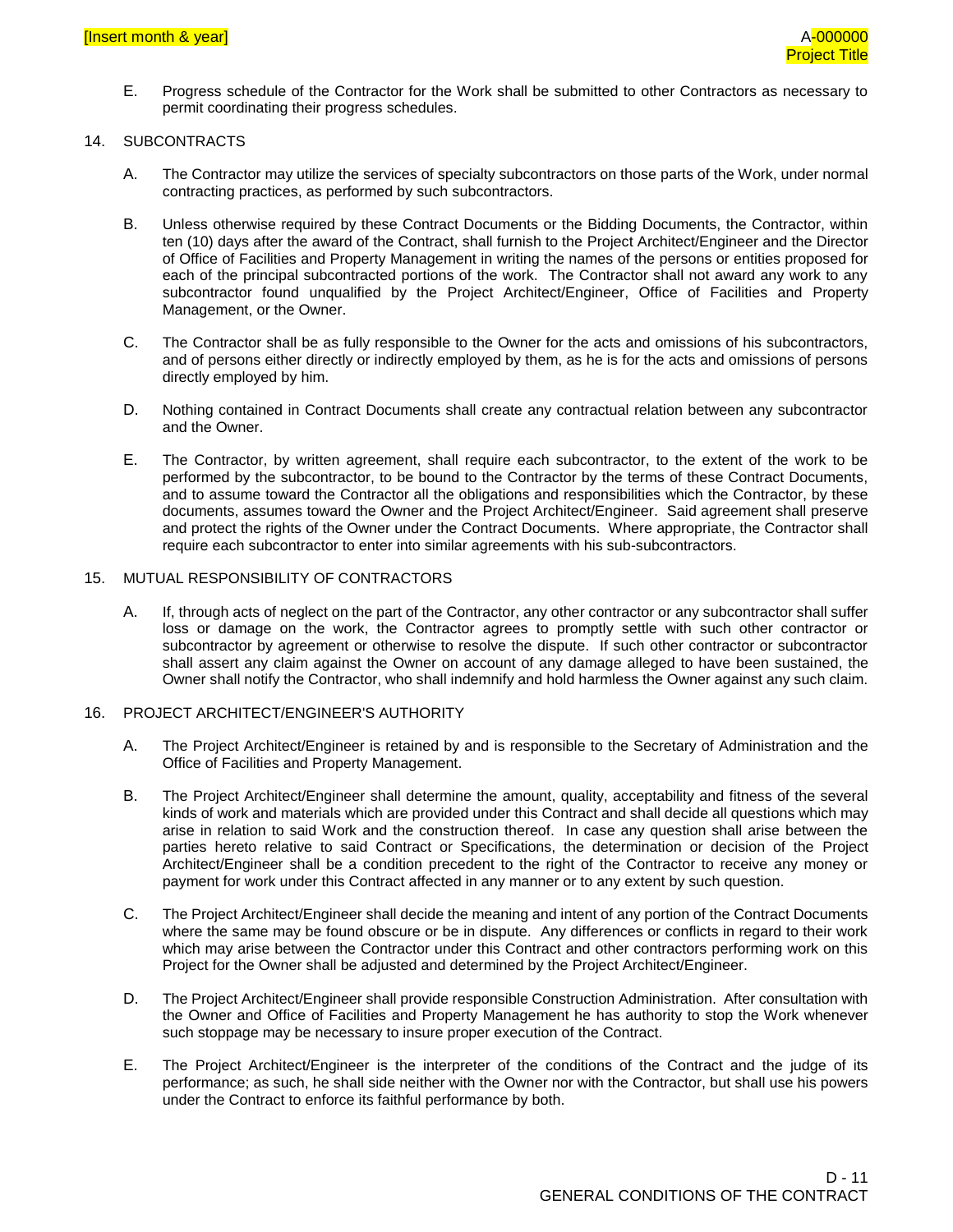- F. He shall, within a reasonable time, act on submittals and make decisions on all matters relating to the progress of the Work or the interpretation of the Contract Documents.
- G. The Project Architect/Engineer's decisions are subject to review by the Director of the Office of Facilities and Property Management.
	- 1. All claims must be brought to the attention of the Director within ten (10) days of the Project Architect/Engineer's decision which is being reviewed. The Director or his designee shall meet with the Contractor and Project Architect/Engineer to hear the positions of both parties. The director may designate alternative procedures to receive and review the positions of the parties. If a negotiation committee was assembled to select the Project Architect/Engineer, the director may delegate the decision making power to those individuals. The director, his designee or the negotiating committee shall render a decision within thirty (30) days of the hearing.

#### 17. DUTIES OF THE CONTRACTOR

- A. The Contractor shall provide and pay for all materials, labor, tools, equipment, transportation, and superintendence, and coordination of subcontractors necessary to execute, complete, and deliver the work within the specified time. Whenever the Contract Documents indicate work to be performed by the Contractor, it shall mean at the Contractor's expense.
- B. Properly prepare all Work to receive subsequent Work or finish. Notify the Project Architect/Engineer if any Work is unsatisfactory to receive such subsequent Work or finish and receive his instructions before proceeding.
- C. The Contractor shall supply sufficient and competent supervision and personnel, and sufficient material, plant, and equipment to prosecute the Work with diligence to insure completion thereof within the time specified in the Contract Documents, and shall pay when due any laborer, Subcontractor of any tier, or supplier.
- D. The Contractor, if an individual, shall give the Work an adequate amount of personal supervision, and if a partnership or corporation or joint venture the Work shall be given an adequate amount of personal supervision by a partner or executive officer, as determined by the Owner's Representative.
- E. The Project Architect/Engineer, Office of Facilities and Property Management, and the Owner's Representative shall, at all times, have access to the Work; and Contractors shall provide proper facilities for such access.
- F. The Contractor and each of his Subcontractors of any tier shall submit to the Owner such schedules of quantities and costs, progress schedules, payrolls, reports, estimates, records, and other data as the Owner may request concerning work performed or to be performed under the Contract.
- G. The Contractor shall be represented at the site by a competent superintendent or foreman from the beginning of the Work until its final acceptance, unless otherwise permitted by the Owner's Representative. The superintendent or foreman for the Contractor for the general building Work shall exercise general supervision over all Subcontractors of any tier engaged on the Work with decision making authority of the Contractor. It is understood that such representative shall be acceptable to the Project Architect/Engineer, Owner, and the Office of Facilities and Property Management, and shall not be replaced without written permission before the project is completed unless he ceases to be on the Contractor's payroll. The superintendent shall be replaced upon request of the Owner.
- H. The Contractor shall attend preconstruction conference with all of his appropriate subcontractors.
- I. The Contractor shall attend all project meetings with all of his appropriate subcontractors.
- J. The superintendent or foreman shall establish and maintain a permanent benchmark to which access may be had during the progress of the Work, shall give all lines and levels, and shall be responsible for the correctness of such. The contractor shall retain the services of a registered land surveyor for the project construction staking and layout if referenced in the Supplemental General Conditions.
- K. No pleas as to act, orders or supervision of the Architect, the Owner, or any other person shall be admitted in justification of any errors in construction or departure from terms of the Contract, except for duly executed change orders, additional instructions or additional supplemental contracts, in writing, signed by the Owner.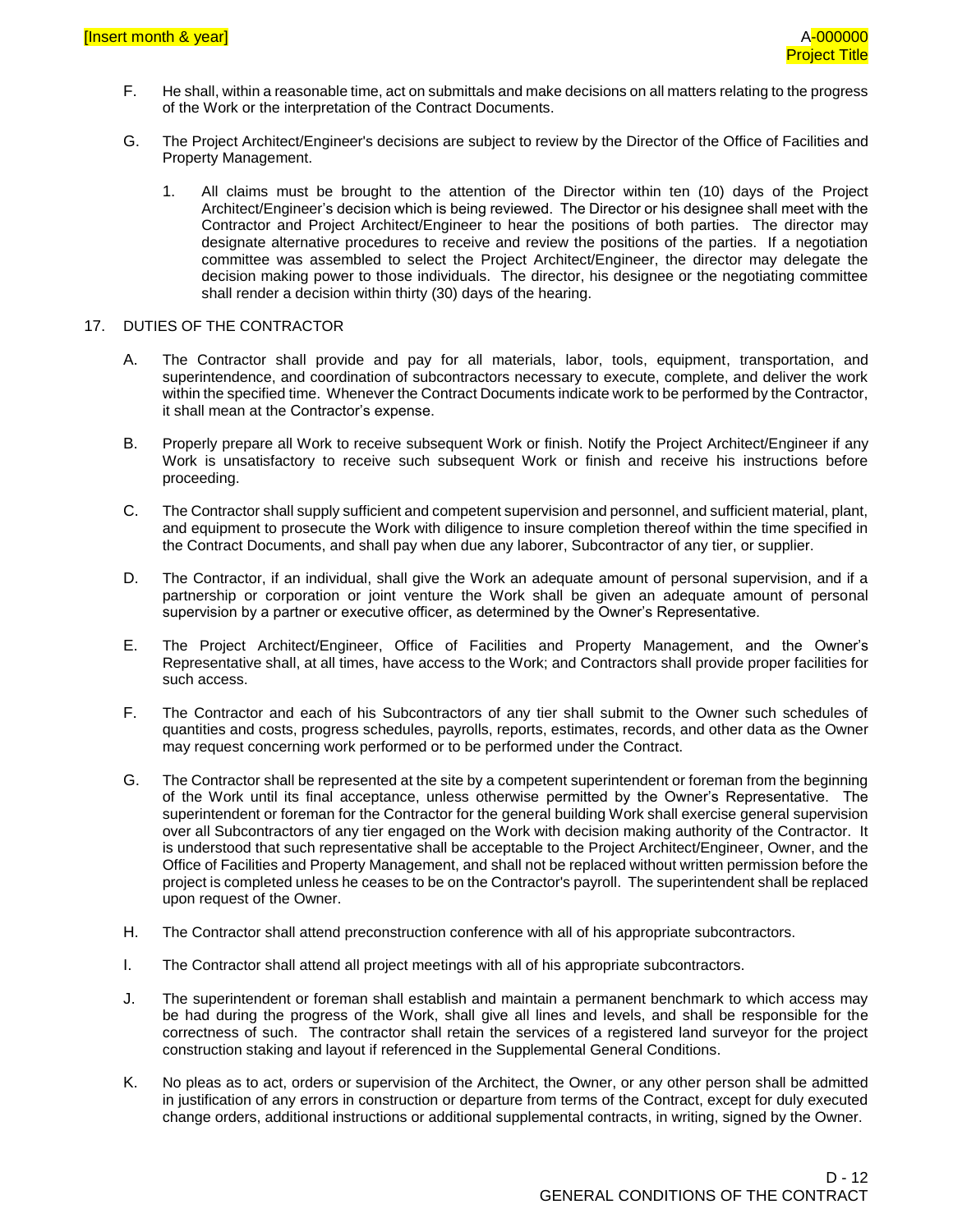- L. The Contractor shall be responsible for layout of his own work and for any damage which may occur to work of any other Contractor or subcontractors of any tier, because of errors or inaccuracies on the part of this Contractor and his Subcontractor of any tier as well as be responsible for unloading, uncrating, and handling of all materials and equipment to be erected or placed by him, whether furnished by the Contractor or others. The Contractor is further responsible that the layout of work by Subcontractors of any tier which shall be coordinated with layouts of all general construction Work and all other subcontract work. Unless otherwise directed by the Owner's Representative, salvage materials, waste, and scrap resulting from such work shall be promptly removed from the site by the Contractor, at his expense.
- M. The Contractor shall limit operations and storage of materials to the area within the project limit lines shown on drawings, except as necessary to connect to existing utilities, shall not encroach on neighboring property, and shall exercise caution to prevent damage to existing structures.
- N. The contractor shall follow procedures outlined below for all utility outages/tie-ins:
	- 1. All shutting of valves, switches, etc shall be in conjunction with or by the Owner's personnel.
	- 2. The Contractor shall request an outage/tie-in meeting at least two weeks before the outage/tie-in is required.
	- 3. The Owner's Representative will schedule an outage/tie-in meeting at least one week prior to the outage/tie-in.
	- 4. The following individuals shall attend this meeting:
		- (a) Owner's Representative
		- (b) Contractor's Superintendent
		- (c) Subcontractor's of any tier performing the Work
	- 5. The Contractor shall be prepared to discuss the following at this meeting:
		- (a) Date and time of proposed outage/tie-in.
		- (b) Detailed work plan to be followed during the outage and the total time required to complete all work.
		- (c) Work force to be employed during the outage.
		- (d) Owner and/or utility responsibilities during the outage.
		- (e) Contingency plan in case of complications (i.e., the availability of additional personnel and materials) during the outage.
	- 6. The Contractor shall be aware that the outage/tie-in time and date is subject to approval by the Owner's Representative.
- O. The Contractor shall coordinate all Work so there shall be no prolonged interruption of existing equipment and services. Any existing plumbing, heating, ventilation, air conditioning, or electrical disconnection necessary, which affect portions of this construction or building or any other building, must be scheduled with the Owner's Representative to avoid any disruption of operation within the building under construction or other buildings or utilities. In no case shall utilities be left disconnected at the end of a work day or over a weekend. Any interruption of utilities, either intentionally or accidentally, shall not relieve the Contractor from repairing and restoring the utility to normal service. Repairs and restoration shall be made before the workers responsible for the repair and restoration leave the job.
- P. The Contractor shall promptly remedy damage and loss to property referred to in this Article caused in whole or in part by the Contractor, a Subcontractor of any tier, or anyone directly or indirectly employed by any of them, or by anyone for whose acts they may be liable, and for which the Contractor is responsible under this Article.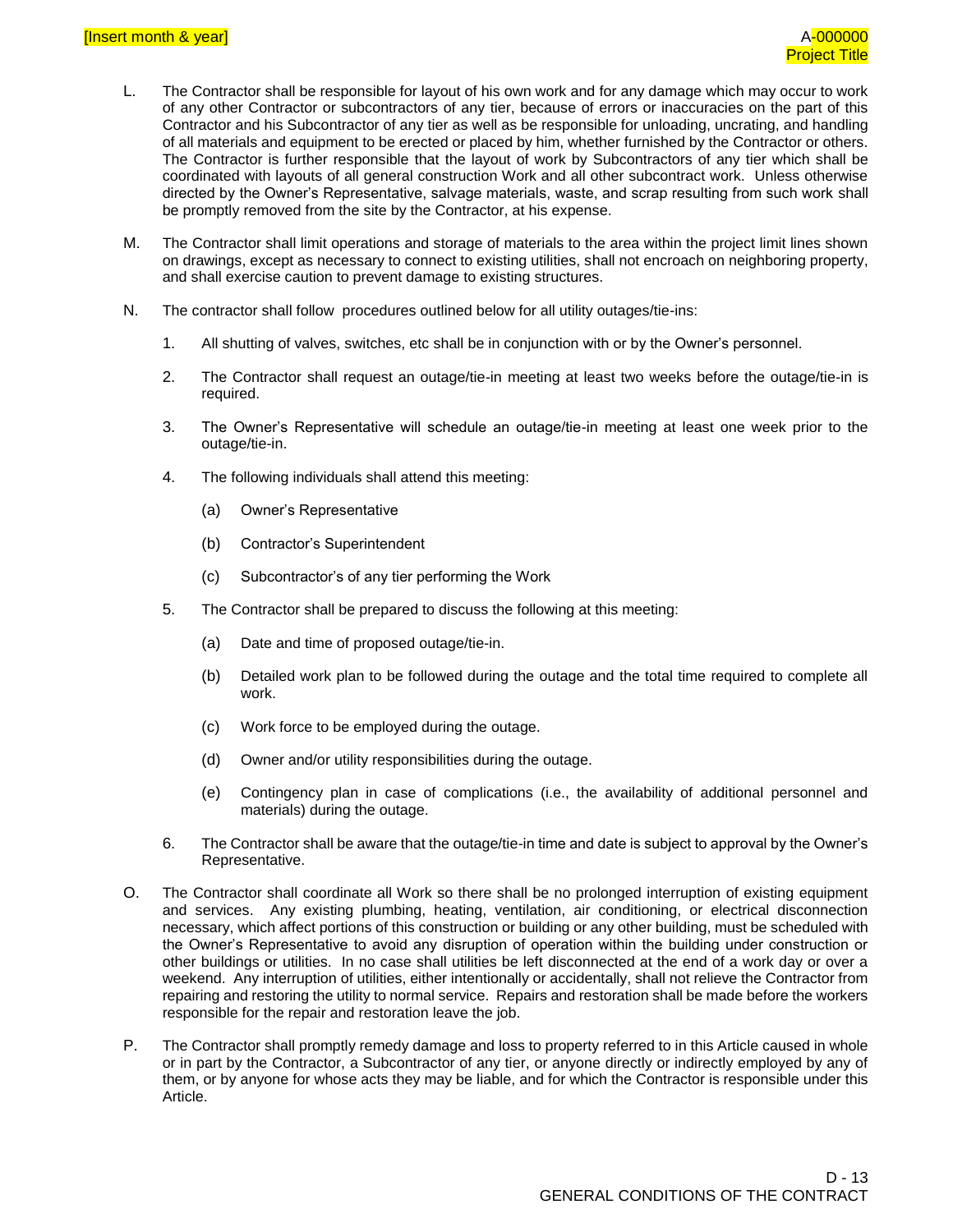- Q. The Contractor shall be responsible for protection, including weather protection, and proper maintenance of all equipment and materials installed, or to be installed by him.
- R. The Contractor shall be responsible for care of his finished Work and must protect same from damage or defacement until acceptance by Owner. All damaged or defaced work shall be repaired or replace to the Owner's satisfaction, without cost to the Owner.
- S. The Contractor shall comply with all applicable ordinances and regulations. The Contractor shall save the Owner and the Project Architect/Engineer harmless as a result of any failure to do so.
- T. Required Code inspections necessary for Occupancy

It is the responsibility of the Contractor to coordinate with the OFPM inspectors to schedule required code inspections. The agency and the project architect/engineer are to be informed of all scheduled required code inspections.

Code inspections (if component is included in the project) are required to be performed by OFPM prior to covering work. These inspections include but are not limited to:

- 1. Footings and Foundations
- 2. Underfloor/Underslab
- 3. MEP Underground (not associated with underfloor/underslab)
- 4. Framing
- 5. In-Wall
- 6. Fire-resistive assemblies and fire-resistant penetrations
- 7. Above Ceiling
- 8. Fire Alarm
- 9. Sprinkler and Standpipe
- 10. Emergency Lighting
- 11. Back-up Power Sources
- 12. Fire Pump
- 13. Elevator
- 14. Roof inspections (including tear-off, insulation, membrane placement, flashing)
- 15. Emergency Power
- 16. Smoke Control Systems
- 17. Pressure testing of all piping
- 18. Locking systems
- 19. Final Inspections (including exit path and ADAAG verification)

(This information is also outlined on the Occupancy Checklist form located on our website at [http://www.admin.ks.gov/offices/ofpm/dcc\)](http://www.admin.ks.gov/offices/ofpm/dcc).

The required code inspections shall be coordinated with OFPM inspector via individual cell telephones. Telephone contact is to be a minimum of 3 work days prior to anticipated inspection. Inspection confirmation may occur via e-mail after telephone coordination. Failure to coordinate a scheduled inspection with a minimum of 3 work days may result in no inspection and subsequent denial of a Certificate of Occupancy.

An **Inspection Record** will be issued by OFPM inspectors for each required inspection. The Inspection Record will indicate when the inspection is approved. If a deficiency is noted, it will be the responsibility of the contractor to coordinate solution of the deficiency with the Project Architect/Engineer and to correct all noted deficiencies as directed by the Project Architect/Engineer. Issuance of the Certificate of (Partial) Occupancy is dependent on resolution of all deficiencies.

(Please note: The inspector, noted in Item 1 above, is to be notified of each required inspection. The inspector, at his discretion, may defer this inspection. The inspector will inform the contractor and agency representative regarding who will be performing the inspection.)

- U. When requested by the Project Architect/Engineer, Construction Representative, and the Owner's Representative, the Contractor, at no extra charge, shall provide a safe means for examination of work in progress or completed.
- V. No project signs shall be erected without the approval of the Owner's Representative.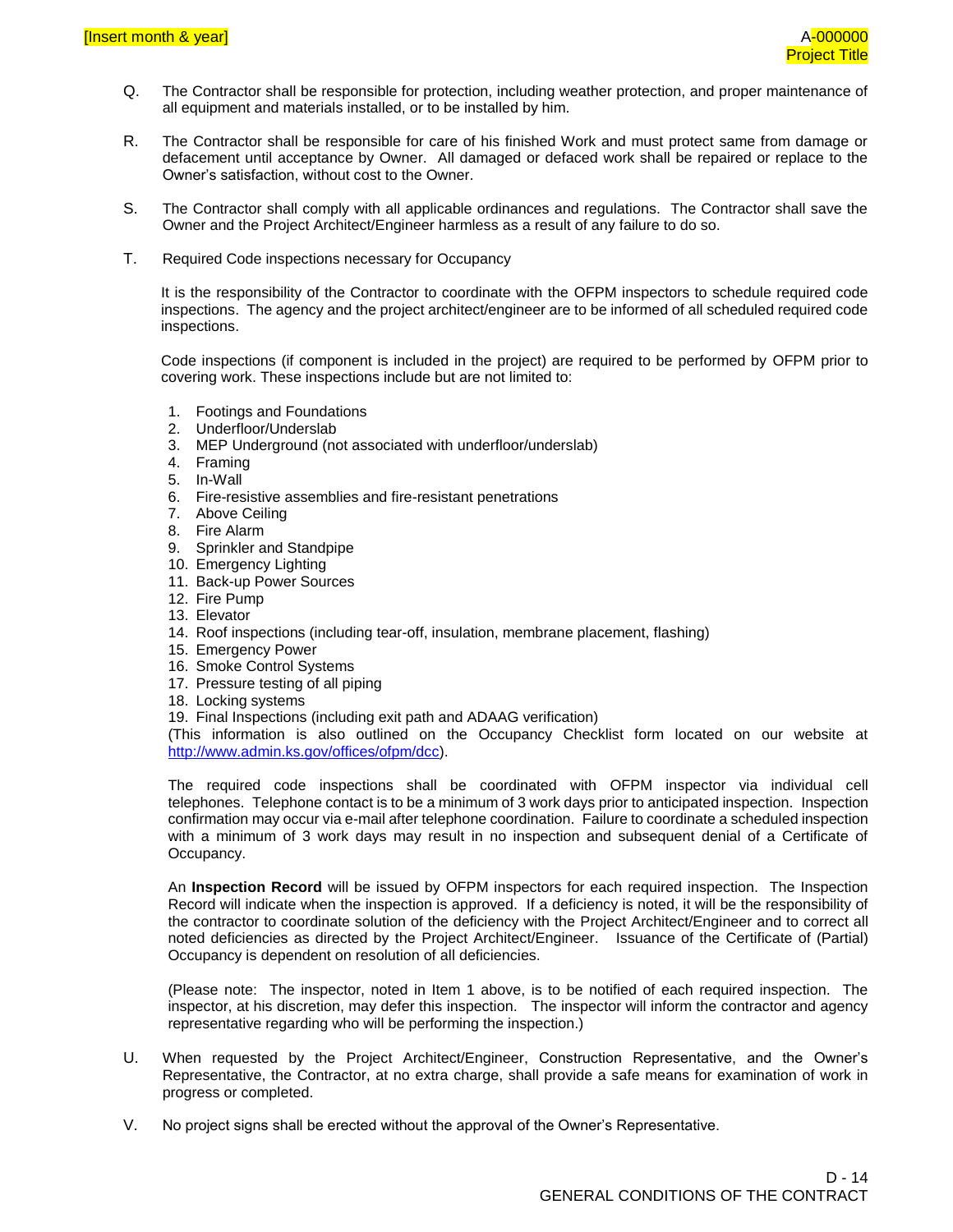- W. The Contractor shall verify all measurements. No extra charges or compensation will be allowed as a result of the failure to verify dimensions before ordering materials or fabricating items.
- X. The Contractor shall provide, at the proper time, such material as required for support of the Work. If openings or chases are required, whether shown on drawings or not, the Contractor shall see they are properly constructed. If required openings or chases are omitted by the Contractor, the Contractor shall provide them at the Contractors own expense, but only as directed by the Project Architect/Engineer.
- Y. The Contractor shall maintain at his own cost and expense, adequate, safe and sufficient walkways, platforms, scaffolds, ladders, hoists, and all necessary, proper, and adequate equipment, apparatus, and appliances useful in carrying on the Work and to make the place of work safe and free from avoidable danger, and as may be required by safety provisions of applicable laws, ordinances, rules, regulations, and building and construction codes.
- Z. The Contractor shall be responsible for removal of all rubbish, debris, and dirt resulting from the Work and shall clean up as requested by the Project Architect/Engineer, Construction Representative, and the Owner's Representative. The Contractor shall be responsible for the cost of clean up and removal from premises. All debris resulting from said removal shall be disposed of off State owned property at an authorized dump site. The building and premises shall be kept clean, safe, in a workmanlike manner, and in compliance with OSHA standards at all times. At completion of Work, all dirt, stains, and smudges shall be removed from every part of the building, all glass in doors and windows shall be washed, and entire Work shall be left broom clean in a finished state ready for occupancy. The Contractor shall advise his Subcontractors of any tier of this provision, and the Contractor shall be fully responsible for leaving the premises in a finished state ready for use to the satisfaction of the Owner's Representative. In detention facility projects, the contractor shall return all security related shop drawings to the Owner.
- AA. The Contractor shall accurately record on blue line prints all changes to the original plans made during the installation of the work. The Contractor shall also record all changes to the original specifications made during the installation of the work. The Contractor shall maintain an updated set of Record Documents (both drawings and specifications) at the job site throughout construction (if there is an on-site office). This set of Record Documents shall include all addenda, change orders, field revisions, changes, and alterations that occur during construction and shall be furnished, in good condition, to the Project Architect/Engineer prior to completion of the project.
- BB. The Contractor shall establish and be responsible for wall and partition locations. Other Contractors and Subcontractors of any tier shall observe these locations and be responsible for setting their sleeves, openings, or chases.
- CC. The Contractor for construction work shall pump, bail, or otherwise keep general excavations free of water. Subcontractors of any tier shall keep their individual excavations free of water in an approved manner. The Contractor shall keep all areas free of water before, during, and after concrete placement.
- DD. The Contractor shall be responsible for cutting, fitting or patching required to complete the work or to make its parts fit together properly.
- EE. The Contractor shall not damage or endanger a portion of the Work or fully or partially completed construction of the Owner or separate contractors by cutting, patching, or otherwise altering such construction or by excavation. The Contractor shall not cut or otherwise alter such construction by the Owner or a separate contractor except with written consent of the Owner and such separate contractor, such consent shall not be unreasonably withheld. The Contractor shall not unreasonably withhold from the Owner or separate contractor the Contractor's consent to cutting or otherwise altering the Work.
- FF. The Contractor shall observe, comply with, and be subject to all terms, conditions, requirements, and limitations of the Contract Documents, and shall complete the entire Work to the extent of quality and workmanship implied by the Contract Documents and in a manner which will warrant acceptance by the Project Architect/Engineer, the Owner, and the Office of Facilities and Property Management.
- GG. Contractors and Subcontractors employed upon Work shall be required to conform to labor and employment laws of the State of Kansas and various acts amendatory and supplementary thereto and to other laws, ordinances and legal requirements applicable thereto.
- HH. The Contractor shall be responsible for the conduct of Contractor's employees and the employees of subcontractors and suppliers on the work site. The Contractor shall take immediate steps to remedy any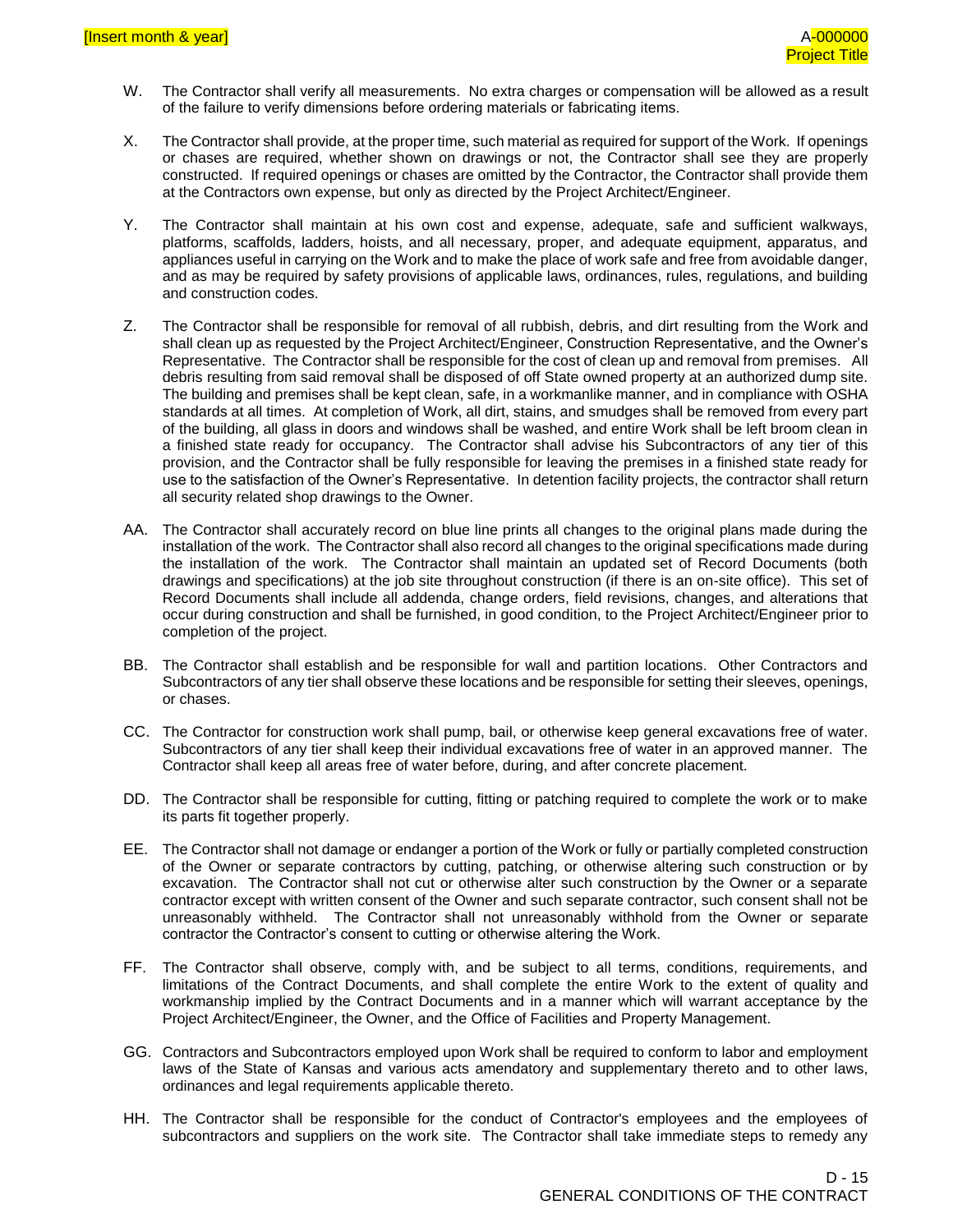activity which may be construed as discriminatory or which creates a hostile work environment. Activities covered by this provision include, but shall not be limited to, signs or language that are vulgar, profane or racially or sexually derogatory.

II. The contractor shall inspect the building and complete deficiencies before the Project Architect/Engineer's final inspection in order to avoid long and multiple punch lists. The building shall be cleaned before the final inspection to allow all defects to be noticed at the final inspection and reduce late additions to the punch list.

#### 18. PROTECTION OF WORK AND PROPERTY

- A. In the event of temporary suspension of work, or during inclement weather, or whenever the Project Architect/Engineer shall direct, the Contractor shall, and shall cause his subcontractors to carefully protect his and their work and materials against damage from the weather. If, in the opinion of the Project Architect/Engineer, any work or materials that have been damaged by reason of failure on the part of the Contractor or any of his subcontractors to protect the work, such materials shall be removed and replaced at the expense of the Contractor.
- B. The Contractor shall at all times safely guard the Owner's property from damage or loss in connection with his Contract. He shall at all times safely guard and protect his own work, and that of adjacent property, from damage. The Contractor shall replace or make good any such damage or loss unless such be caused directly by errors contained in the Contract Documents, or by the Owner, or his duly authorized representative.
- C. In case of an emergency which threatens loss or damage of property, or safety of life, the Contractor will be allowed to act, without previous instructions from the Project Architect/Engineer, in a diligent manner. He shall notify the Project Architect/Engineer promptly thereafter. Any claim for compensation by the Contractor due to such extra work shall be promptly submitted to the Project Architect/Engineer for approval as provided for in Article 12 - Changes in Work, herein.
- D. The Contractor shall be responsible for and shall pay for all damage to building, walks, pavement, steps, plantings, lawns and any other property which is caused by construction activity. Any such damage shall be corrected by repair or replacement as directed by the Project Architect/Engineer and in a manner acceptable to the Owner.
- E. Transport, handle, store and erect materials in a manner to keep them free from damage.
- F. Support no runways, ramps or construction equipment on or transport over any items or assemblies subject to displacement, disfigurement or other damage.
- G. Protect Work in place which requires job-finishing until said finishing has been completed.
- H. Protect previously placed Work with suitable coverings or other protections during installation of subsequent Work. Remove any foreign materials from surfaces, and then clean same immediately with materials that will not damage finished Work (brick, aluminum, etc.) to the satisfaction of the Project Architect/Engineer.

#### 19. RECEIVING AND STORING MATERIALS AND EQUIPMENT

- A. Upon receipt of materials and equipment at the job site or another authorized point of delivery, Contractor shall have an authorized person present to check all items for in-transit damage and to make arrangements to replace any damaged materials or equipment in ample time to prevent delay to its scheduled installation.
- B. At the point of receipt of materials and equipment, the Contractor shall have sufficient experienced personnel present to unload all items and prepare and locate them for proper storage prior to their installation.
- C. Wherever possible, deliver materials and equipment in manufacturers' original crates, boxes or packages, keeping identifying labels intact until installation and final acceptance and cleaning. Where items are to be job-assembled, label, tag, mark or otherwise properly identify each component part until incorporated in the Work.
- D. Provide waterproof, well-ventilated enclosures for storage of materials and equipment subject to damage by dampness, frost, freezing, etc. Location for said enclosures shall be where approved by the Owner.
- E. Storage of materials and equipment outside on pallets with any type of covering material over them will not be allowed, unless permission to do so has been documented in writing by the Architect or Engineer.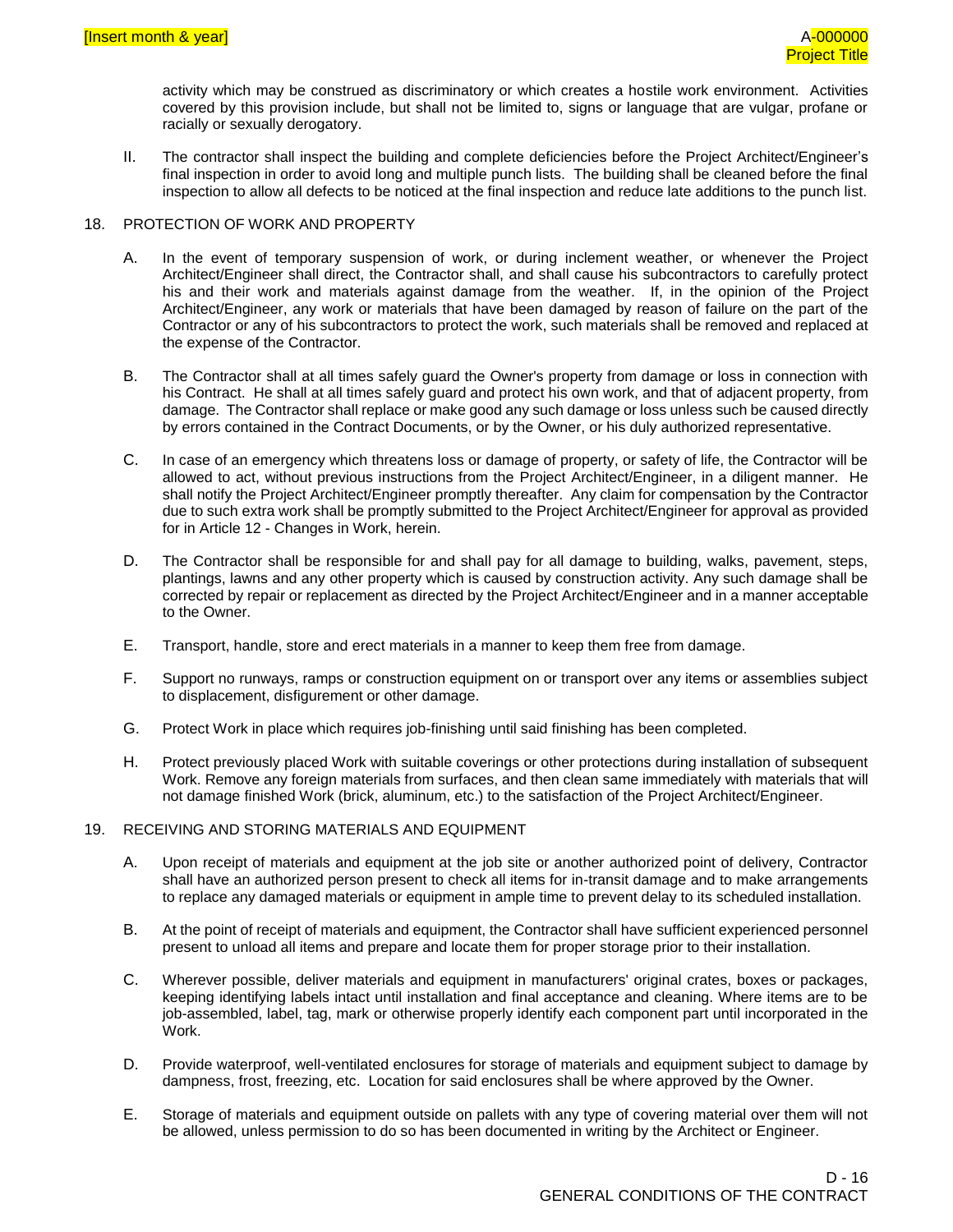- F. Remove from the premises and replace with new, any materials and equipment determined, in writing, by the Project Architect/Engineer to be in any condition not acceptable for use on the Project.
- 20. SAFETY
	- A. The Contractor shall designate a responsible member of the Contractor's organization at the site whose duty shall be the prevention of accidents. This person shall be the Contractor's superintendent unless otherwise designated by the Contractor in writing to the Owner's Representative and Architect.
	- B. Precaution shall be exercised at all times for the protection of persons (including employees) and property. The safety provisions of applicable laws and building and construction codes shall be observed. Machinery, equipment and hazardous conditions shall be guarded, including warnings against hazards, promulgating safety regulations, and notifying owners and users of adjacent sites and utilities or eliminated in accordance with the safety provisions of the Manual of Accident Prevention in Construction, published by the Associated General Contractors of America; and Occupational Safety and Health Standards, published by Occupational Safety and Health Administration, U.S. Department of Labor; or their successor publications., latest and best edition, amendments or addenda.
	- C. All contractors/suppliers hereby agree to comply with all applicable occupational safety, health and environmental laws, regulations, standards, codes and/or ordinances at all times from inception through completion of this Contract. This includes, but is not limited to, the Hazard Communication Standard under the Occupational Safety and Health Act (for information and free assistance, contact the Kansas Department of Labor, Division of Industrial Safety and Health, 512 S.W. 6th Street, Topeka, Kansas 66603-3150, telephone 913-296-4386); and the Emergency Planning and Community Right-to-Know Act (for information and free assistance, contact the Kansas Department of Health and Environment Right-to-Know Program, 109 S.W. 9th Street, Suite 501, Topeka, Kansas 66612-1290, telephone (785-296-1690).
	- D. The Contractor shall give notices and comply with applicable laws, ordinances, rules, regulations, and lawful orders of authorities having jurisdiction bearing on safety of persons or property or their protection from damage, injury, or loss.
	- E. When use or storage of explosives or other hazardous materials or equipment or unusual methods are necessary for execution of the Work, the Contractor shall exercise utmost care and carry on such activities under supervision of properly qualified personnel.
	- F. The Contractor shall be responsible for the safety of all persons while on the construction site. The Contractor shall maintain construction area safety which may include providing and maintaining warning signs, lights, signal devices, barricades, guard rails, fences, and other devices appropriately located on site which shall give proper and understandable warning to all persons of danger, entry onto land, structure, or equipment as required by code and all other regulatory requirements.
	- G. If the Contractor encounters on the site, material believed to be hazardous which has not been rendered harmless, the Contractor shall immediately stop Work in the area affected and report the condition to the Architect and the Owner's Representative in writing. The Work in the affected area shall not thereafter be resumed except by written agreement of the Architect and Contractor if in fact the material is hazardous and has not been rendered harmless. Hazardous materials are those as defined by Kansas Department of Health and Environment's response list.
	- H. The Contractor shall promptly take precautions which are necessary and adequate against conditions created during the progress of the Contractor's activities hereunder which involve a risk of bodily harm to persons or a risk of damage to property. The Contractor shall continuously inspect Work, materials, and equipment to discover any such hazardous conditions and shall be solely responsible for correction of any such conditions.
	- I. It shall be the sole responsibility of the Contractor to enforce or direct safety rules or procedures. It shall not be the responsibility of the Owner or Project Architect/Engineer to enforce or direct safety rules or procedure.
	- J. Contractor shall hold harmless and indemnify the Owner and Project Architect/Engineer from damages and expenses from any and all claims related to this Article for bodily injury or property damage or expenses incurred by any person or firm.
	- K. The Contractor shall properly execute the work before proceeding to the next step in sequence so as not to endanger the safety of all persons while on the construction site.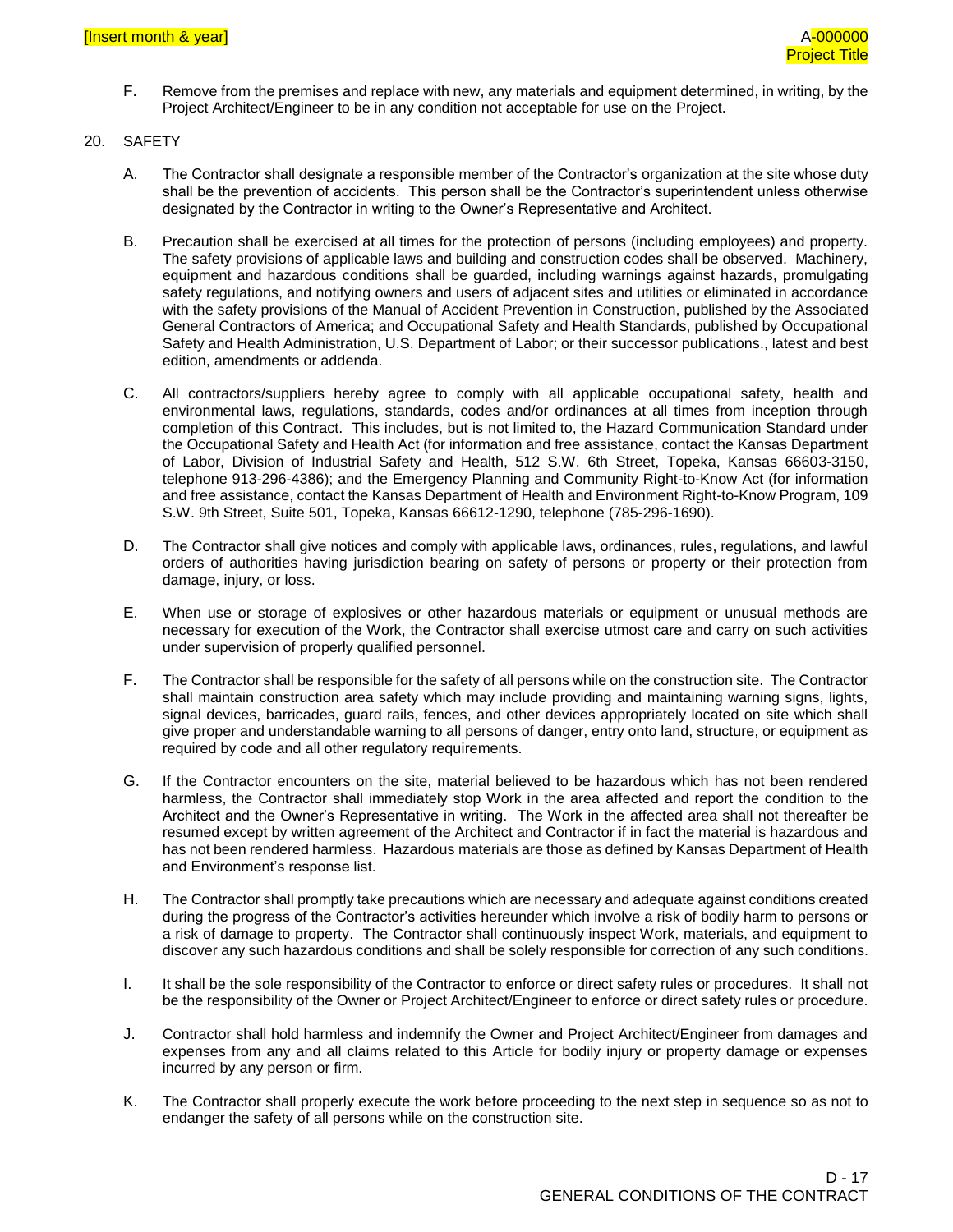#### 21. CORRECTION OF THE WORK

- A. The Contractor shall promptly correct Work rejected by the Project Architect/Engineer for failing to conform to the requirements of the Contract Documents, whether observed before or after final completion. The Contractor shall bear costs of correcting such rejected Work, including additional testing and inspections and compensation for the Project Architect/Engineer's services and expenses made necessary thereby.
- B. The Contractor shall remove from the site, at his expense portions of the Work which are not in accordance with the requirements of the Contract Documents and not accepted by the Project Architect/Engineer.
- C. If the Contractor defaults or neglects to carry out the work in accordance with the Contract Documents or fails to perform any provision of the Contract, the Owner may, after ten (10) days written notice from the Project Architect/Engineer to the Contractor and without prejudice to any other remedy he may have, make good such deficiencies. In such case, an appropriate Change Order shall be issued deducting from the payments then or thereafter due the Contractor the cost of correcting such deficiencies, including the cost of the Project Architect/Engineer's additional services made necessary by such default, neglect or failure. Such Change Order **shall not** require the approval of the Contractor.
- D. The Contractor and his surety shall be and remain liable to the Owner for any excess cost or damages occasioned to the Owner as the result of the actions set forth in this Article.
- E. If the Project Architect/Engineer accepts Work which is not in accordance with the Contract Documents, he may do so instead of requiring its removal and correction, in which case the Contract Sum will be adjusted as appropriate and equitable. Such adjustment shall be made whether or not final payment has been made.

#### 22. CONSTRUCTION SCHEDULE AND REPORTS

- A. At the Pre-construction conference, the Contractor shall present to the Project Architect/Engineer a construction schedule and a Schedule of Values. The Contractor (or designated prime contractor) shall coordinate each contractor's or subcontractor's schedule and establish a mutually acceptable schedule for the entire progress of the Work and shall deliver the schedule to the Project Architect/Engineer in a form satisfactory to the Office of Facilities and Property Management and the Owner. Schedule shall be coordinated with and approved by the Project Architect/Engineer, the Owner, and Office of Facilities and Property Management.
- B. Include in the construction schedule the number of allowed adverse weather days as noted in Document E, Article 50 of this manual.
- C. The construction progress schedule shall include as a minimum the following detail:
	- 1. The proposed schedule for tasks identified in the Schedule of Values in bar chart form.
	- 2. Important milestones which may impact the construction progress schedule shall be identified by a critical path schedule using either bar chart or the Critical Path Method. Projects with construction costs below \$250,000 shall require a bar chart schedule. Projects with construction costs above \$250,000 shall require both a bar chart schedule and a Critical Path Method schedule.
	- 3. Anticipated monthly payments for the duration of the project by the Owner based on the rate of progress proposed by the Contractor upon request.
	- 4. Submission dates of all details and shop drawings.
	- 5. Procurement and delivery dates for all equipment and material.
	- 6. Weekly breakdown of work and activities for each major component of work. Define special items as directed by the Project Architect/Engineer.
	- 7. Intended time for starting and completing each activity including indication of float time.
- D. There will be no payment of any periodic estimate until the Contractor's list of Material Suppliers, Construction Progress Schedule, and Schedule of Values have been approved by the Project Architect/Engineer.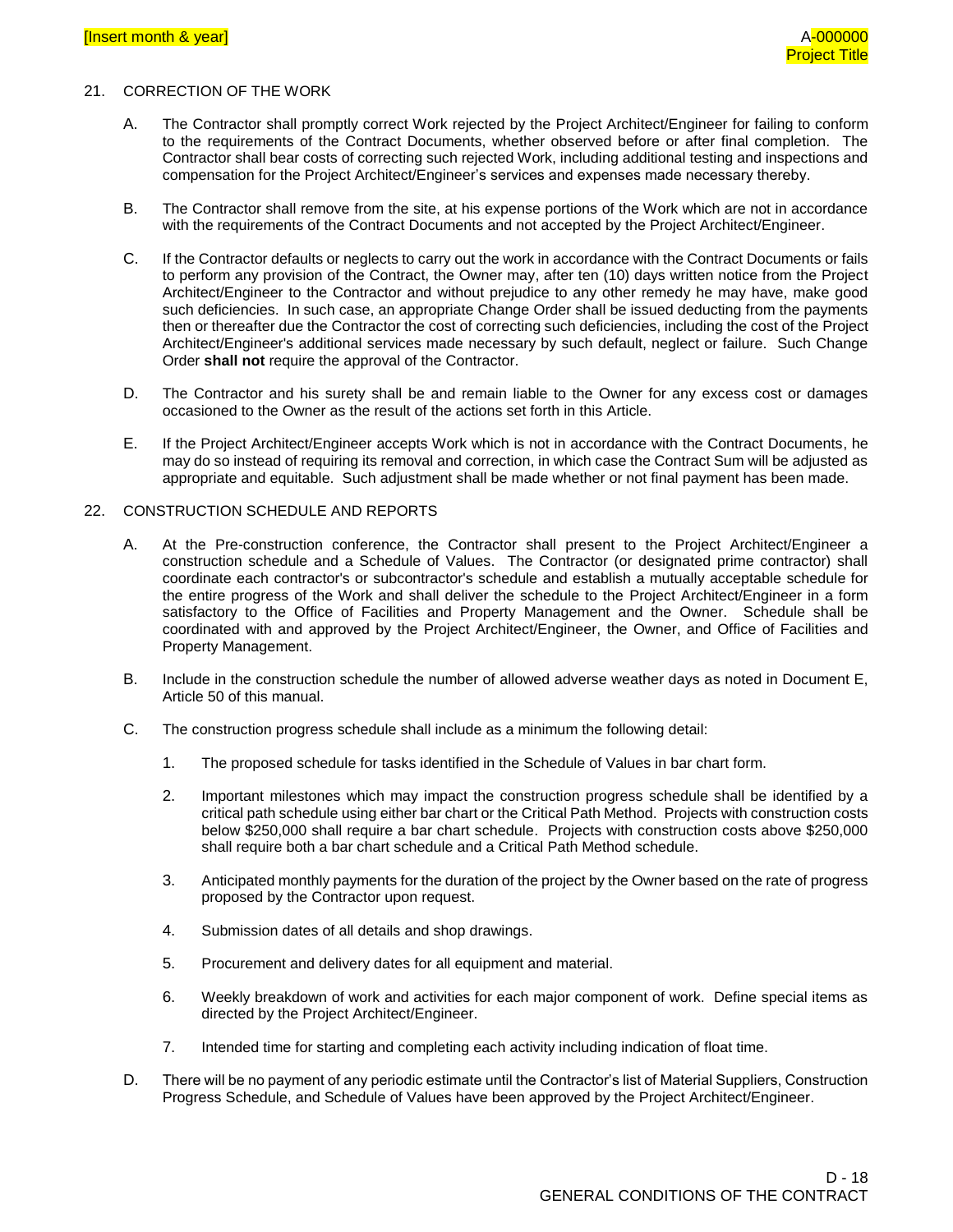- E. The construction progress schedule shall be maintained current at all times by the Contractor (or the designated prime contractor). Revisions shall be made in the same detail as the original and shall be accompanied by written explanation of the reasons for the revision and shall be subject to the approval of the Project Architect/Engineer. Copies of the revised construction progress schedule shall be delivered to the Project Architect/Engineer, Owner, and the Office of Facilities and Property Management monthly during the course of the Work.
- F. The Contractor (or designated prime contractor) shall submit monthly to the Project Architect/Engineer progress reports showing actual percentage of each activity completed, estimated future progress and anticipated completion time of such activity.
- G. Should the Contractor fail to meet completion dates required by the progress schedule, the Owner's representative may issue a written notice to the Contractor requiring the Contractor to submit a written plan for expediting the Work to comply with the progress schedule. The plan shall be submitted to the owner's representative within ten (10) days after the Contractor's receipt of such notice. The Contractor's plan shall specify the dates and means by which the Contractor will bring the work back on schedule. Means may include, but are not limited to, hiring additional workers, working additional hours, utilizing additional equipment, or expediting delivery of materials. If the Contractor fails to submit a written plan or fails to comply with dates specified in the plan for bringing the Work back on schedule, the owner's representative may, by written notice, require that additional workers, plant and equipment be placed on the Work or require that hours, in addition to regular hours, be worked until progress is as scheduled, with no additional cost to the Owner. The Contractor shall immediately implement requirements of the notice.

#### 23. TIME FOR COMPLETION

- A. Time limits stated in the Contract Documents are of the essence of the Contract. It is expressly understood and agreed, by and between the Contractor and the Owner, that the time for the completion of the Work, described in the Contract is a reasonable time for the completion of the same, taking into consideration the average climatic range and usual industry conditions prevailing in this locality. Unless otherwise provided in the Contract, the time for completion is measured by calendar days, not work days.
- B. If the Contractor's schedule provides for an earlier completion date than the established contract completion date, and the agency desires to change the contract completion date to the earlier date, this may be done through a change order to the contract. This change order does not require the approval of the Contractor.
- C. Except in cases of emergency or by agreement or instruction of the Project Architect/Engineer in writing, the Contractor shall not knowingly, prematurely commence operations on the site or elsewhere prior to the effective date of insurance as required to be furnished by the Contractor, and by the effective date of the Notice to Proceed.
- D. The Contractor shall proceed expeditiously with adequate forces and shall achieve Final Completion within the time specified on Contract Documents. A delay in the delivery to the site of any materials or equipment will not be considered as a valid reason for a time extension to the Contract.
- E. At the end of the time for completion, all equipment and systems shall be fully operational and functioning as required by the specifications. Testing shall be completed and all defects discovered as a result of this testing shall be corrected before the completion date.
- F. It is further agreed that time is of the essence of each and every portion of this Contract wherein a definite and certain length of time is fixed for the performance of any act whatsoever; and where under the Contract an additional time is allowed for the completion of any work, the new time limit fixed by such extension shall be of the essence of this Contract. These are not compensable delays. Time extensions, only if they impact the progress of the Work in a negative manner, may be granted if the delay is due:
	- 1. To unforeseeable cause beyond the control and without the fault or negligence of the Contractor, including, but not limited to, acts of God, or of the public enemy, fires, floods, epidemics, quarantine restrictions, strikes or embargoes. For weather delays, see (G) below.
	- 2. To any delays of subcontractors or suppliers occasioned by any of the causes specified in subsection 1) of this article.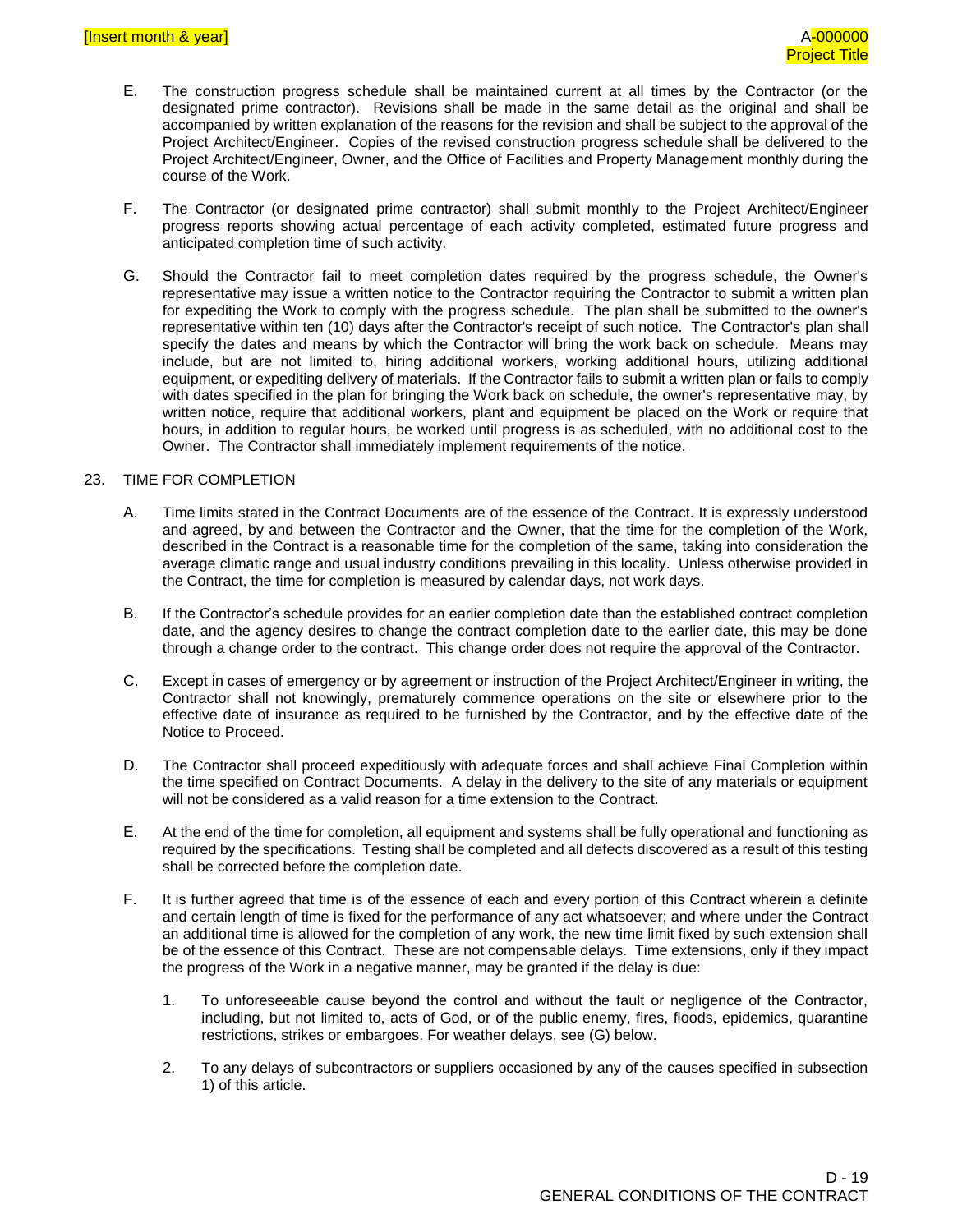- 3. The Contractor shall, within ten (10) days from the beginning of such delay, notify the Project Architect/Engineer, in writing, of the causes of the delay, who shall ascertain the facts and extent of the delay and notify the Contractor within a reasonable time of his decision in the matter.
- G. Claims for delay due to "unusually severe weather" affecting the completion time shall only be considered when meeting the following criteria:
	- 1. Definitions:
		- (a) "Adverse weather" weather conditions during a definite time and place that are unfavorable to construction activities.
		- (b) "Unusually severe weather" weather that is more severe than the "adverse weather" anticipated for the season at the location of the construction project.
	- 2. The weather experienced at the project site during the contract period must be found to be unusually severe, that is, more severe than the adverse weather to be anticipated for the project location during any given month.
	- 3. The delay must be related to the unusually severe weather and not due to the Contractor's fault, negligence, or his failure to maintain the approved construction schedule.
	- 4. The unusually severe weather must cause actual delay to the completion time of the project. A claim for unusually severe weather delay must document actual delay to a scheduled critical path construction activity for at least 50% or more of the Contractor's scheduled workday. On projects without critical path scheduling, the Owner may withhold final determination of the delay claim until the Contractor submits an updated construction schedule for approval.
	- 5. Anticipated "adverse weather" days. The Contract includes and anticipates that adverse weather conditions, including rain, snow, wind and extreme temperatures, will occur during the period of the Contract and will delay the Work. The schedule of monthly anticipated "adverse weather" delay days shall be incorporated in the "Time of Completion" for the project.
	- 6. To meet the criteria for an unusually adverse weather delay day, one of more or the following requirements must be met within the work day and cause and delay a scheduled critical path construction activity, as noted in G4 above.
		- (a) Rainfall equal to or greater than 0.10 inches.
		- (b) Average temperatures less than 20 degrees Fahrenheit.
		- (c) Snowfall in excess of 1.0 inches.
		- (d) Sustained wind speed in excess of 25 mph.
	- 7. Evaluation of a claim for delay caused by unusually severe weather shall be as follows:
		- (a) Claims for delay shall be submitted no later than ten (10) days after the end of the month to be evaluated.
		- (b) The Contractor shall submit documentation indicating cause, affect and delay including the weather criteria on each adverse weather delay day that occurred during the month to be evaluated. Any day that is submitted that does not meet the criteria shall be deemed not to qualify as an adverse weather delay day.
		- (c) Documentation of adverse weather criteria shall be submitted in their original form from a recognized weather recording station, newspaper, computer information service, or other Owner approved source. In the event there is no weather recording source at or near the project location, the contractor shall record the daily weather information in a format meeting the criteria in G6 above. The weather documentation source will be determined at the pre-construction meeting.
		- (d) In order to calculate the delay from the supplied tables, deduct the number of anticipated adverse weather delay days listed for the month being evaluated.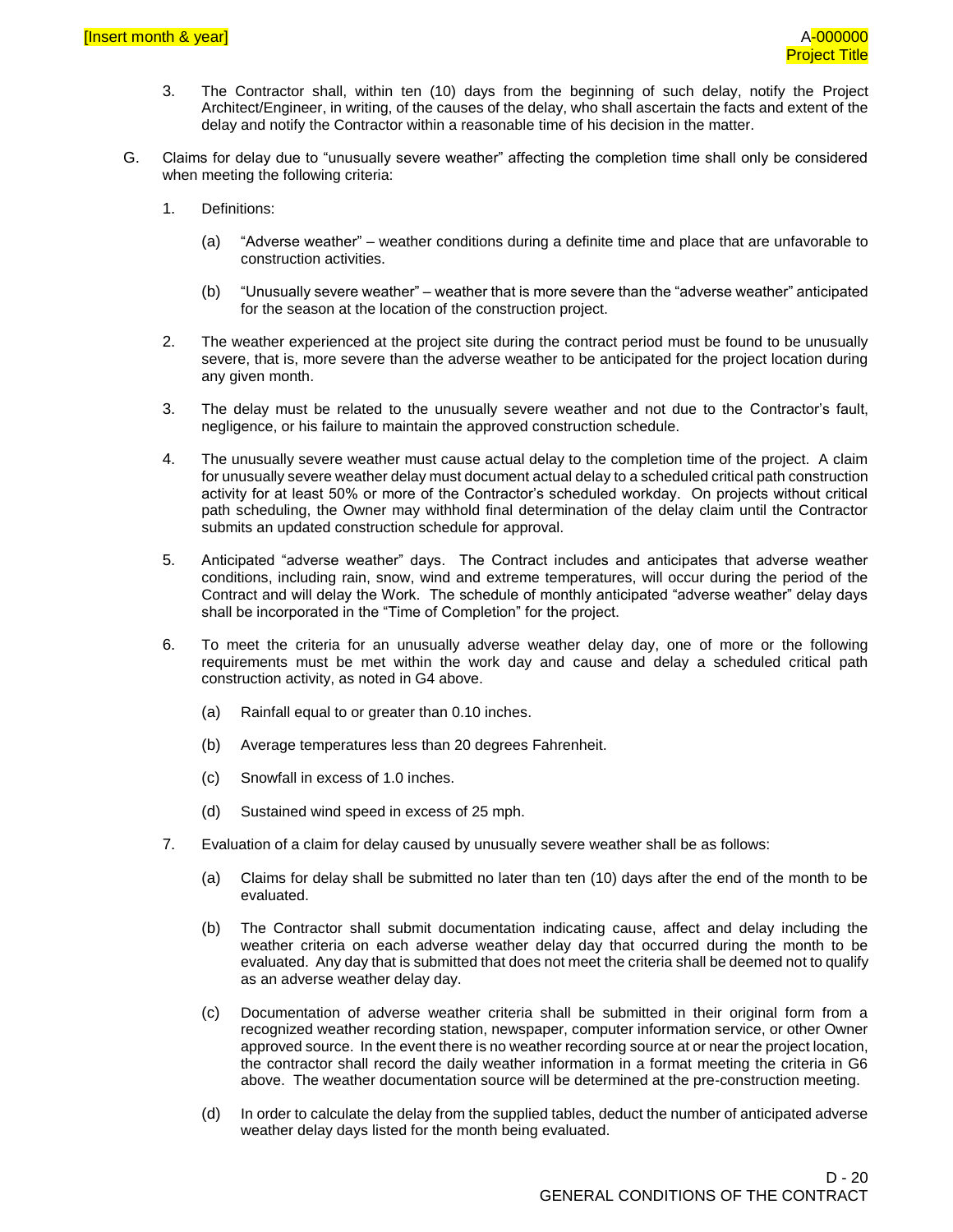- (e) If the monthly total of qualifying adverse weather delay days exceeds the number of anticipated adverse weather delay days, the net difference in qualifying delay days will constitute unusually severe weather. The number of qualifying delay days will be added to the Contract as an adjustment to the "Time of Completion". There shall be no change in the Contract amount for this type of claim.
- H. Acts of the Owner, acts of another Contractor in the performance of a contract with the Owner, that will cause delay to this Contractor, shall be brought to the attention of the Project Architect/Engineer in writing within ten (10) calendar days. Failure to notify the Project Architect/Engineer immediately will cause the Contractor to waive his right to extra days or damages therefrom.
- I. Permitting the Work or any part of it to continue after the time fixed for its completion, or after the date to which the time for completion may have been extended, shall in no way operate as a waiver on the part of the Owner of any of his rights under the Contract.
- J. Liquidated damages are prescribed in Document E, Article 49 Liquidated Damages, and are hereby agreed to by all parties.
- K. The Contractor, and any of its subcontractors, suppliers, material men or any other such party, shall have no claim for monetary compensation, monetary claims, or damages, of whatever kind or nature, for delay, hindrance, or inefficiency. The Contractor's only claim and the Contractor's only remedy for such delay, hindrance or inefficiency shall be for an extension of time as provided in Article 23 unless the claim is the result of (a) a negligent act, error or omission of the Project Architect/Engineer; (b) an unforeseeable site condition materially differing from that shown in the construction documents; or, (c) a negligent act or omission or breach of contract by the Owner. In these cases the Contractor shall receive compensation as provided in Article 12 - Changes in the Work.
- L. At such time as the Contractor believes the project to be substantially complete, the Contractor shall notify the Project Architect/Engineer and request an inspection. The Project Architect/Engineer shall conduct an inspection and prepare a list of all items that have not been completed (if the Project Architect/Engineer determines that the construction is not complete and ready for the inspection, he shall so inform the Contractor). The Contractor shall complete all the items listed by the Project Architect/Engineer before the adjusted completion date in the contract (contract completion date with change orders adjustments). Upon completion of all such items, the Contractor shall request a final inspection which shall be conducted by the Project Architect/Engineer.
- M. If the Project Architect/Engineer determines that any of the items listed have not been completed by the adjusted completion date of the contract, the Contractor shall be responsible for the cost of the additional Project Architect/Engineer's services beyond the adjusted completion date of the contract. The Contractor shall not be responsible for the cost of any additional inspections if the failure to complete listed items is caused by the Project Architect/Engineer or Owner. Such costs shall be covered by a change order and shall be paid to the Project Architect/Engineer. Such change order shall not require the approval of the Contractor.

#### 24. RIGHT OF OWNER TO SUSPEND CONTRACT

- A. The Owner may, without cause, order the Contractor in writing to suspend, delay, or interrupt the Work in whole or in part for such period of time as the Owner may determine.
- B. An adjustment will be made for increases in the cost of performance of the Contract caused by suspension, delay or interruption. No adjustment will be made to the extent:
	- 1. that performance is, was, or would have been so suspended, delayed or interrupted by another cause for which the Contractor in whole or in part is responsible, or
	- 2. that an equitable adjustment is made or denied under another provision of this Contract.
- C. Should the Owner be prevented or enjoined from proceeding with the work either before or after the start of construction by reason of any litigation, act of God, or other reason beyond the control of the Owner, the Contractor shall not be entitled to make or assert claim for damage by reason of said delay; but time for completion of work will be extended to such reasonable time as the Owner may determine will compensate for time lost by such delay; such determination to be set forth in writing. The Contractor will not be required to hold his bid price for longer than three months. The Owner may either negotiate a Change Order with the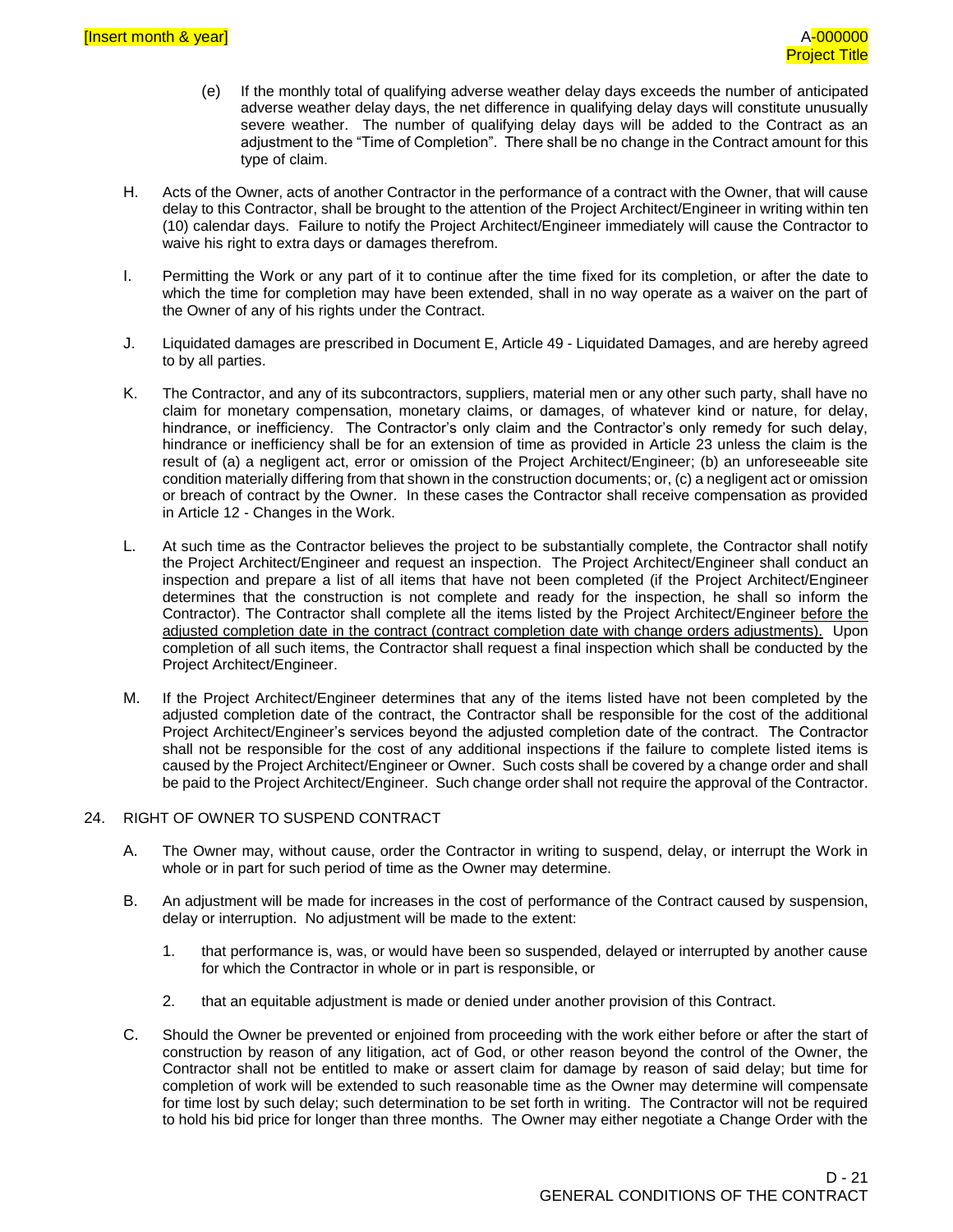Contractor for any additional costs, or terminate the Contract following the three-month period. Should the Contract be terminated, the Contractor will be compensated for all work performed to date on the Contract.

#### 25. RIGHT OF OWNER TO TERMINATE CONTRACT - CAUSE AND CONVENIENCE

- A. In the event that any of the provisions of this Contract are violated by the Contractor, or by any of his subcontractors, the Director of the Office of Facilities and Property Management, on behalf of the Secretary of Administration, may serve written notice upon the Contractor and the surety of their intention to terminate the Contract for cause. Such notice shall contain the reasons for such intention, and unless within ten (10) days after the serving of such notice upon the Contractor, such violation or delay shall cease and satisfactory arrangement or correction be made the Contract shall upon expiration of said ten (10) days, cease and terminate.
- B. In the event of any such termination for cause the Director of the Office of Facilities and Property Management shall immediately serve notice thereof upon the surety and the Contractor, and the surety shall have the right to take over and perform the Contract, provided, however, that if the Surety does not commence performance thereof within ten (10) days from the date of the mailing to such surety of notice of termination, the Owner may take over the Work and prosecute the same to completion by Contract at the expense of the Contractor, and the Contractor and his surety shall be liable to the Owner for any excess cost above the original Contract amount occasioned the Owner thereby. In such event, the Owner may take possession of and utilize in completing the Work, such materials, appliances and plant as may be on the site of the Work and necessary therefore.
- C. The Director of the Office of Facilities and Property Management, on behalf of the Secretary of Administration may, at any time, terminate the contract for convenience and without cause. Upon service of written notice the contractor shall:
	- 1. cease operations as directed by the Director in the notice,
	- 2. take actions necessary or as directed in the notice for the protection and preservation of the Work, and
	- 3. except for Work directed to be performed prior to the effective date of termination stated in the notice, terminate all existing subcontracts and purchase orders and enter into no further subcontracts or purchase orders.
- D. All materials previously paid for by the Owner shall be delivered to or remain on the construction site.
- E. In case of termination for convenience the contractor shall be entitled to payment for Work executed, and costs incurred by reason of such termination, along with reasonable overhead and profit on the Work not executed, not to exceed 10% for each.

#### 26. BONDS

- A. A Performance Bond shall be furnished to the Owner by the Contractor in an amount equal to one hundred percent (100%) of the Contract price as security for the faithful performance of this Contract and as security for the payment of all persons performing labor and furnishing materials in connection with this Contract. Bonds are to cover all claims discovered during construction or prior to the end of the warranty period.
- B. A Public Works Bond as required by K.S.A. 60-1111 shall be furnished to the Owner by the Contractor in the amount of one hundred percent (100%) of the contract price and shall be filed with the Clerk of the District Court in the county where the Project is being constructed. A Public Works Bond is **not** required for projects with a contract price below \$100,000.
- C. Bonds shall be issued by a surety company authorized by Kansas law and returned within 15 calendar days.

#### 27. SUBSTITUTE BONDS

A. If at any time the Owner for justifiable cause, shall become dissatisfied with the surety bound by the Performance and Public Works Bond, the Contractor shall within fifteen (15) days after notice from the Owner so do to, substitute an acceptable bond in such form and sum and signed by such other surety as may be satisfactory to the Owner.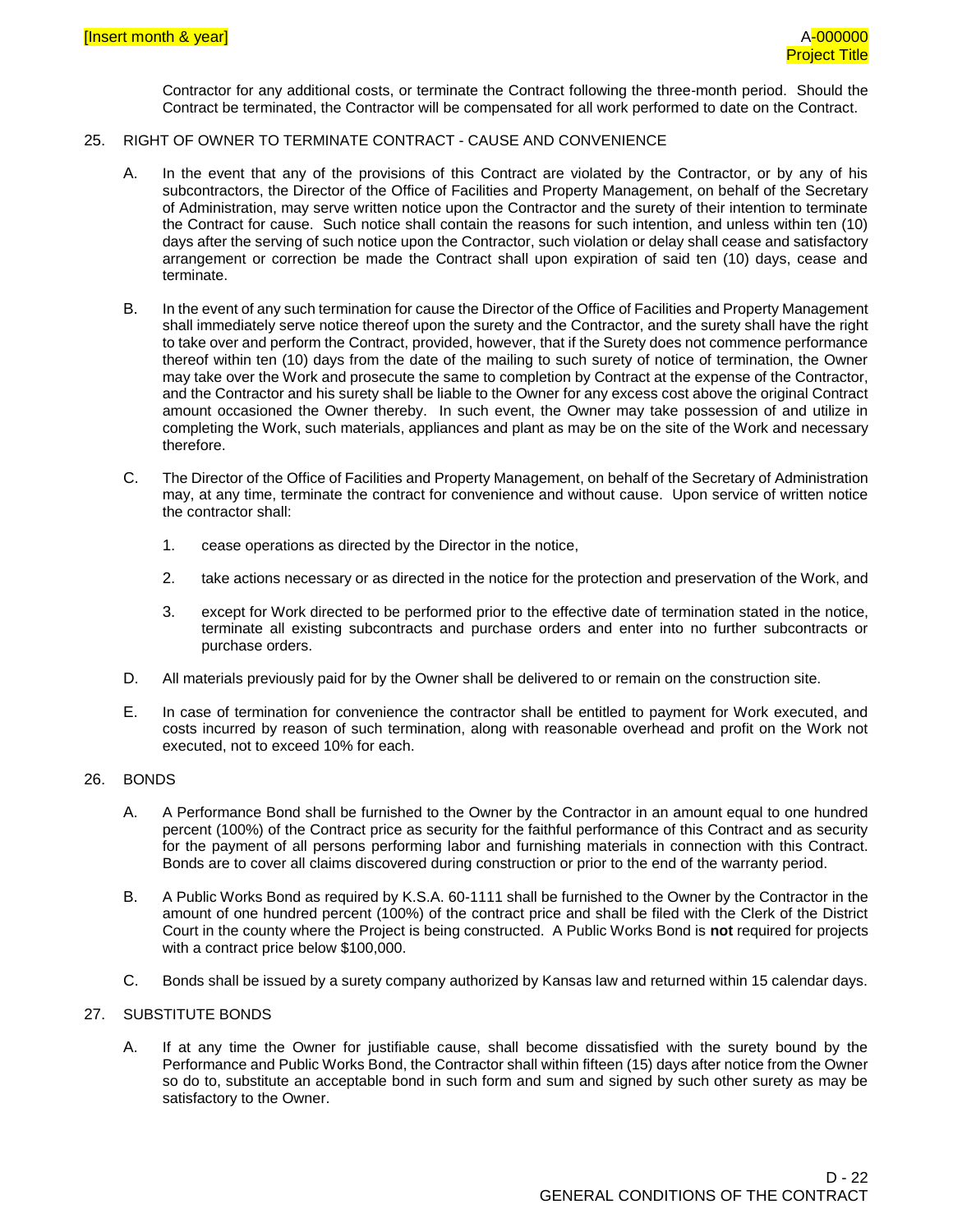- B. No further payments shall be deemed due nor shall be made until the new surety shall have furnished such an acceptable bond to the Owner.
- C. The credit due on premiums for unused portion of canceled bond shall be applied to premiums on the substitute bond and the difference for remaining premium cost will be paid by the Owner.

#### 28. SALES TAXES

- A. If the project is exempt, the Owner will secure a project exemption certificate for the project in accordance with the rules of Kansas Department of Revenue. The Contractor shall refer to the Form of Bid and Supplemental General Conditions to determine the tax exemption status of the project.
- B. If the project is tax exempt, the Owner shall obtain a project exemption certificate, and furnish a copy of the same to the Contractor. The Contractor shall furnish a copy of the project exemption certificate to all suppliers from whom purchases are made, and to all subcontractors. Suppliers who supply materials for the project shall execute invoices covering the same bearing the project number from such certificate. Upon completion of the Project, each Contractor, and each Subcontractor who used the project exemption certificate to claim exemption, shall furnish to the Owner a sworn statement, on a form provided by the Director of Taxation, that all its purchases made exempt under the project exemption certificate were entitled to exemption. All invoices shall be held by the Contractor and Subcontractors for a period of five (5) years and shall be subject to audit.
- C. If a project is not exempt, the Contractor and each Subcontractor shall pay all sales tax required by law on labor and materials purchased to perform the contract. The Contractor shall include in his bid all such sales tax that is required to be paid on the material and labor needed to perform the contract. The type of project, the status of its owner, and the existence of a project exemption certificate will determine whether the contractor and subcontractor are required to pay sales tax on labor or material or are exempted for paying tax on labor or material or on both.

#### 29. QUANTITIES OF ESTIMATES

A. Wherever the estimated quantities of work to be done and materials to be furnished under this Contract are shown in any of the documents including the proposal, they are given for use in comparing bids and the right is especially reserved to increase or diminish them as they may be deemed reasonably necessary or desirable to complete the Work contemplated by this Contract, and such increase or diminution shall in no way vitiate this Contract, nor shall any such increase or diminution give cause for claims or liability for damages.

#### 30. PAYMENTS TO CONTRACTOR

- A. The Owner will make partial payments to the Contractor for the value, proportionate to the amount of the Contract, of all labor and material incorporated in the work during the preceding calendar month upon receipt of certification from the Project Architect/Engineer and approval of the Owner and the Office of Facilities and Property Management. No payment will be made to the Contractor until Procurement and Contracts has received all documentation required to be submitted by the Contractor.
- B. The Contractor shall submit to the Project Architect/Engineer a request for certification for each payment, on current AIA documents G702 and G703. Contractors shall be responsible for securing their own AIA forms. Each item identified on the Schedule of Values shall be broken down into material and labor as separate items on the G703. This request for certification shall be submitted in the number of copies directed, and shall include the Contractor's detailed estimate of all items and activities of work to be performed, in the space provided on the form. If requested, the statement shall be supported by such evidence as may be required, showing the Contractor's right to the payment claimed.
	- 1. Project architect/engineer will review, approve and forward undisputed requests to the Owner within seven (7) days of receipt.
- C. Periodic estimates of Work completed shall be correlated with the schedule of values and furnished to the Project Architect/Engineer with requests for partial payment.
- D. Request for payment for preparatory work and materials delivered and suitably stored at the site to be incorporated into the work at some future period, will be given due consideration. The Project Architect/Engineer may, under certain circumstances, approve payment up to ninety percent (90%) of the value of manufactured products delivered to a suitable warehouse at or near the locale of the project. Stored products shall be insured to one hundred percent (100%) of their value. Proof of said insurance shall be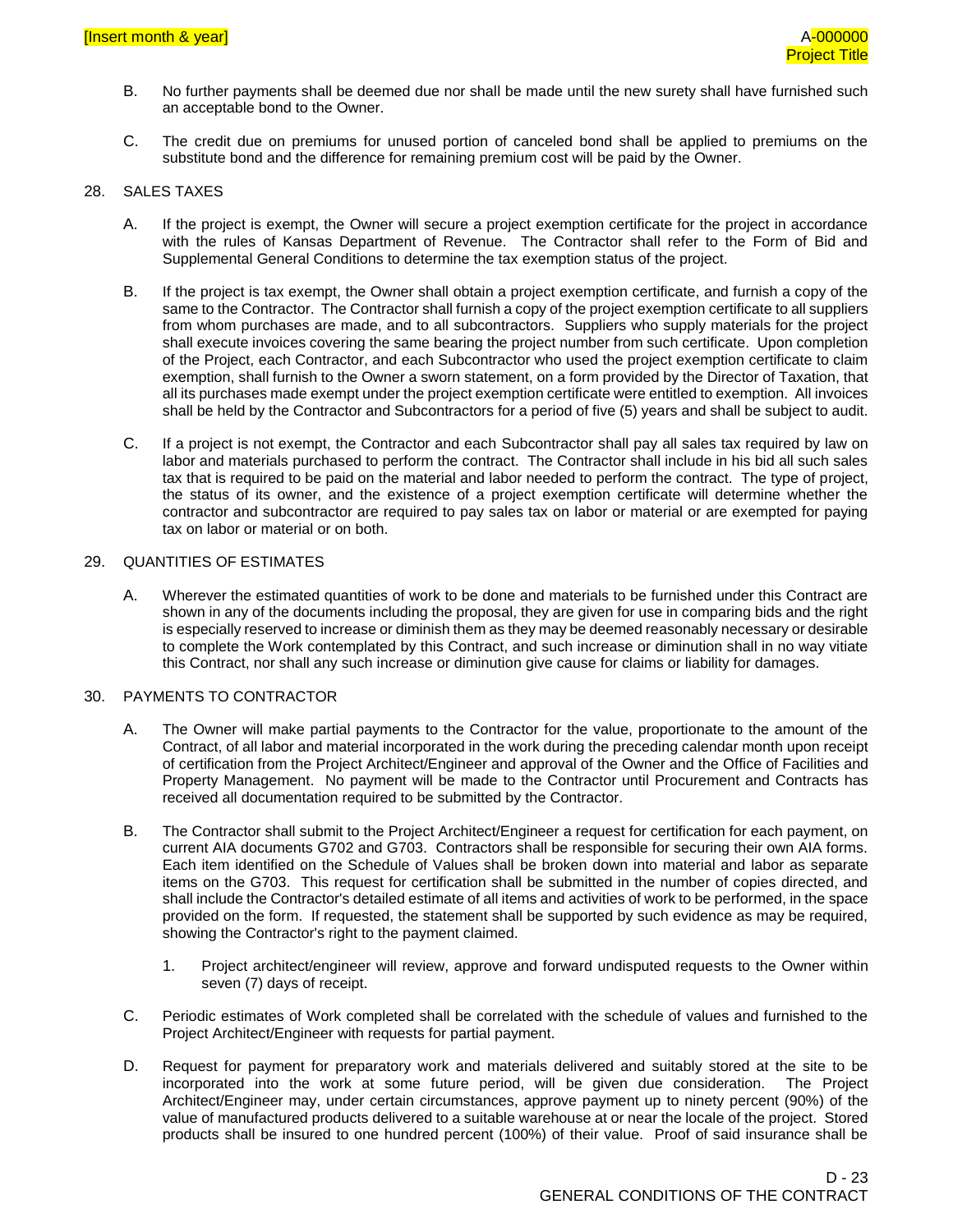given to the Project Architect/Engineer. A bill of sale and their costs, including an itemized inventory of all stored products, shall be obtained and provided the Project Architect/Engineer. Approval of the surety company of the Contractor shall also be obtained and provided to the Project Architect/Engineer before these items are stored. Insurance for stored materials shall include transportation from the warehouse to the job site.

- E. Payments by the Owner will be due within thirty (30) days after receipt of certified request for payment from the Project Architect/Engineer.
- F. Ten percent (10%) of the Work Completed to Date will be retained on each payment request until final completion and acceptance of all Work covered by the Contract.
	- 1. Upon 50% completion, the Office of Facilities and Property Management, Owner and Project Architect/Engineer **may** reduce retainage to a minimum of 5% of the total project cost upon the following conditions:
		- (a) Reduction of retainage is not automatic. Any reduction must be requested. Approval may be withheld for a variety of reasons, to include progress not on schedule, concerns about quality of work, etc. Applications for payment that assume a reduction before it is approved will be returned for correction, thus delaying payment.
		- (b) Retainage of 10% is mandatory if the critical path progress of the work is not on schedule, including previously agreed upon change order days. If retainage had been reduced on previous applications for payment, and work falls behind the critical path schedule, retainage will revert back to the full 10% of the total invoiced cost to date on all applications until the work is back on schedule.
	- 2. Retainage will be released on any undisputed payment within thirty (30) days after Substantial Completion of the project. When a subcontractor continues to work on the project after Substantial Completion, the Owner may withhold that portion of the retainage attributed to the subcontractor until thirty (30) days after the work is completed.
- G. All material and work covered by partial payments shall thereupon become the sole property of the Owner, but this provision shall not be construed as relieving the Contractor from the sole responsibility for the care and adequate protection from weather, damage, vandalism, theft, and fire of materials and work upon which payments have been made or the restoration of any damaged work, or as a waiver of the right of the Owner to require the fulfillment of all of the terms of the Contract.
- H. If overpayment occurs, the Owner has the right to stop payment applications until the actual Work completed is equal to the payment applications and certified by the Project Architect/Engineer to be in compliance with the contract documents.
- I. Final payment will be made within thirty (30) days after final completion of the work.
- J. Prior to the issuance of final payment, the Contractor shall submit a certification that all debts and claims against this project have either been paid in full or otherwise satisfied in the form of an Affidavit of Contractor.
- K. No recourse shall be had against any individual employee or agents of the State of Kansas, or officer thereof, for any payment under the contract or any claim based thereon.

#### 31. PAYMENTS BY CONTRACTOR

A. The Contractor shall pay within seven (7) days of receipt of payment from the Owner, each subcontractor out of the amount paid to the Contractor on account of each subcontractor's work, the amount to which said subcontractor is entitled, reflecting the percentage actually retained, if any, from payments to the Contractor on account of each subcontractor's work. The Contractor shall, by an appropriate agreement with each subcontractor, require each subcontractor to make payments to his sub-subcontractors in similar manner.

#### 32. SUBCONTRACTOR PAYMENT INDEMNIFICATION

A. The Contractor agrees that he will indemnify and save the Owner harmless from all claims growing out of the lawful demands of subcontractors, laborers, workmen, mechanics, material suppliers, and furnishers of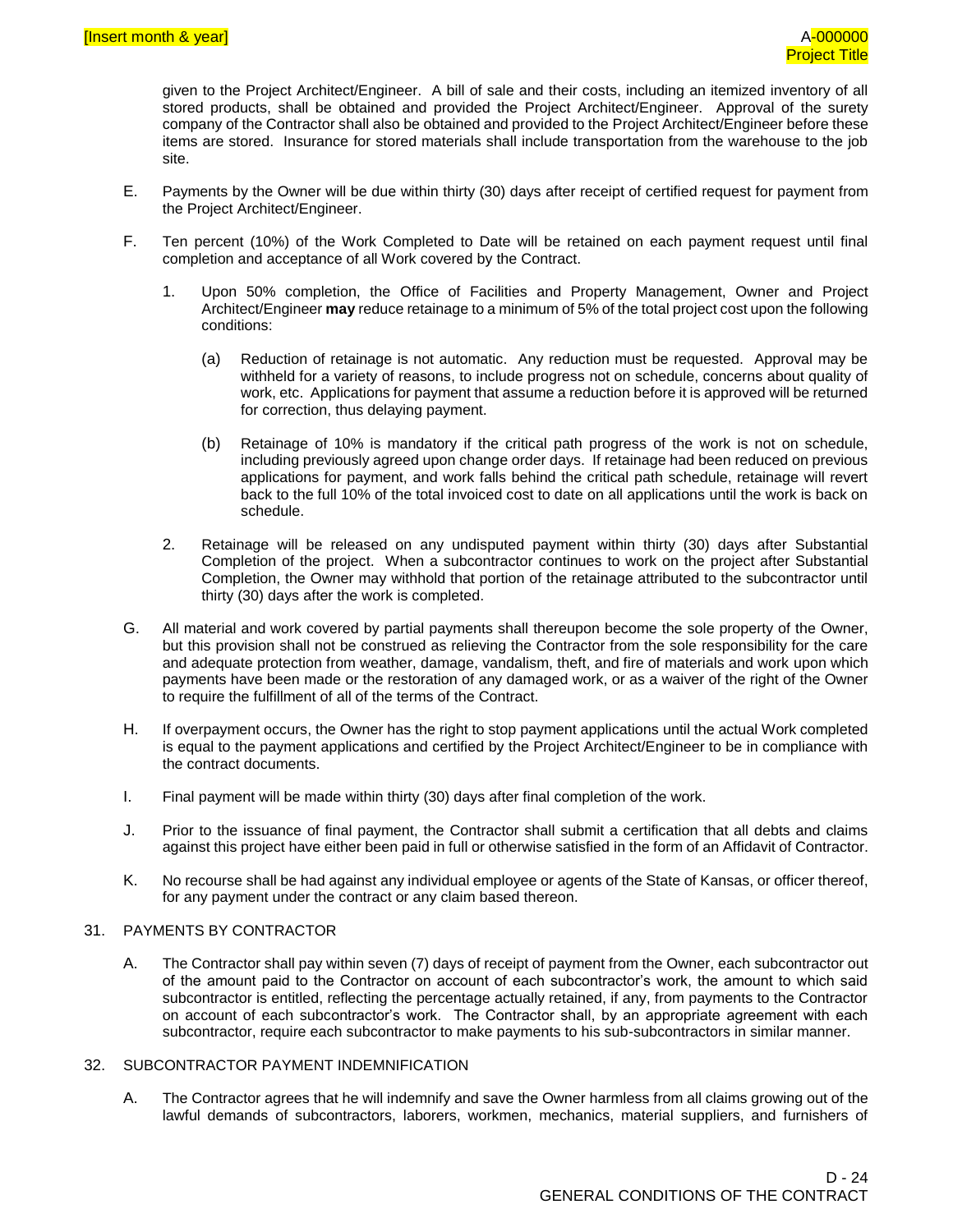machinery and parts thereof, equipment, power tools, and all supplies, incurred in the furtherance of the performance of this Contract.

#### 33. ACCEPTANCE OF FINAL PAYMENT AS RELEASE

- A. The making of final payment shall constitute a waiver of all claims by the Owner except those arising from:
	- 1. unsettled liens
	- 2. faulty or defective work appearing after Final Project Completion
	- 3. failure of the Work to comply with the requirements of the Contract Documents, or
	- 4. terms of any special guarantees or warranties required by the Contract Documents.
- B. The acceptance of final payment shall constitute a waiver of all claims by the Contractor except those previously made in writing and still unsettled.

#### 34. USE AND OCCUPANCY PRIOR TO ACCEPTANCE

- A. If the construction schedule is current, the Contractor agrees to the Owner's use and occupancy of a portion or unit of the Project before the date of final completion, provided:
	- 1. The Owner assumes all costs for maintenance of heat, electricity and water, and provides custodial care and maintenance of the occupied portions.
	- 2. The Owner accepts all work as fully complete within that portion or unit of the Project to be occupied, at time of occupancy.
- B. If the Construction schedule is not current, the Contractor agrees to the Owner's use and occupancy of all or a portion of the project:
	- 1. Contractor is responsible for completing scheduled Work as noted on inspection report listing any incomplete work and Work as defined in the Contract Documents.
	- 2. Contractor is responsible for cleaning up dust and debris caused by work completed in the occupied areas.
	- 3. Contractor is responsible for a final clean-up in all areas where occupancy has occurred prior to final completion.

#### 35. GENERAL GUARANTEE

- A. The Contractor shall remedy and make good all defective workmanship and materials and pay for any damage to other work or property resulting therefrom, which appear within a period of one year from the date of final project completion, providing such defects are not clearly due to abuse or misuse by Owner. The Owner will give notice of observed defects with reasonable promptness. The one (1) year period will not apply to defective workmanship and materials not discovered within the one year period.
- B. Neither the final certificate for payment nor any provision in the Contract Documents nor partial or entire occupancy of the premises by the Owner shall constitute an acceptance of work not done in accordance with the Contract Documents or relieve the Contractor of liability in respect to any expressed warranties or responsibility for faulty materials or workmanship.
- C. The guarantee on all work covered under this contract shall begin on the date of Final Project Completion or substantial completion if applicable. If the building is partially occupied, the date of partial occupancy shall establish the beginning date for the guarantee period for that section of the building and for all equipment in place, operable and used for this area. Any additional work in this area shall be considered warranty work by the Contractor.
- D. Where guarantees or warranties are required in sections of specifications for periods in excess of one year, such longer terms shall apply.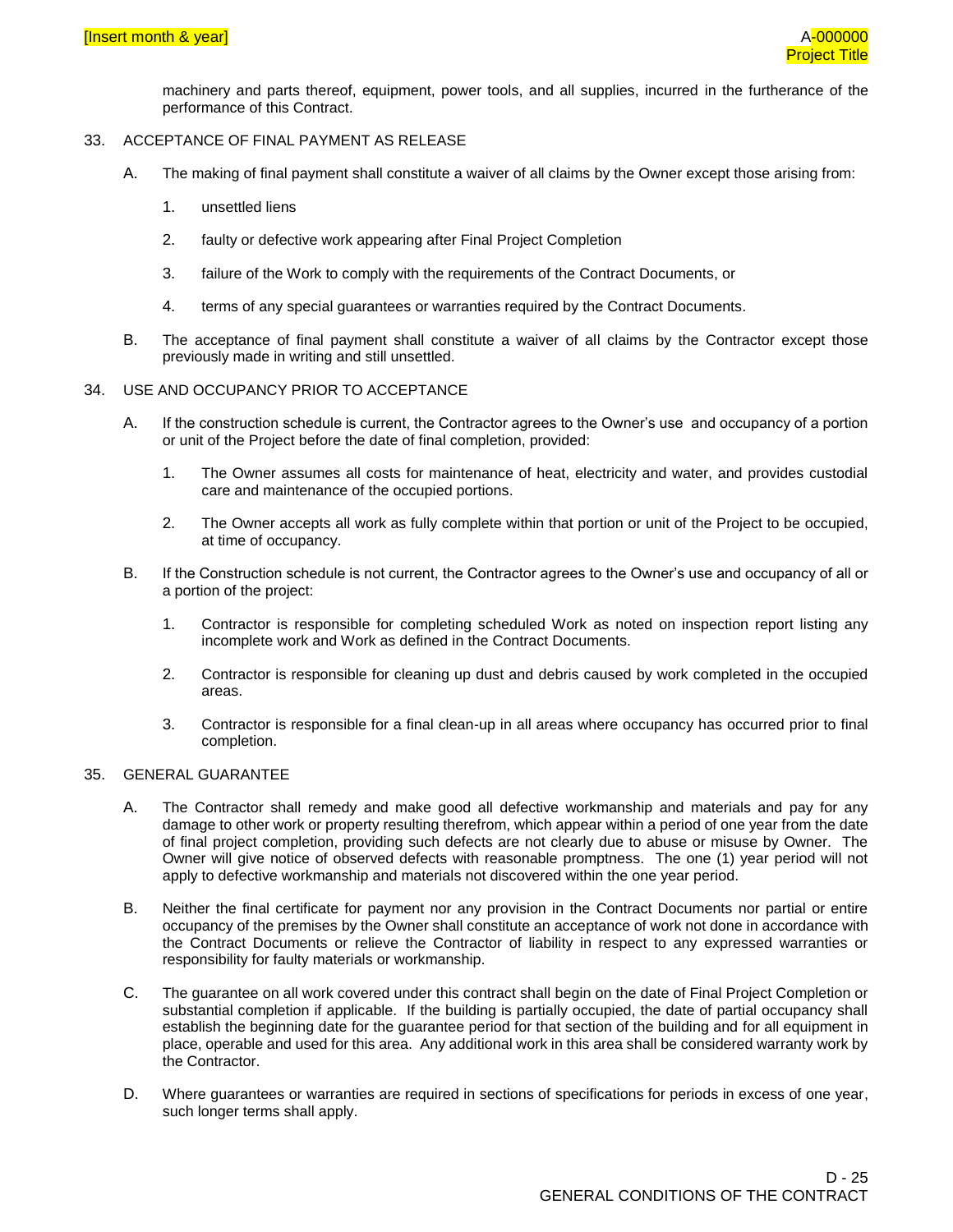- E. Within nine months after official acceptance of a Project, the Owner, the Contractor, the Project Architect/Engineer and the Office of Facilities and Property Management shall conduct a full inspection of the completed project and the Contractor shall promptly correct all items noted.
- F. If, within one year after the date of Final Completion of the Work or designated portion thereof, or after the date for commencement of warranties, or by terms of an applicable special warranty required by the Contract Documents, any of the Work is found not to be in accordance with the requirements of the Contract Documents, the Contractor shall correct it promptly after receipt of written notice from the Project Architect/Engineer to do so unless the Project Architect/Engineer has previously given the Contractor a written acceptance of such condition.
- G. Nothing contained in this Article shall be construed to establish a period of limitation with respect to other obligations which the Contractor might have under the Contract Documents. Establishment of time period of one year as described in this Article relates only to the specific obligation of the Contractor to correct the Work, and has no relationship to the time with which the obligation to comply with the Contract Documents may be sought to be enforced, nor to the time within which proceedings may be commenced to establish the Contractor's liability with respect to the his obligations other than specifically to correct the Work.

#### 36. ARBITRATION, DAMAGES AND WARRANTIES

A. Notwithstanding any language to the contrary, no interpretation of this Contract shall be allowed to find the State or any agency thereof has agreed to binding arbitration, the payment of damages or penalties upon the occurrence of a contingency, or to permit disclaimer of any or all warranties.

#### 37. PATENTS AND ROYALTIES

- A. The Contractor shall pay all royalty and license fees. The Contractor shall defend suits or claims for infringement of patent or copyright rights and shall hold the Owner, its officers, agents and employees and the Project Architect/Engineer harmless from all loss and expense on account thereof.
- B. If the Contractor uses any item covered by a patent or trademark, he shall reach an agreement with the holder of the patent or copyright.

#### 38. INDEMNIFICATION

- A. To the fullest extent permitted by law, the Contractor shall indemnify and hold harmless the Owner and the Project Architect/Engineer and their agents and employees from and against all claims, damages, losses and expenses, including but not limited to attorneys' fees, arising out of or resulting from the performance of the work, provided that any such claim, damage, loss or expense 1) is attributable to bodily injury, sickness, disease or death, or to injury to or destruction of tangible property (other than the Work itself) including the loss of use resulting therefrom, and 2) is caused in whole or in part by any negligent act or omission of the Contractor, any subcontractor, anyone directly or indirectly employed by any of them or anyone for whose acts any of them may be liable, regardless of whether or not it is caused in part by a party indemnified hereunder. Such obligation shall not be construed to negate, abridge, or otherwise reduce any other right or obligation of indemnity which would otherwise exist as to any party or person described in this paragraph.
- B. In any and all claims against the Owner or the Project Architect/Engineer or any of their agents or employees by any employee of the Contractor, any subcontractor, anyone directly or indirectly employed by any of them or anyone for whose acts any of them may be liable, the indemnification obligation shall not be limited in any way by any limitation on the amount or type of damages, compensation or benefits payable by or for the Contractor or any subcontractor under workers' or workmen's compensation acts, disability benefit acts or other employee benefit acts.
- C. The obligations of the Contractor shall not extend to the liability of the Project Architect/Engineer, his agents or employees, arising out of 1) the preparation or approval of maps, drawings, opinions, reports, surveys, change orders, designs or specifications, or 2) the giving of or the failure to give directions or instructions by the Project Architect/Engineer his agents or employees provided such giving or failure to give is the primary cause of the injury or damage.

#### 39. ASSIGNMENTS

A. The Contractor shall not assign the whole or any part of this Contract or any moneys due or to become due hereunder without written consent of the Owner; Office of Facilities and Property Management; Director of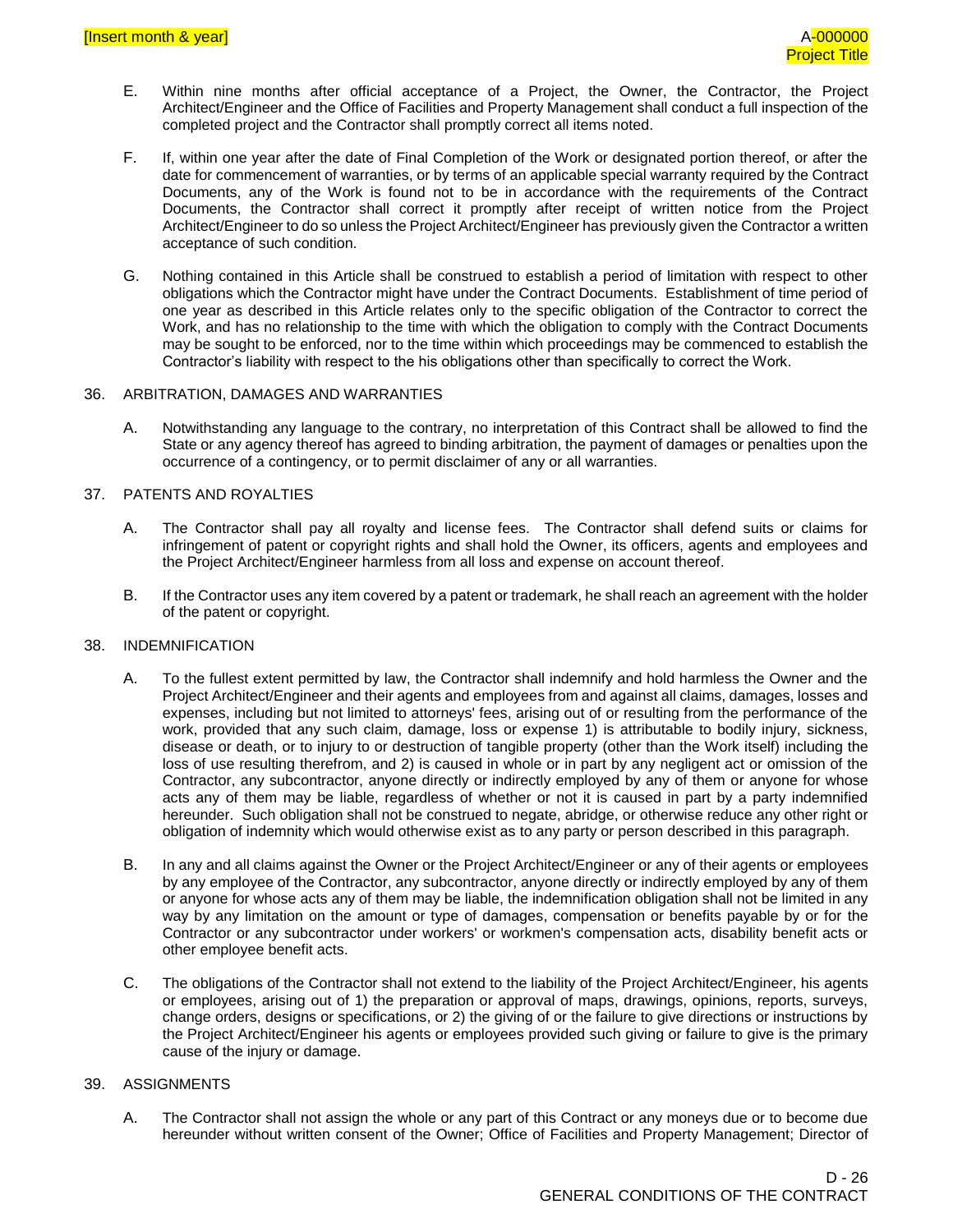Procurement and Contracts and the Director of Accounts and Reports. In case the Contractor assigns all or any part of any moneys due or to become due under this Contract, the instrument of assignment shall contain a clause substantially to the effect that it is agreed that the right of the assignee in and to any moneys due or to become due to the Contractor shall be subject to prior claims of all persons, firms and corporations for services rendered or materials supplied for the performance of the work called for in this Contract.

B. Such assignment shall not be made without the consent of the surety unless the surety has waived its right to notice of assignment.

#### 40. REQUIRED PROVISIONS DEEMED INSERTED

A. Each and every provision of law and clause required by law to be inserted in this Contract shall be deemed to be inserted herein and the Contract shall be read and enforced as though it were included herein, and if through mistake or otherwise any such provision is not inserted, or is not correctly inserted, then upon the application of either party the Contract shall forthwith be physically amended to make such insertion or correction.

#### 41. KANSAS ACTS AGAINST DISCRIMINATION

A. The Contractor hereby agrees and covenants as a condition of the Contract that he will comply with the Kansas Act Against Discrimination, (K.S.A. 44-1001 et seq.) and the Kansas Age Discrimination in Employment Act (K.S.A. 44-1111 et seq.) and the Americans With Disabilities Act (42 U.S.C. 12101 et seq.), and that his failure to do so may be deemed to be a breach of Contract and may subject the Contract to be terminated.

#### 42. ANTITRUST

A. For good cause, and as consideration for executing this Contract, the Contractor, acting herein by and through its authorized agent, hereby conveys, sells, assigns and transfers to the State of Kansas all right, title and interest in and to all causes of action it may now or hereafter acquire under the antitrust laws of the United States and the State of Kansas pursuant to this Contract.

#### 43. OPTIONAL PERFORMANCE AND PAYMENT GUARANTEE

- A. The Contractor may elect to use a certificate of deposit as a performance and payment guarantee in lieu of providing a Performance Bond and Public Works Bond. The certificate of deposit shall have a value of not less than the amount of the Contract, and shall serve the purpose of the Performance and Public Works Bonds as defined in Articles 26 and 27 of the General Conditions of the Contract.
- B. The Director of Procurement and Contracts may accept a certificate of deposit payable to the State of Kansas, without condition, in lieu of any required surety bond from a bidder or contractor in the case of any contract for construction, repairs or improvements under K.S.A. 75-3739, 75-3741 or 60-1111 and amendments thereto.
- C. The certificate of deposit shall be subject to forfeiture to the State of Kansas and shall be in a form and under such conditions as may be prescribed by the Director of Procurement and Contracts for surety bonds in accordance with K.S.A. 60-1112 and amendments thereto.
- D. Each such certificate of deposit shall be retained by the State for at least six (6) months after the final acceptance of the work for which the contract was entered into. At the end of such time period, the certificate of deposit may be endorsed back to the Contractor if there are no claims by the State under the Contract or by any person making a claim against the certificate of deposit.
- E. All interest accruing under any such certificate of deposit shall belong to the contractor unless the certificate of deposit is forfeited to the State of Kansas.

#### 44. SIMULTANEOUS EXECUTION OF CONSTRUCTION CONTRACTS

A. In order to expedite the processing of Construction Contracts, bidders agree to the simultaneous execution of a copy of this document by all parties. After the execution of their copy of the agreement, the parties shall submit them to the State of Kansas, Procurement and Contracts, for assembly and may make a copy for their files if they wish. Upon receipt of all executed copies, and the submittal of the required bonds and insurance certificates, Procurement and Contracts shall date and assemble the copies and it shall constitute a binding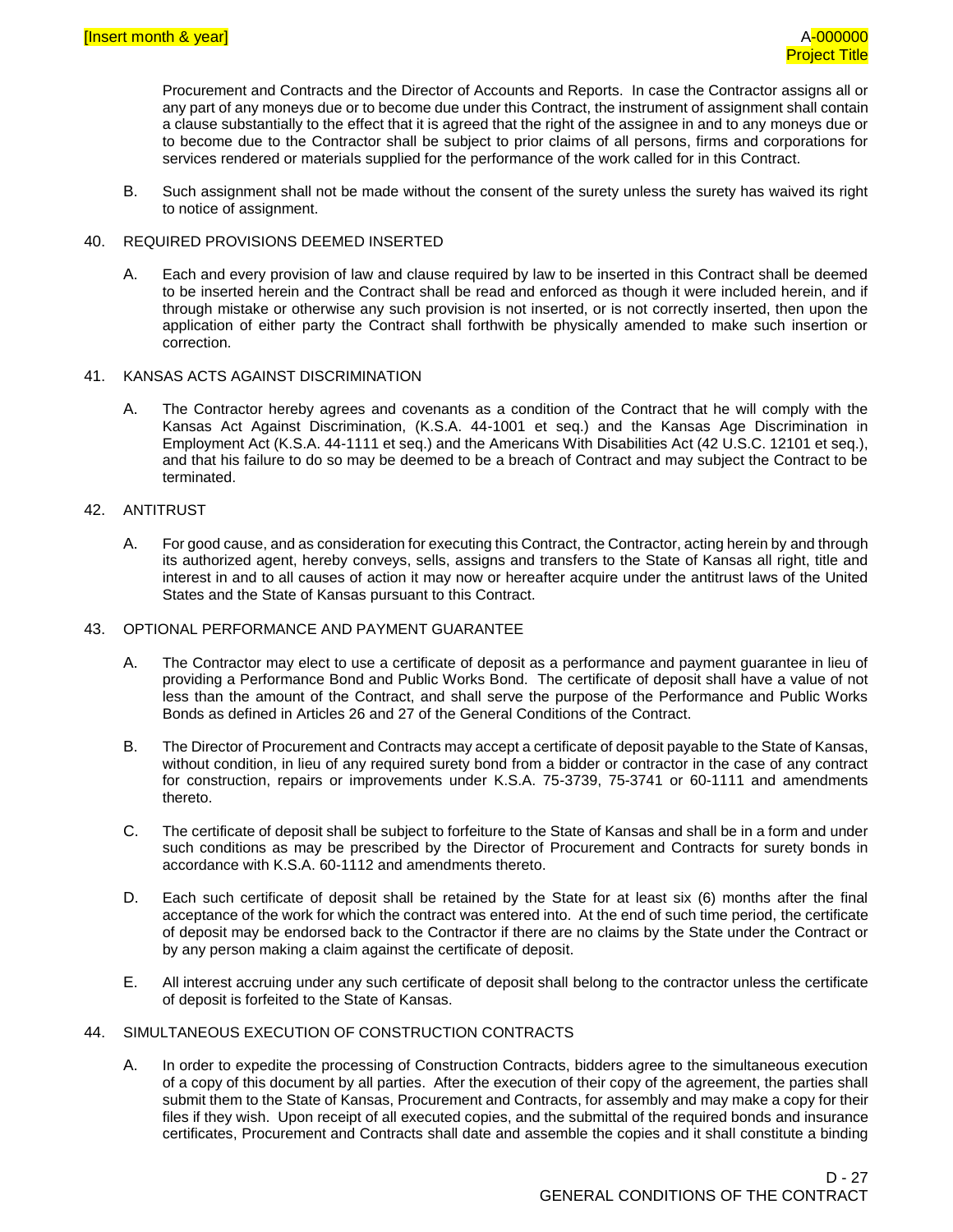agreement as of the date of assembly. The assembled copies shall be retained in Procurement and Contracts, and a fully-executed set of contracts shall be delivered to the Contractor and State agency.

B. It is further agreed that if any party wishes to change any part of the Contract, they shall notify the Procurement and Contracts prior to signature. Procurement and Contracts shall review the request and if the changes are acceptable, a new contract shall be prepared and resubmitted to all parties for their signatures and processing as mentioned above.

#### 45. EVALUATION

A. Bidders are advised that if awarded the Project, their performance will be evaluated by the Office of Facilities and Property Management with input from the State agency for whom the project is completed. This evaluation will remain on file and will be considered before the award of future projects. The Contractor, upon request, may receive a copy of the evaluations and prepare a response to the same. Responses will also be kept on file and considered in the same manner as the evaluations.

#### 46. DRUG TESTING

A. Bidders are advised that in some circumstances federal regulations require drug testing of employees who install or maintain pipelines. Bidders should determine if drug testing is required on this project and include in its bid the complete cost for all such testing. Questions concerning these requirements should be directed to the Kansas Corporation Commission, Natural Gas Operations, 1500 S.W. Arrowhead Road, Topeka, Kansas 66604-4027, (785) 271-3100.

#### 47. LICENSURE

A. All plumbing, electrical and heating, ventilation and air conditioning work on the job site shall be performed or supervised by a journeyman, with a current license in that particular trade. Licenses shall be available for inspection at the work site, and if a license is not available, work of that particular trade shall cease. Licenses from any state or political subdivision will be recognized. Licenses that require passage of Block/Experion tests are preferable.

#### **END OF DOCUMENT D**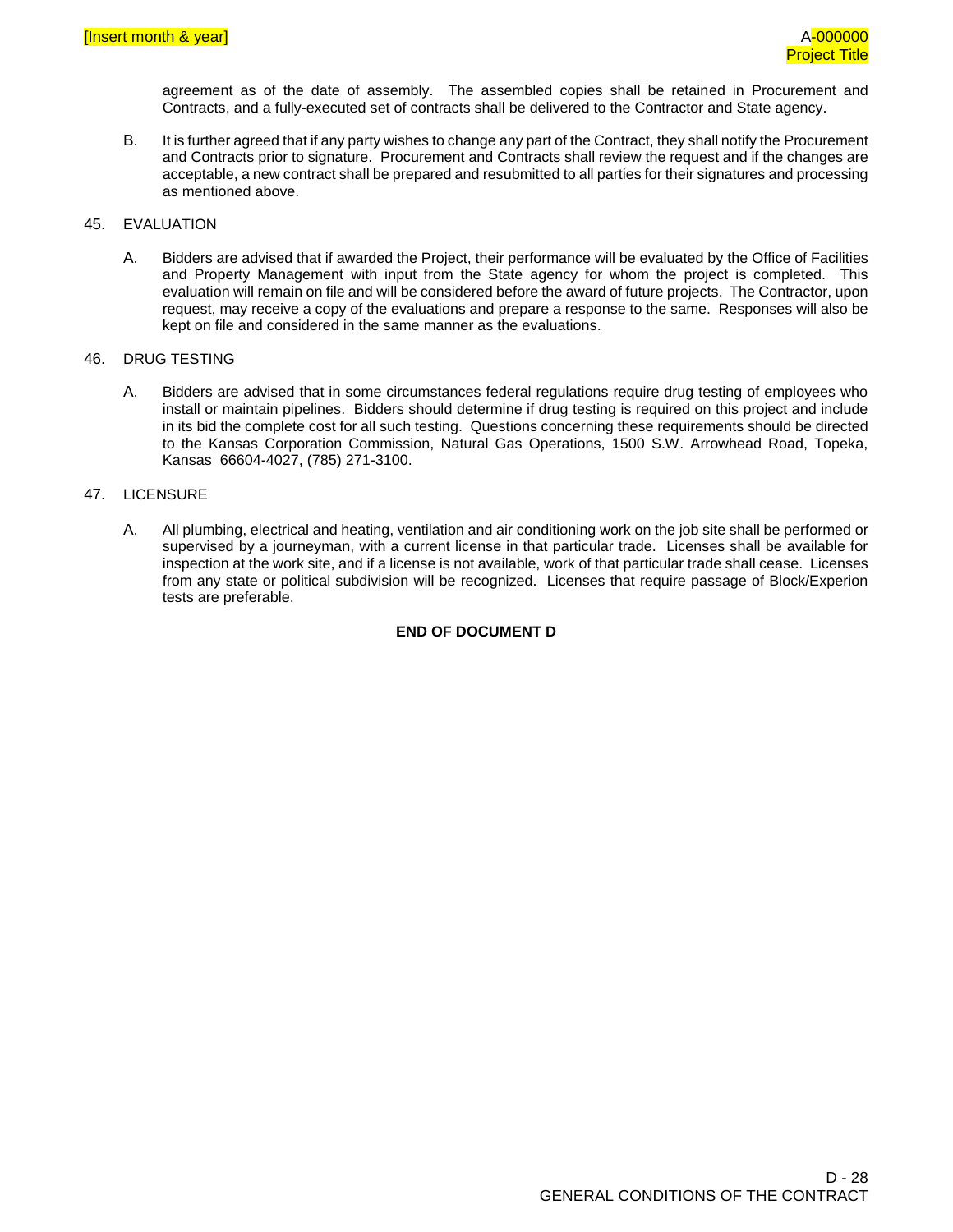# **DOCUMENT E - SUPPLEMENTAL GENERAL CONDITIONS**

#### **PART 1 - GENERAL**

- 1.1 SALES TAX DETERMINATION
	- A. Article 28 of the General Conditions shall be supplemented as follows:
		- 1. [**Keep this paragraph if you have an EDUCATIONAL FACILITY, CORRECTIOANL FACILITY or HOSPITAL**] This project has been determined to be exempt from Kansas sales tax, in accordance with the rules of the Kansas Department of Revenue. The cost of said Tax must be **EXCLUDED FROM** all Bid and Contract Prices. Sales tax includes all applicable state, county and city sales taxes. The Owner's Business Office will provide the Contractor with a copy of the project exemption certificate with the project number for the contractor's and subcontractor's use.
		- 2. [**Keep the next three paragraphs if you have a DORMITORY**] The materials purchased by a general or subcontractor for this project have been determined by the Kansas Department of Revenue to be subject to the Kansas sales tax. The cost of said Tax must be **INCLUDED IN** all Bid and Contract prices. Sales tax includes all applicable state, county and city sales taxes. No sales tax will be assessed on labor provided for this project.
		- 3. The contractor will be responsible for including the correct amount of state, county and city sales tax applicable to this project. Any questions should be addressed to the Kansas Department of Revenue, Division of Taxation, Taxpayer Assistance Center, 1-877-526-7738 (toll free).
		- 4. A general contractor or other contractor with a contract directly with the State of Kansas shall obtain copies of the Kansas Retailers Sales Tax Registration Certificates from all its subcontractors on this project and have them available at the jobsite upon request.
		- 5. [**Keep this set of paragraphs (set includes through paragraph 6) if you have neither of the above**] This project has been determined by the Kansas Department of Revenue to be subject to Kansas sales tax. The cost of said Tax must be **INCLUDED IN** all Bid and Contract prices. Sales tax includes all applicable state, county and city sales taxes.
			- a. A general contractor or other contractor who contracts directly with the state of Kansas or one of its agencies shall pay tax as follows:
				- (1) Labor: No tax will be assessed since the labor is purchased directly by the State or one of its agencies.
				- (2) Materials: Taxes will be assessed on material purchased for the project.
			- b. A subcontractor on this project shall pay tax as follows:
				- (1) Labor: Taxes will be assessed because this labor is not purchased directly by the state or one of its agencies. (However, labor will not be taxed on projects calling for the original construction of a building or for repair or remodeling of a residence.)
				- (2) Materials: Taxes will be assessed on materials purchased for the project.
			- c. Whether sales tax should be paid to the Department of Revenue by a subcontractor on the subcontractor's labor services will depend upon whether the project qualifies as the original construction of a building or facility or as the repair or remodeling of a residence. The contractor and each subcontractor will be responsible for determining whether labor services for the project qualifies for such exemption and for including the correct amount of state, county and city sales tax applicable to this project. Contractors and subcontractors must include all sales tax due on materials, which are not exempt on this project. Any questions should be addressed to the Kansas Department of Revenue, Division of Taxation, Taxpayer Assistance Center, (785) 368-8222.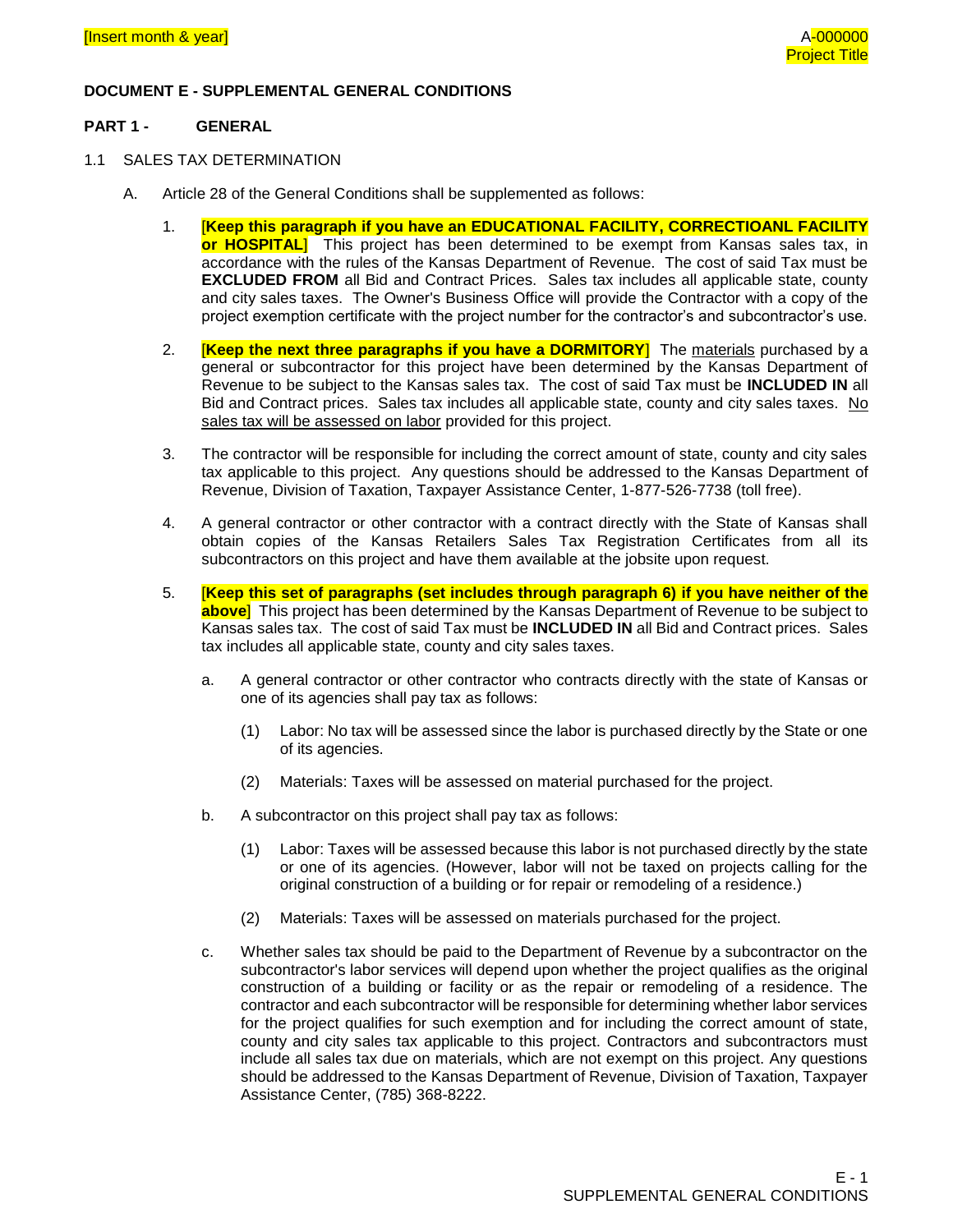6. A general contractor or other contractor that contracts directly with the State of Kansas shall obtain copies of the Kansas Retailers Sales Tax Registration certificates from all its subcontractors on this project and have them available at the jobsite upon request.

#### 1.2 ADDITIONAL CONDITIONS

- A. The following Articles are additional or modified conditions of the construction contract:
	- 1. Article 48. Insurance.
	- 2. Article 49. Liquidated Damages.
	- 3. Article 50. Weather Day Data.
	- 4. Article 51. Land Surveyor *delete if not required*

#### 48. INSURANCE

A. The Contractor shall not commence work under this Contract until the Contractor has obtained all the insurance required under this Article and such insurance has been approved by the Owner under the terms of this agreement. The Contractor shall not allow any subcontractor to commence work on the subcontract until the insurance required of the subcontractor has been so obtained and approved.

Companies providing insurance coverage must be authorized to transact the business of insurance in Kansas as an authorized insurer or eligible "non-admitted" insurer in accordance with K.S.A. 40-214 and K.S.A. 40-246e, respectively. Automobile liability and workers compensation insurance coverage must be obtained from insurers that are "authorized" to transact the business of insurance in Kansas pursuant to K.S.A. 40-3103 and K.S.A. 44-532, respectively.

- B. The Contractor shall procure and maintain at its expense, from the date of the Contractor's receipt of a Notice to Proceed until acceptance of the entire work by the Owner, the following insurance:
	- 1. Worker's compensation insurance for the Contractor, all partners and employees working on the project. The Contractor shall require all subcontractors to provide workmen's compensation for themselves, their partners and employees to be engaged in such work unless the subcontractor's employees are covered by the Contractor's workers' compensation coverage. The Contractor and all subcontractors shall include employer's liability coverage with a one hundred thousand dollars (\$100,000) limit for each accident; disease-policy limit; and disease-each employee limit.
	- 2. Commercial general liability insurance, in an amount not less than five hundred thousand dollars (\$500,000) each occurrence for bodily injury and property damage, a general aggregate of one million dollars and a products-completed operations aggregate of one million dollars (\$1,000,000). Commercial general liability shall include the following coverages: operations; broad form property damage; completed operations; independent contractors and contractual.
	- 3. Automobile liability insurance in an amount not less than five hundred thousand dollars (\$500,000) for bodily injury and for property damage combined. Said coverage shall cover all owned, nonowned or hired vehicles of the contractor.
	- 4. **[Keep paragraphs 4 and 5 and all sub paragraphs if this project has asbestos.]** If asbestos abatement coverage is not included in commercial general liability policy, provide a separate policy which does provide coverage for asbestos abatement. The minimum acceptable limits of liability to be provided by such insurance shall be as follows:
		- a. Asbestos abatement liability coverage \$1,000,000 each occurrence/\$1,000,000 aggregate.
		- b. Insurance carrier and policy type (claims made/occurrence) are subject to acceptability by owner. Claims made policies are acceptable if there is an unlimited extended reporting period endorsement purchased upon discontinuance of the claims made policy.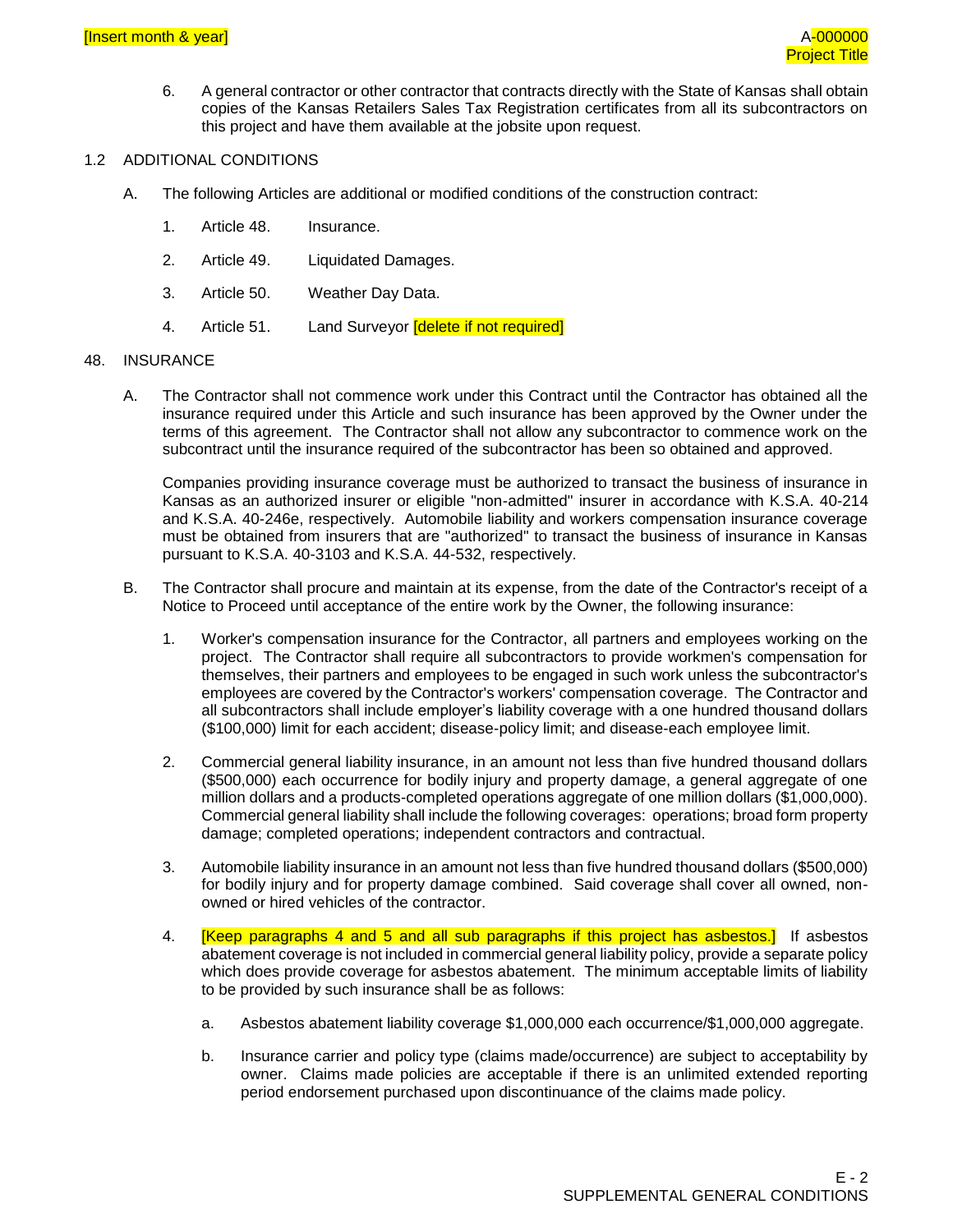- 5. Automobile liability insurance in an amount not less than \$500,000 for bodily injury and for property damage combined. Said coverage shall cover all owned, non-owned or hired vehicles of the contractor.
	- a. Vehicles used for hauling of asbestos waste asbestos abatement liability coverage \$500,000 for bodily injury and for property damage combined/\$1,000,000 aggregate.
	- b. In lieu of the General Contractor providing the insurance required in paragraphs B(4) and B(5), the General Contractor's abatement subcontractor may provide this coverage.
- C. Scope of insurance and special hazards: The insurance provided under paragraph B above shall provide protection for the Contractor and his subcontractors against damage claims which may arise from operations under this Contract, whether such operations be by the insured or by anyone directly or indirectly employed by him, and also against any of the following special hazards which may be encountered in the performance of work under this Contract such as but not limited to: blasting, explosion, collapse, underground, rigging and hoisting, railroad protective, elevators and hoists.
- D. [**Keep this paragraph for All Risk Installation Floater**] All risk installation floater: For this project, the principal contractor shall procure and maintain all risk installation floater insurance to include theft to protect the mutual interest of the owner and the contractor in an amount of one hundred percent (100%) of the contract price. No other contractor is required to carry the all risk installation floater insurance on this project. The insurance is to apply from the contractor's receipt of a purchase order until acceptance of the entire work by the owner.
- E. [**Keep this paragraph for Special Form of Builders Risk**] Special form builder's risk: For this project, the principal contractor shall procure and maintain special form builder's risk insurance to include theft to protect the mutual interest of the owner and the contractor in an amount of one hundred percent (100%) of the contract price. No other contractor is required to carry the special form builder's insurance on this project. The insurance is to apply from the contractor's receipt of a Notice to Proceed until acceptance of the entire work by the owner.
- F. [**Keep this paragraph for Neither Form of Risk**] Neither special form builder's risk insurance nor all risk installation floater insurance is required for this project.
- G. The principal Contractor's property coverage shall name the Owner and all contractors and/or subcontractors performing work on the project as additional insureds.
- H. The principal Contractor's general liability coverage (excluding professional liability) shall name the Owner and Project Architect/Engineer on the project as additional insureds.
- I. Subcontractors' insurance: The contractor shall either (1) require each of his subcontractors to procure and maintain during the life of his subcontract commercial general liability insurance, and automobile liability insurance of the type and in the same amount specified in the preceding paragraphs; or (2) insure the activities of his subcontractors in his own policies.
- J. Proof of insurance: The Contractor shall furnish the Owner with certificates showing the types, amounts, special coverages, effective dates and dates of expiration of policies. Such certificates shall provide the insurance company endeavor to give thirty (30) days notice of policy cancellation to the certificate holder.

#### 49. LIQUIDATED DAMAGES

A. The Owner shall be entitled to liquidated damages to cover the costs of alternate facilities, extra observation, the salaries of contingent forces and other expenses incurred by the Owner due to delays in completion of the work caused by the Contractor.

Liquidated damages shall be assessed in an amount per day as indicated below for each calendar day between the adjusted contract completion date and the date of substantial completion of the project. After substantial completion if final project completion is not achieved prior to the adjusted contract completion date the Contractor shall pay for the Project Architect/Engineer's services; see Document D, Article 23 M. The above amounts shall be deducted from the contract by contract change order prior to final payment. Such change order will not require approval of the Contractor.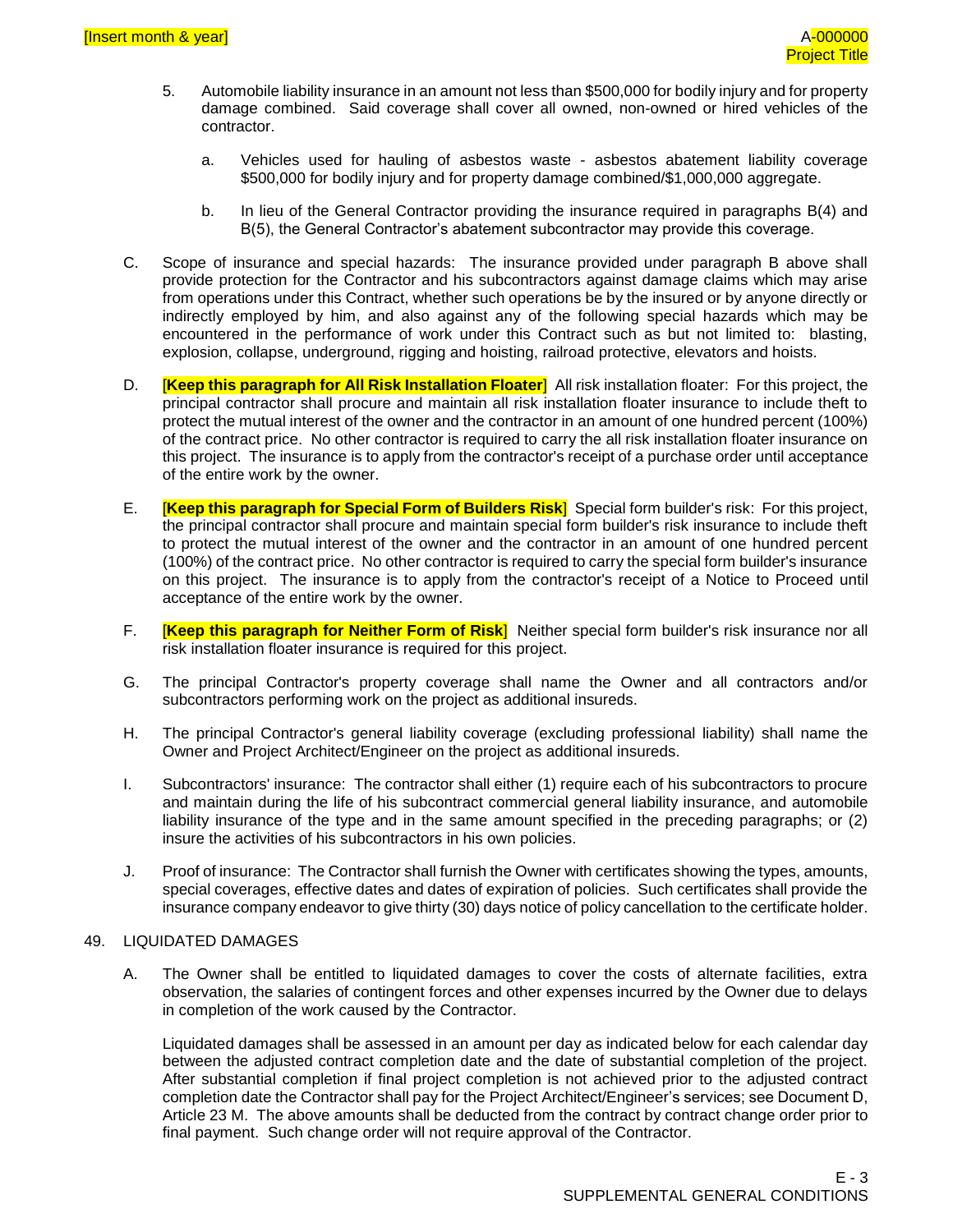B. Liquidated damages are established at the rate of **Two Hundred Fifty (\$250.00) Dollars** per calendar day.

# 50. WEATHER DAY DATA

A. The following table indicates the number of weather days assumed for the area of the state in which this project is being completed. Reference Document D, Article 22 and Article 23 for further information concerning weather days and scheduling.

*Select one of the following weather zones for this project. Delete all other weather zone information]*

# **WEATHER ZONE 1**

Counties included in this zone are:

| Cheyenne | Graham | <b>Norton</b>   | Rooks    | Thomas  |
|----------|--------|-----------------|----------|---------|
| Decatur  | Gove   | <b>Phillips</b> | Sheridan | Trego   |
| Ellis    | Logan  | Rawlins         | Sherman  | Wallace |

MONTHLY ANTICIPATED ADVERSE WEATHER DELAY DAYS

| January  | 3 davs | Mav    | 9 davs | September | 4 davs |
|----------|--------|--------|--------|-----------|--------|
| February | 4 davs | June   | 8 davs | October   | 3 davs |
| March    | 5 davs | Julv   | 8 davs | November  | 3 davs |
| April    | 6 davs | August | davs   | December  | 3 davs |

# **WEATHER ZONE 2**

Counties included in this zone are:

| Clay      | Ellsworth | Mitchell | Republic | Smith      |
|-----------|-----------|----------|----------|------------|
| Cloud     | Jewell    | Osborne  | Russell  | Washington |
| Dickinson | Lincoln   | Ottawa   | Saline   |            |

### MONTHLY ANTICIPATED ADVERSE WEATHER DELAY DAYS

| January  | 5davs  | Mav    | 10 days | September | ' davs |
|----------|--------|--------|---------|-----------|--------|
| February | 4 davs | June   | 9 days  | October   | 5 davs |
| March    | davs   | Julv   | 8 days  | November  | 4 days |
| April    | 8 days | August | 8 days  | December  | 4 days |

#### **WEATHER ZONE 3**

Counties included in this zone are:

| Anderson     | Coffev   | Gearv     | Lyon     | Nemaha       | Rilev     |
|--------------|----------|-----------|----------|--------------|-----------|
| <b>Brown</b> | Douglas  | Jackson   | Marshall | Osage        | Shawnee   |
| Chase        | Franklin | Jefferson | Morris   | Pottawatomie | Wabaunsee |

#### MONTHLY ANTICIPATED ADVERSE WEATHER DELAY DAYS

| Januarv  | 5 davs  | Mav    | 11 davs | September | <sup>7</sup> days |
|----------|---------|--------|---------|-----------|-------------------|
| Februarv | 5 davs  | June   | 9 davs  | October   | 6 days            |
| March    | 8 davs  | July   | 8 days  | November  | 5 davs            |
| April    | 10 days | August | davs    | December  | 5 days            |

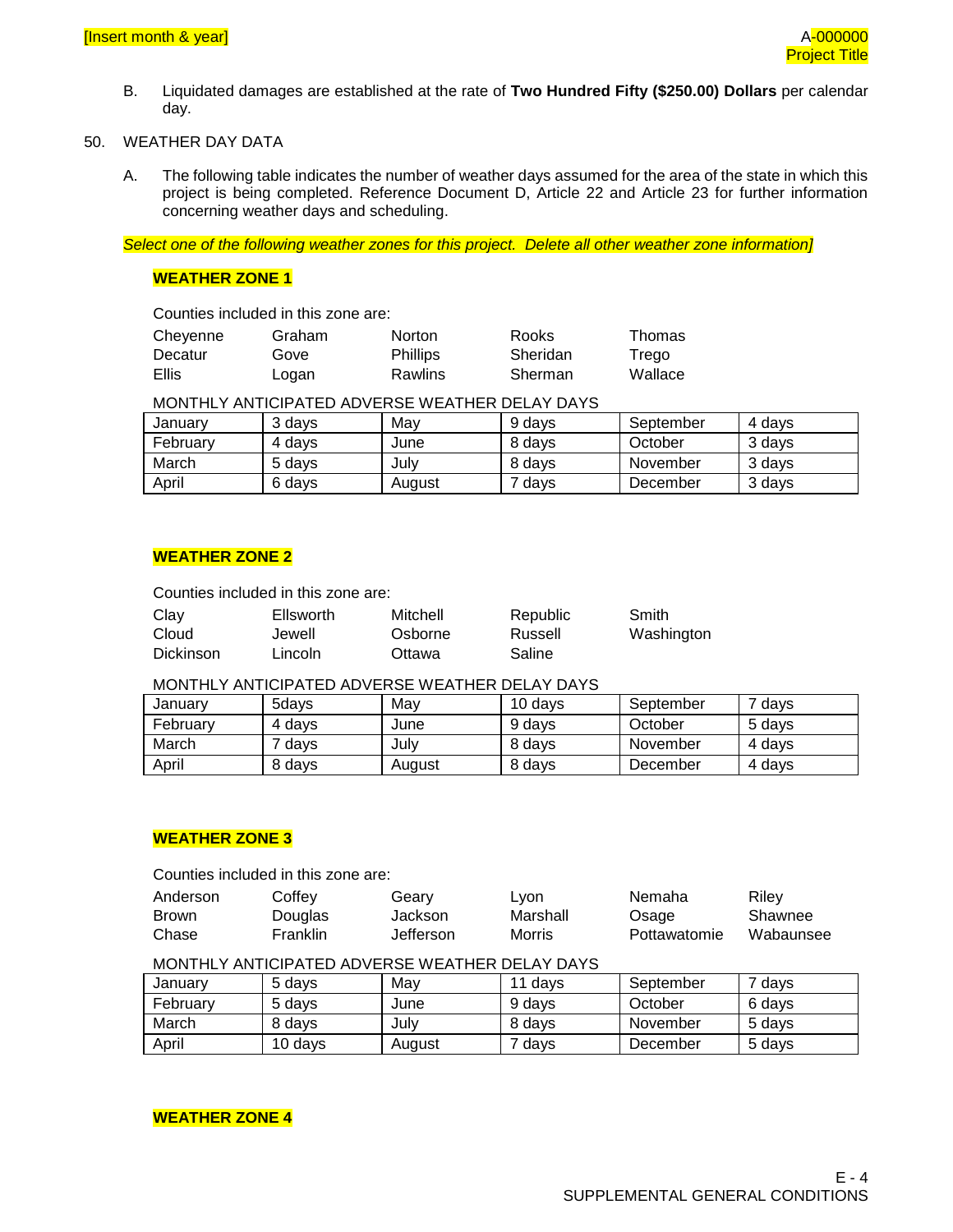Counties included in this zone are:

| Atchison | Doniphan | Leavenworth | Miami     |
|----------|----------|-------------|-----------|
| Bourbon  | Johnson  | Linn        | Wyandotte |

### MONTHLY ANTICIPATED ADVERSE WEATHER DELAY DAYS

| Januarv  | 6 davs  | Mav    | 10 davs | September | 8 davs |
|----------|---------|--------|---------|-----------|--------|
| February | 6 davs  | June   | 9 davs  | October   | davs   |
| March    | 9 davs  | Julv   | 8 davs  | November  | ' davs |
| April    | 10 davs | August | 8 days  | December  | davs   |

# **WEATHER ZONE 5**

Counties included in this zone are:

| Barber        | Finney  | Hamilton | Lane        | Pratt    | Stanton |
|---------------|---------|----------|-------------|----------|---------|
| <b>Barton</b> | Ford    | Haskell  | Meade       | Rush     | Stevens |
| Clark         | Grant   | Hodgeman | Morton      | Scott    | Wichita |
| Comanche      | Grav    | Kearney  | <b>Ness</b> | Seward   |         |
| Edwards       | Greelev | Kiowa    | Pawnee      | Stafford |         |

### MONTHLY ANTICIPATED ADVERSE WEATHER DELAY DAYS

| Januarv  | 4 davs | Mav    | 9 days | September | 5 davs |
|----------|--------|--------|--------|-----------|--------|
| Februarv | 4 davs | June   | 8 days | October   | 4 davs |
| March    | 6 davs | July   | davs   | November  | 3 davs |
| April    | 6 davs | August | days   | December  | 3 days |

### **WEATHER ZONE 6**

Counties included in this zone are:

| Allen         | Cowley    | Harper  | Marion     | Reno     | Wilson  |
|---------------|-----------|---------|------------|----------|---------|
| <b>Butler</b> | Crawford  | Harvey  | McPherson  | Rice     | Woodson |
| Chautaugua    | Elk       | Kingman | Montgomery | Sedgwick |         |
| Cherokee      | Greenwood | Labette | Neosho     | Sumner   |         |

# MONTHLY ANTICIPATED ADVERSE WEATHER DELAY DAYS

| January  | 5 davs | Mav    | 10 davs | September | <sup>7</sup> days |
|----------|--------|--------|---------|-----------|-------------------|
| February | 4 davs | June   | 8 davs  | October   | 5 davs            |
| March    | davs   | Julv   | 6 davs  | November  | 4 davs            |
| April    | days   | August | 6 days  | December  | 5 days            |

### 51. LAND SURVEYOR **[delete if not required]**

A. The Contractor shall retain the services of a registered land surveyor for construction staking and layout for this project.

# **END OF DOCUMENT E**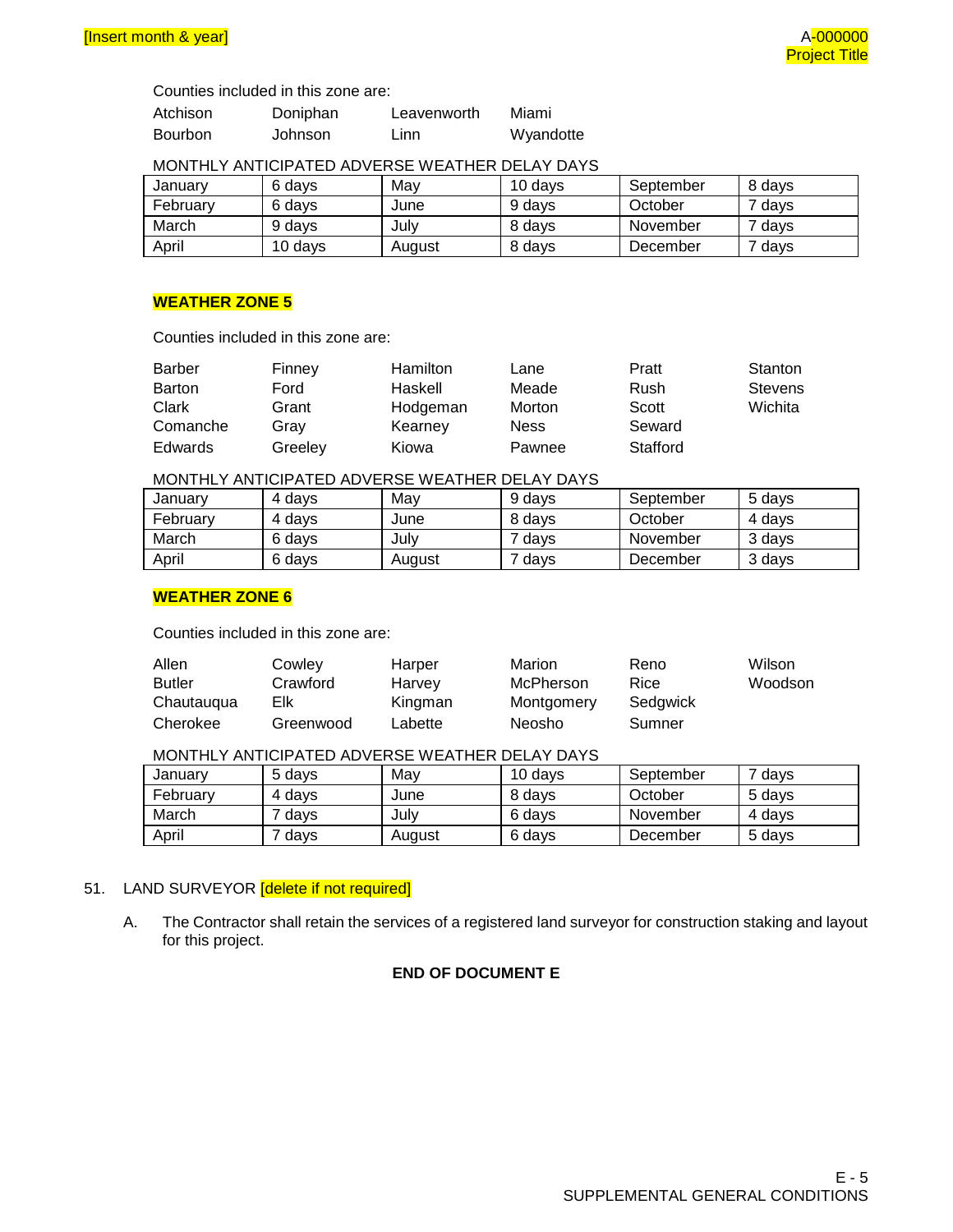# **DOCUMENT F - FORM OF CONTRACT (DA-141A)**

|          | DA Form 141a<br>THE STATE OF KANSAS<br>(Rev. 11/00)<br><b>CONSTRUCTION CONTRACT</b><br>(For use when a single contract is awarded for the project as a whole, as                                                                                                                                                                                                                                                                                                                                                                                                                                                                                                                                                                                                                                                                                                                                                                                                                              |
|----------|-----------------------------------------------------------------------------------------------------------------------------------------------------------------------------------------------------------------------------------------------------------------------------------------------------------------------------------------------------------------------------------------------------------------------------------------------------------------------------------------------------------------------------------------------------------------------------------------------------------------------------------------------------------------------------------------------------------------------------------------------------------------------------------------------------------------------------------------------------------------------------------------------------------------------------------------------------------------------------------------------|
|          | authorized by K.S.A. 75-3741(b) as amended.)                                                                                                                                                                                                                                                                                                                                                                                                                                                                                                                                                                                                                                                                                                                                                                                                                                                                                                                                                  |
| 1.       | This Contract is made this ______ day of ____________, 201___ by and between _______________________                                                                                                                                                                                                                                                                                                                                                                                                                                                                                                                                                                                                                                                                                                                                                                                                                                                                                          |
|          | representing the State of Kansas and hereinafter referred to as the first party, and <b>construct to a</b>                                                                                                                                                                                                                                                                                                                                                                                                                                                                                                                                                                                                                                                                                                                                                                                                                                                                                    |
| 2.       | hereinafter referred to as the second party.<br>For and in consideration of the payments and agreements hereinafter mentioned, which are to be made and<br>performed by the first party, the second party hereby agrees and contracts with the first party to commence and<br>complete the construction described as follows:<br>Project No.<br>(a)<br>Title/Description:<br>(b)<br>Location:                                                                                                                                                                                                                                                                                                                                                                                                                                                                                                                                                                                                 |
|          |                                                                                                                                                                                                                                                                                                                                                                                                                                                                                                                                                                                                                                                                                                                                                                                                                                                                                                                                                                                               |
|          | and all extra work in connection therewith, under the terms as stated in the Contract Document; and at the second<br>party's own cost and expense to furnish all materials, supplies, machinery, equipment, tools, superintendence, labor,<br>insurance and other accessories and services necessary to complete the said project in accordance with the<br>conditions and prices stated in the Contract Documents, prepared by the Project Architect (hereinafter referred to as<br>the Architect/Engineer) or any designee of the Secretary of Administration who is vested with the authority and<br>responsibility of the Architect/Engineer for this project.<br>The second party agrees to meet the following completion date: Full Completion: ________<br>Liquidated damages in the amount of \$___________________ per day will be assessed if the project is not completed<br>as called for in the Specifications.                                                                  |
| 3.       | For the purpose of this Contract, the term Contract Documents shall include the following:                                                                                                                                                                                                                                                                                                                                                                                                                                                                                                                                                                                                                                                                                                                                                                                                                                                                                                    |
|          | Notice to Bidders<br>The Specifications<br>(h)<br>(a)<br>(b)<br>Drawings, maps, plans, etc., prepared by the<br>Instruction to Bidders<br>(i)<br>The Bid Form<br>Architect/Engineer or the designee of the Secretary of<br>(c)<br>Administration<br>Contractor's Performance Bond<br>(d)<br>Contractor's Public Works Bond to the State<br>(e)<br>(j)<br>Any duly issued addenda<br>Any duly executed Contract Change Orders<br>(f)<br><b>General Conditions of the Contract</b><br>(k)<br><b>Supplemental General Conditions</b><br>(g)<br>It is hereby further agreed by the parties that the Contract Documents are intended to be complementary, so that any<br>work included in one portion of the Contract Documents which is not included in another portion, should be executed<br>by the second party as though the work was described in both portions.                                                                                                                             |
| 4.       | The second party hereby agrees to use the services of the following subcontractors on this project:<br>Electrical subcontractor:<br>(a)<br>(name)                                                                                                                                                                                                                                                                                                                                                                                                                                                                                                                                                                                                                                                                                                                                                                                                                                             |
|          | (address)<br>Mechanical subcontractor:<br>(b)<br>(name)<br>(address)                                                                                                                                                                                                                                                                                                                                                                                                                                                                                                                                                                                                                                                                                                                                                                                                                                                                                                                          |
| 5.<br>6. | Additional subcontractors, if any, designated to perform any project alternates required by the Contract<br>(c)<br>Documents which are listed in the Bid Proposal and which would change for (a) or (b) above:<br>(name)<br>(address)<br>(name)<br>(address)<br>The second party also agrees that no change or substitution may be made in the list of subcontractors without prior<br>approval of the Secretary of Administration.<br>This contract shall be subject to, governed by, and construed according to the laws of the State of Kansas.<br>The second party agrees:<br>to comply with the Kansas Act Against Discrimination (K.S.A. 44-1001 et seq.) and the Kansas Age<br>(a)<br>Discrimination in Employment Act (K.S.A. 44-1111 et seq.) And not to discriminate against any person who<br>performs work hereunder, because of race, religion, color, sex, physical handicap unrelated to such person's<br>ability to engage in this work, national origin or ancestry, or age; |
|          |                                                                                                                                                                                                                                                                                                                                                                                                                                                                                                                                                                                                                                                                                                                                                                                                                                                                                                                                                                                               |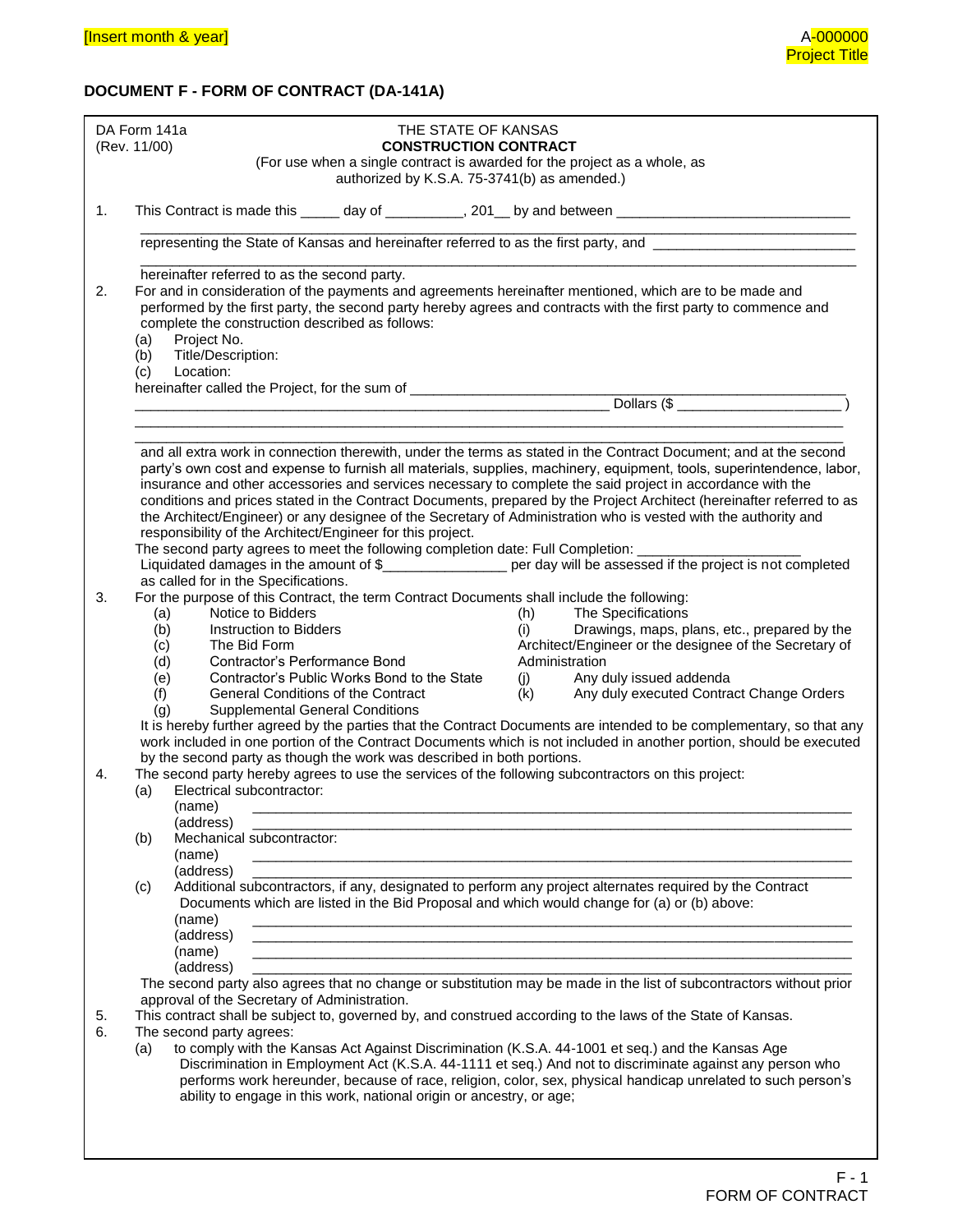- (b) to include in all solicitations or advertisements for employees, the phrase equal opportunity employer;
- (c) to comply with the reporting requirements set out in K.S.A. 44-1031 and K.S.A. 44-1116;
- (d) to include these provisions in every subcontract or purchase order so that they are binding upon such subcontractor or vendor;
- (e) that a failure to comply with the reporting requirements of (c) above or if the contractor is found guilty of any violation or such acts by the Kansas Human Rights Commission it shall constitute a breach of the contract and the contract may be canceled, terminated or suspended in whole or in part by the State of Kansas. Parties to this contract understand that subsections (b) through (e) of the paragraph are not applicable to a party who employs fewer than four employees or whose contract with this agency of the Kansas state government totals less than \$5,000 during the fiscal year.
- 7. Acceptance of Contract. This contract shall not be considered accepted, approved or otherwise effective until the statutorily required approvals and certifications have been rendered, and until funds for the contract have been encumbered.
- 8. Arbitration, Damages, Warranties. Notwithstanding any language to the contrary, no interpretation of this contract shall be allowed to find the state or any agency thereof has agreed to binding arbitration, the payment of damages or penalties upon the occurrence of a contingency, or to permit disclaimer of any or all warranties. Further, the State of Kansas shall not agree to pay attorney fees or late payment charges.
- 9. Termination Due to Lack of Funding Appropriation. If appropriated funds are withdrawn from the project through legislative action and sufficient funds are not available to continue the function performed in this agreement or pay for the charges hereunder, the first party may terminate this agreement. The first party agrees to give written notice of termination to the second party at least 30 days in advance of termination. First party will pay to the second party all regular contractual payments due for work incurred prior to termination. The termination of the contract pursuant to this paragraph shall not cause any penalty to be charged to the first party.
- 10. Disclaimer of Liability. Neither the State of Kansas nor any agency thereof shall hold harmless or indemnify any contractor for any liability whatsoever.
- 11. Representative's Authority to Contract. By signing this document, the representative of the second party thereby represents that such person is duly authorized by the second party to execute this document on behalf of the second party and that the second party agrees to be bound by the provisions thereof.
- 12. Terms Herein Controlling Provisions. It is expressly agreed that the terms of each and every provision in this contract shall prevail and control over the terms of any other conflicting provision in any other document relating to this agreement.
- 13. The second party binds itself, its partners, heirs, executors, successors, assigns and legal representatives to all covenants of this agreement.
- 14. The second party shall not assign, sublet or transfer any interest in this agreement without the written consent of the Secretary of Administration.

In order to expedite the processing of this agreement, the parties mutually agree to the simultaneous execution of a copy of this document by all parties and persons mentioned below. After the execution of their copy of the agreement, the individuals shall submit them to the State of Kansas, Procurement and Contracts, for assembly and may make a copy for their files if they wish. Upon receipt of all executed copies, and the submittal of the required bonds and insurance certificates, the Procurement and Contracts shall date and assemble the copies and it shall constitute a binding agreement as of the date of assembly. The assembled copies shall be retained in the Procurement and Contracts, and a fully-executed set of contracts shall be delivered to the contractor and state agency. It is further agreed that if any individual wishes to change any part of the agreement, they shall notify the Procurement and Contracts, who shall prepare a new agreement and resubmit it to all parties and persons mentioned below for their signatures and processing as mentioned above.

Signed by the respective parties as follows:

| Company Name                |
|-----------------------------|
|                             |
|                             |
| <b>Authorized Signature</b> |
| <b>FEIN</b>                 |
|                             |
|                             |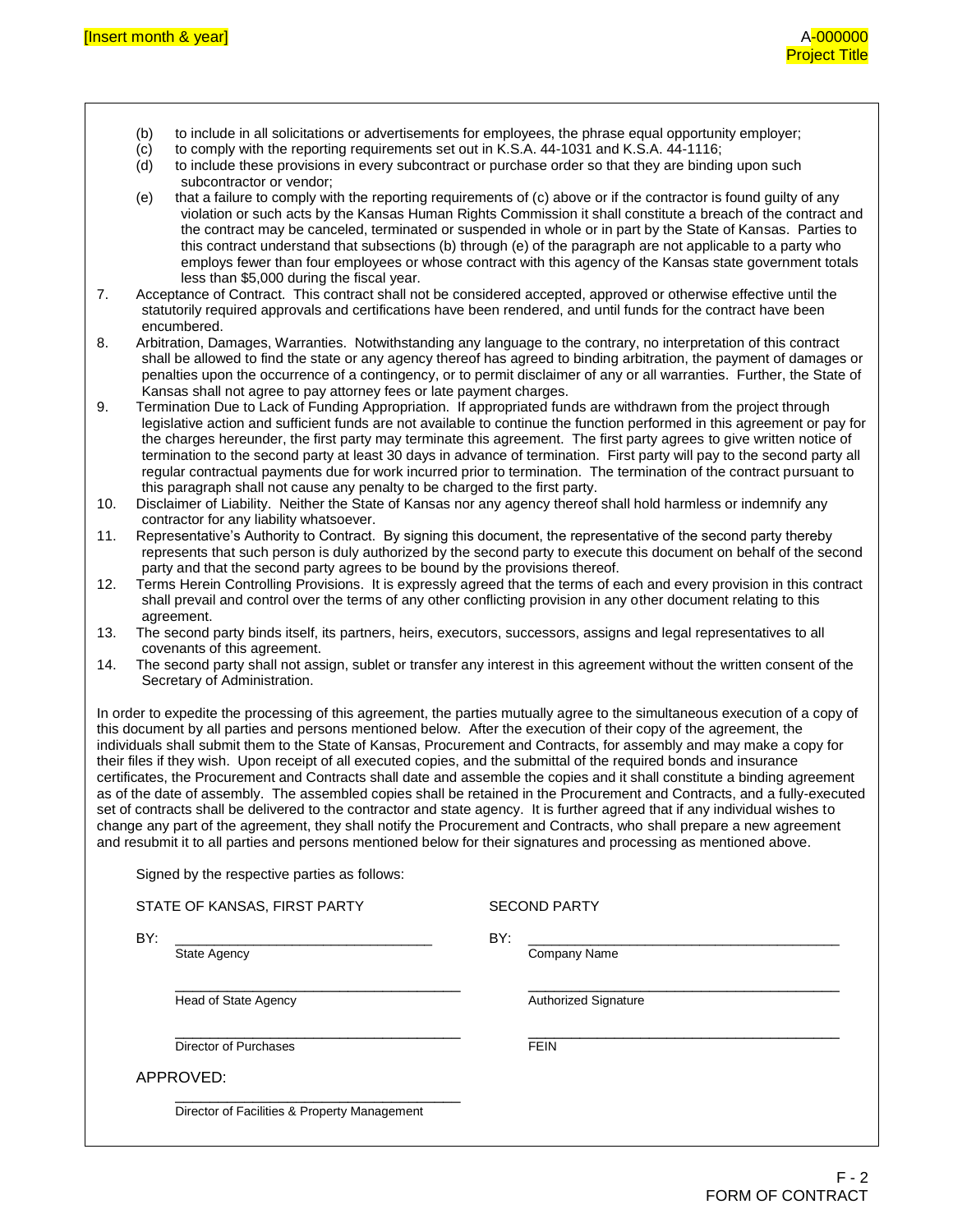# **DOCUMENT G - FORM OF PERFORMANCE BOND**

| <b>PERFORMANCE BOND</b>                                                               |                                                                                                                       |                                                                                                                                                                                                                                                                                                                                                                                                                                                                                                                                                                                                                                                                                                                                                                                                                                                                                                                                                                                                                                                                                                                                                                                                                                                                                                                                                                                                           |  |  |
|---------------------------------------------------------------------------------------|-----------------------------------------------------------------------------------------------------------------------|-----------------------------------------------------------------------------------------------------------------------------------------------------------------------------------------------------------------------------------------------------------------------------------------------------------------------------------------------------------------------------------------------------------------------------------------------------------------------------------------------------------------------------------------------------------------------------------------------------------------------------------------------------------------------------------------------------------------------------------------------------------------------------------------------------------------------------------------------------------------------------------------------------------------------------------------------------------------------------------------------------------------------------------------------------------------------------------------------------------------------------------------------------------------------------------------------------------------------------------------------------------------------------------------------------------------------------------------------------------------------------------------------------------|--|--|
| We, $\frac{1}{2}$                                                                     | $\overline{\mathsf{Name}}$                                                                                            | Address                                                                                                                                                                                                                                                                                                                                                                                                                                                                                                                                                                                                                                                                                                                                                                                                                                                                                                                                                                                                                                                                                                                                                                                                                                                                                                                                                                                                   |  |  |
|                                                                                       |                                                                                                                       |                                                                                                                                                                                                                                                                                                                                                                                                                                                                                                                                                                                                                                                                                                                                                                                                                                                                                                                                                                                                                                                                                                                                                                                                                                                                                                                                                                                                           |  |  |
|                                                                                       |                                                                                                                       | as Principal, hereinafter called Contractor, and _________________________, a corporation organized under the laws of                                                                                                                                                                                                                                                                                                                                                                                                                                                                                                                                                                                                                                                                                                                                                                                                                                                                                                                                                                                                                                                                                                                                                                                                                                                                                     |  |  |
|                                                                                       |                                                                                                                       | the State of _________________, with its home office in the city and state of _____________________, as Surety and                                                                                                                                                                                                                                                                                                                                                                                                                                                                                                                                                                                                                                                                                                                                                                                                                                                                                                                                                                                                                                                                                                                                                                                                                                                                                        |  |  |
|                                                                                       |                                                                                                                       | hereinafter referred to as Surety, are held and firmly bound unto the State of Kansas, as Obligee, hereinafter called the                                                                                                                                                                                                                                                                                                                                                                                                                                                                                                                                                                                                                                                                                                                                                                                                                                                                                                                                                                                                                                                                                                                                                                                                                                                                                 |  |  |
|                                                                                       |                                                                                                                       | State, in the sum of _______________________________ dollars (\$_____________________) for the payment of which sum we as                                                                                                                                                                                                                                                                                                                                                                                                                                                                                                                                                                                                                                                                                                                                                                                                                                                                                                                                                                                                                                                                                                                                                                                                                                                                                 |  |  |
|                                                                                       |                                                                                                                       | Contractor and Surety bind ourselves and our legal representatives and successors, jointly and severally, by this instrument.                                                                                                                                                                                                                                                                                                                                                                                                                                                                                                                                                                                                                                                                                                                                                                                                                                                                                                                                                                                                                                                                                                                                                                                                                                                                             |  |  |
|                                                                                       |                                                                                                                       | WHEREAS, Contractor has by written agreement dated ____________________________, 201_____, entered in to a                                                                                                                                                                                                                                                                                                                                                                                                                                                                                                                                                                                                                                                                                                                                                                                                                                                                                                                                                                                                                                                                                                                                                                                                                                                                                                |  |  |
| contract with the State of Kansas for                                                 |                                                                                                                       |                                                                                                                                                                                                                                                                                                                                                                                                                                                                                                                                                                                                                                                                                                                                                                                                                                                                                                                                                                                                                                                                                                                                                                                                                                                                                                                                                                                                           |  |  |
|                                                                                       |                                                                                                                       |                                                                                                                                                                                                                                                                                                                                                                                                                                                                                                                                                                                                                                                                                                                                                                                                                                                                                                                                                                                                                                                                                                                                                                                                                                                                                                                                                                                                           |  |  |
|                                                                                       |                                                                                                                       |                                                                                                                                                                                                                                                                                                                                                                                                                                                                                                                                                                                                                                                                                                                                                                                                                                                                                                                                                                                                                                                                                                                                                                                                                                                                                                                                                                                                           |  |  |
|                                                                                       |                                                                                                                       |                                                                                                                                                                                                                                                                                                                                                                                                                                                                                                                                                                                                                                                                                                                                                                                                                                                                                                                                                                                                                                                                                                                                                                                                                                                                                                                                                                                                           |  |  |
|                                                                                       |                                                                                                                       |                                                                                                                                                                                                                                                                                                                                                                                                                                                                                                                                                                                                                                                                                                                                                                                                                                                                                                                                                                                                                                                                                                                                                                                                                                                                                                                                                                                                           |  |  |
|                                                                                       |                                                                                                                       |                                                                                                                                                                                                                                                                                                                                                                                                                                                                                                                                                                                                                                                                                                                                                                                                                                                                                                                                                                                                                                                                                                                                                                                                                                                                                                                                                                                                           |  |  |
|                                                                                       |                                                                                                                       | #_____________, and which Contract is by reference made a part hereof, and is hereinafter referred to as the Contract.                                                                                                                                                                                                                                                                                                                                                                                                                                                                                                                                                                                                                                                                                                                                                                                                                                                                                                                                                                                                                                                                                                                                                                                                                                                                                    |  |  |
|                                                                                       |                                                                                                                       | IT IS THEREFORE the condition of the above obligation that whenever Contractor shall be in default and is declared<br>by the State to be in default under the Contract, the State having performed the State's obligations under the Contract, the<br>Surety will promptly remedy the default by completion of the Contract and correction of defective work in accordance with<br>the terms and conditions of the Contract. This includes repairs required by the guarantees and warranties called for in the<br>Contract. It also includes additional legal, design professional, delay costs and liquidated damages resulting from the<br>Contractor's default. The Surety waives notice of any change, including changes of time to complete the Contract.<br>If surety does not promptly remedy the default, the Surety shall be liable to the State for funds sufficient to pay the<br>cost of completion and other obligations in the above paragraph, less the balance of the contract price. Balance of contract<br>price shall mean total amount payable by the State to Contractor under the Contract, less amounts previously paid to<br>Contractor by the State. If Contractor faithfully, promptly and accurately completes the Contract and complies with all the<br>conditions thereof, then this obligation shall be null and void; otherwise, it shall remain in full force and effect. |  |  |
| Principal                                                                             |                                                                                                                       |                                                                                                                                                                                                                                                                                                                                                                                                                                                                                                                                                                                                                                                                                                                                                                                                                                                                                                                                                                                                                                                                                                                                                                                                                                                                                                                                                                                                           |  |  |
| By:                                                                                   |                                                                                                                       |                                                                                                                                                                                                                                                                                                                                                                                                                                                                                                                                                                                                                                                                                                                                                                                                                                                                                                                                                                                                                                                                                                                                                                                                                                                                                                                                                                                                           |  |  |
| (Title)                                                                               |                                                                                                                       |                                                                                                                                                                                                                                                                                                                                                                                                                                                                                                                                                                                                                                                                                                                                                                                                                                                                                                                                                                                                                                                                                                                                                                                                                                                                                                                                                                                                           |  |  |
| Surety                                                                                | <u> 1989 - Johann Barn, mars ann an t-Amhain an t-Amhain an t-Amhain an t-Amhain an t-Amhain an t-Amhain an t-Amh</u> | (Kansas Resident Agent - if required)                                                                                                                                                                                                                                                                                                                                                                                                                                                                                                                                                                                                                                                                                                                                                                                                                                                                                                                                                                                                                                                                                                                                                                                                                                                                                                                                                                     |  |  |
|                                                                                       |                                                                                                                       |                                                                                                                                                                                                                                                                                                                                                                                                                                                                                                                                                                                                                                                                                                                                                                                                                                                                                                                                                                                                                                                                                                                                                                                                                                                                                                                                                                                                           |  |  |
| Address<br>the control of the control of the control of the control of the control of |                                                                                                                       |                                                                                                                                                                                                                                                                                                                                                                                                                                                                                                                                                                                                                                                                                                                                                                                                                                                                                                                                                                                                                                                                                                                                                                                                                                                                                                                                                                                                           |  |  |
| By:<br>(Attorney in Fact)                                                             | <u> 1989 - Johann Stein, mars an deus an deus Amerikaansk kommunister (</u>                                           |                                                                                                                                                                                                                                                                                                                                                                                                                                                                                                                                                                                                                                                                                                                                                                                                                                                                                                                                                                                                                                                                                                                                                                                                                                                                                                                                                                                                           |  |  |
|                                                                                       |                                                                                                                       |                                                                                                                                                                                                                                                                                                                                                                                                                                                                                                                                                                                                                                                                                                                                                                                                                                                                                                                                                                                                                                                                                                                                                                                                                                                                                                                                                                                                           |  |  |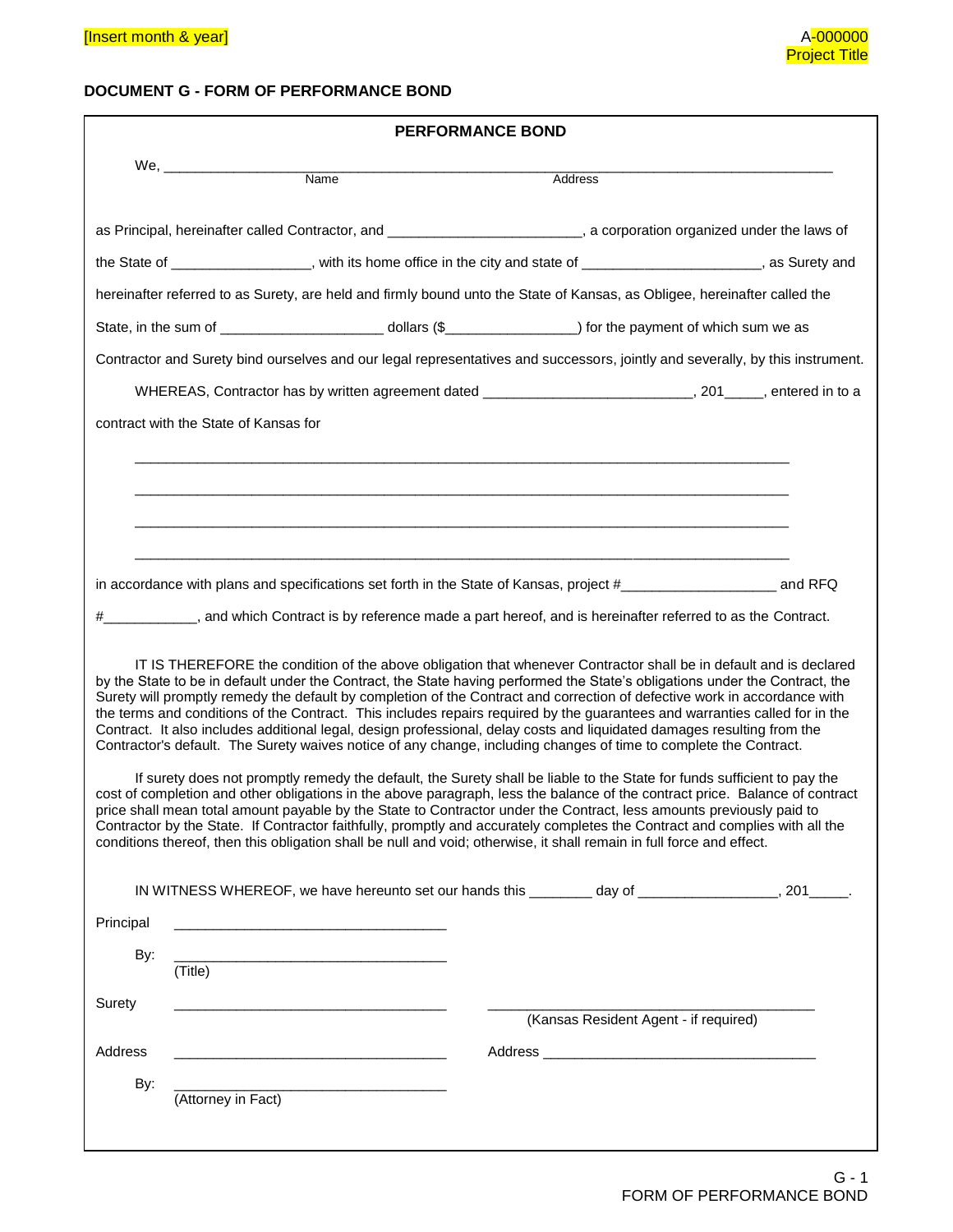# **DOCUMENT H - FORM OF PUBLIC WORKS BOND**

|                                                                                                                                                                                                                                                                       | <b>CONTRACTOR'S PUBLIC WORKS BOND TO THE STATE</b><br>(Pursuant to K.S.A. 60-1111 as amended)                            |         |          |
|-----------------------------------------------------------------------------------------------------------------------------------------------------------------------------------------------------------------------------------------------------------------------|--------------------------------------------------------------------------------------------------------------------------|---------|----------|
|                                                                                                                                                                                                                                                                       | Name                                                                                                                     |         |          |
|                                                                                                                                                                                                                                                                       | Address                                                                                                                  |         |          |
|                                                                                                                                                                                                                                                                       |                                                                                                                          |         |          |
|                                                                                                                                                                                                                                                                       |                                                                                                                          |         |          |
|                                                                                                                                                                                                                                                                       |                                                                                                                          |         |          |
|                                                                                                                                                                                                                                                                       |                                                                                                                          |         | DOLLARS, |
| well and truly to be paid, to which payment we hereby bind ourselves, our heirs, executors, administrators, successors or<br>assigns, jointly and severally.                                                                                                          |                                                                                                                          |         |          |
|                                                                                                                                                                                                                                                                       | The condition of the above obligation is that the Principal and Surety agree to pay all indebtedness incurred for labor, |         |          |
| materials, equipment or supplies furnished in the performance of the construction contract by the contractor and his                                                                                                                                                  |                                                                                                                          |         |          |
| subcontractors for the following public building or improvement,                                                                                                                                                                                                      |                                                                                                                          |         |          |
| in accordance with plans and specifications of Project No. _____________ on file in the Department of Administration, Office<br>of Facilities and Property Management. The surety waives notice of any change, including changes of time to complete the<br>contract. |                                                                                                                          |         |          |
|                                                                                                                                                                                                                                                                       | NOW, THEREFORE, if the said contractor and all sub-contractors, if any, of said contractor shall pay all indebtedness    |         |          |
| incurred for labor furnished, materials, equipment or supplies used or consumed in connection with, or in or about the                                                                                                                                                |                                                                                                                          |         |          |
| construction of said public building or making said public improvements, then the above obligation shall be void, otherwise it<br>shall remain in full force and effect.                                                                                              |                                                                                                                          |         |          |
|                                                                                                                                                                                                                                                                       | IN WITNESS WHEREOF, We have hereunto set our hands this ________ day of __________________, 201_____.                    |         |          |
|                                                                                                                                                                                                                                                                       |                                                                                                                          |         |          |
|                                                                                                                                                                                                                                                                       | Principal:                                                                                                               |         |          |
|                                                                                                                                                                                                                                                                       | By:                                                                                                                      | (Title) |          |
|                                                                                                                                                                                                                                                                       |                                                                                                                          |         |          |
|                                                                                                                                                                                                                                                                       | Surety:                                                                                                                  |         |          |
|                                                                                                                                                                                                                                                                       | By:                                                                                                                      |         |          |
|                                                                                                                                                                                                                                                                       |                                                                                                                          |         |          |
|                                                                                                                                                                                                                                                                       |                                                                                                                          |         |          |
|                                                                                                                                                                                                                                                                       |                                                                                                                          |         |          |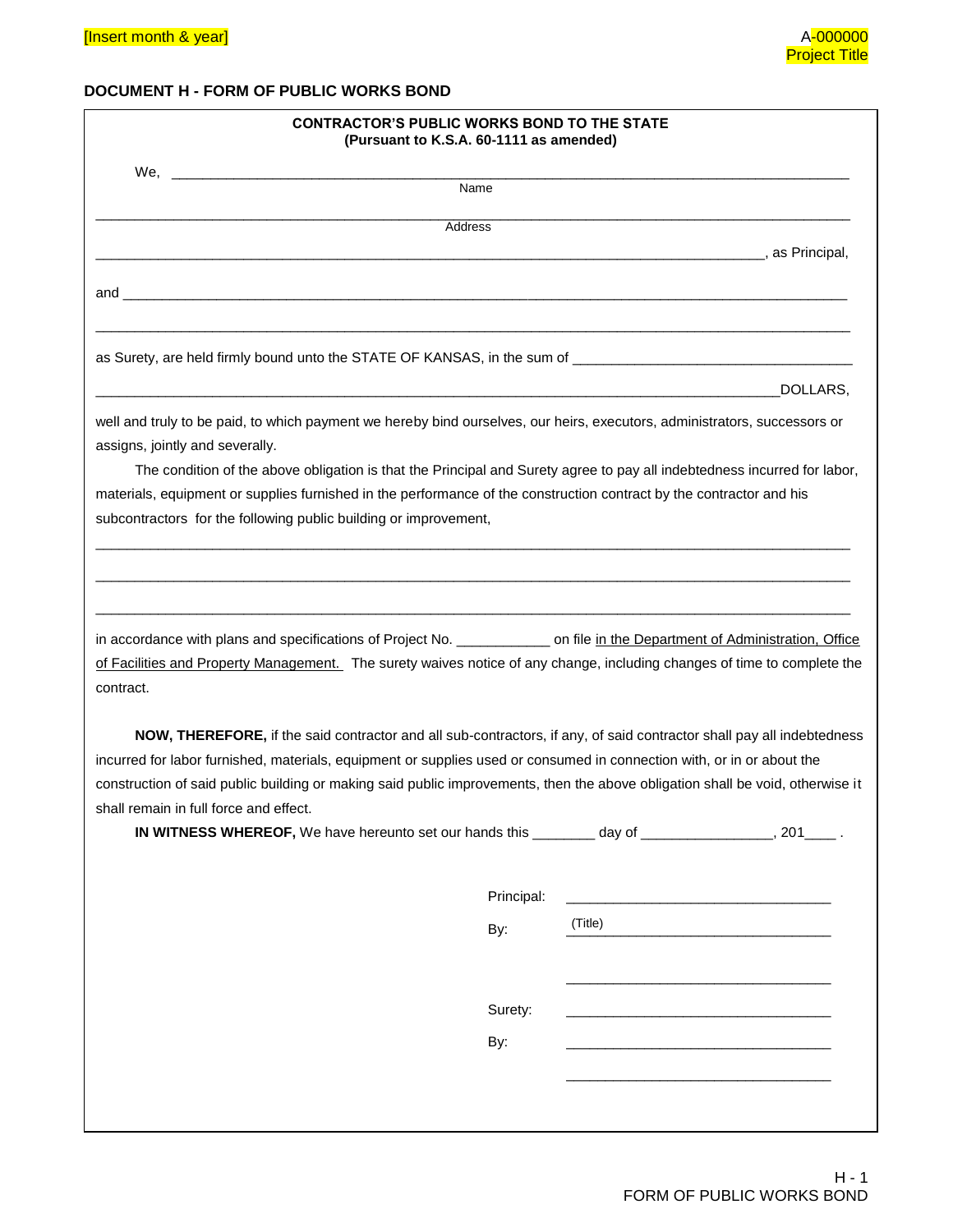# **DOCUMENT I - FORM OF APPOINTMENT OF SERVICE AGENT**

| Office of the Secretary of State / Corporations Division                                                                                                                                                                                             | Form                       |
|------------------------------------------------------------------------------------------------------------------------------------------------------------------------------------------------------------------------------------------------------|----------------------------|
| <b>Appointment of Service Agent</b>                                                                                                                                                                                                                  | <b>S1</b>                  |
| (Note: Nonresident contractors under K.S.A. 16-113 who are foreign corporations, foreign limited partnerships or foreign<br>limited liability companies qualified to do business and in good standing in Kansas are not required to file this form.) |                            |
| 1.<br>(Name of individual, partnership, association or corporation)<br>hereby appoints for three years:                                                                                                                                              | Do not write in this space |
| (Name of service agent--must be Kansas resident)                                                                                                                                                                                                     |                            |
| as agent for service of process pursuant to K.S.A. 60-306.                                                                                                                                                                                           |                            |
| 2. The address of the service agent in Kansas is:                                                                                                                                                                                                    |                            |
| (Street address or rural route)                                                                                                                                                                                                                      |                            |
| (City)<br>(County)                                                                                                                                                                                                                                   | (Zip code)                 |
|                                                                                                                                                                                                                                                      |                            |
| subscribe my name this $\frac{1}{2}$ day of $\frac{1}{2}$ day of $\frac{1}{2}$ , A.D. 201 $\frac{1}{2}$ .                                                                                                                                            |                            |
|                                                                                                                                                                                                                                                      |                            |
|                                                                                                                                                                                                                                                      | (Signature)                |
| SS.<br>County of the country of the country of the country of the country of the country of the country of the country of the country of the country of the country of the country of the country of the country of the country of th                |                            |
| Acknowledged before me this $\frac{1}{2}$ day of $\frac{1}{2}$ day of $\frac{1}{2}$ , 201.                                                                                                                                                           |                            |
|                                                                                                                                                                                                                                                      |                            |
| Affix an impression of notary's seal here:                                                                                                                                                                                                           |                            |
|                                                                                                                                                                                                                                                      |                            |
|                                                                                                                                                                                                                                                      | (Notary's Signature)       |
|                                                                                                                                                                                                                                                      |                            |
| Please submit this document, properly notarized with \$20 filing fee, to:<br>Secretary of State, Corporation Division, 1st Floor, Memorial Hall,<br>120 SW 10 <sup>th</sup> Ave. Topeka, Kansas 66612; (785) 296-4564.                               |                            |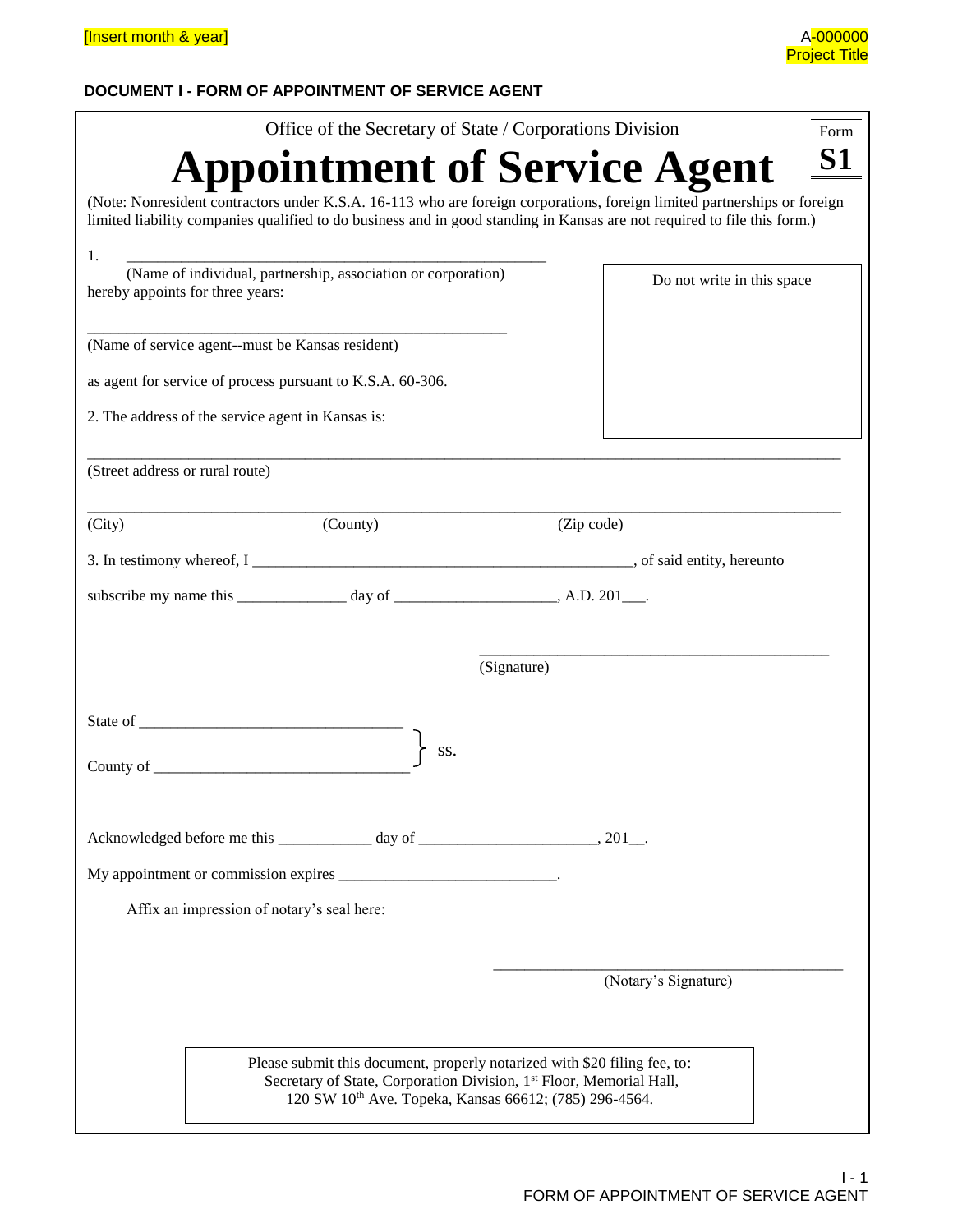#### **DIVISION 1 - GENERAL REQUIREMENTS**

#### **SECTION 01 0000 – STATE OF KANSAS REQUIREMENTS**

#### **PART 1 - GENERAL**

#### 1.0 OVERVIEW

- A. In case of conflicts between the State of Kansas information (Document A through Document I and Section 01 0000) and the technical specifications provided by the design team, the State of Kansas information prevails.
- 1.1 CONTACT INFORMATION FOR THE OFFICE OF FACILITIES MANAGEMENT
	- A. **USPS:** Office of Facilities and Property Management, Design, Construction & Compliance, Department of Administration, Suite **1200**, 700 S. W. Harrison Street, Topeka, Kansas 66603-3929.
	- B. **Shipping address (via courier):** Office of Facilities and Property Management, Design, Construction & Compliance, Department of Administration, Suite 1200, 700 S. W. Harrison Street, Topeka, Kansas 66603-3929.
	- C. **Electronically:** Visit our website at [http://admin.ks.gov/offices/ofpm/dcc.](http://admin.ks.gov/offices/ofpm/dcc)
	- D. **Telephonically**: (785) 296-8899.

### 1.2 PRE-CONSTRUCTION CONFERENCE

A. The successful Bidder shall agree to attend a pre-construction conference along with persons responsible for the various operations involved with the Project.

#### 1.3 COORDINATION WITH OWNER

- A. The Owner will make the necessary arrangements to cause the Work area to be available to the Contractor. Access and egress to the Work area shall be routes prescribed by the Owner.
- B. The prospective Bidder shall visit the site and ascertain the extent of the Work to be done under the Contract and the conditions under which it must be performed.
- C. The prospective Bidder shall make his own estimates and verify all dimensions of areas on the job.
- D. The prospective Bidder shall familiarize himself with the traffic regulations and parking and storage areas he will become involved with if he becomes the Contractor. The Contractor shall inform his workmen of these regulations and conditions. Parking and storage areas shall be as designated by the Owner.
- E. Contact **[Insert name and address, including zip code for the agency contact]** at telephone number **[Insert phone number]**, e-mail address **[Insert e-mail address]**, for assistance in exploring the area(s) of Work.

#### 1.4 CONSTRUCTION PROGRESS MEETINGS

A. Construction progress meetings will be held at the project site at a minimum, every 30 days, (monthly) while construction is on-going unless otherwise directed by the project architect/engineer.Coordinate dates of meetings with preparation of the payment request. These meetings are mandatory.

#### 1.5 CERTIFICATE OF PROJECT COMPLETION

A. Upon final completion of the work under the Contract, a formal Certificate of Project Completion will be forwarded to the Contractor by the Architect/Engineer. The date of the certificate shall be the starting date of the guarantee or warranty period for all guarantees or warranties.